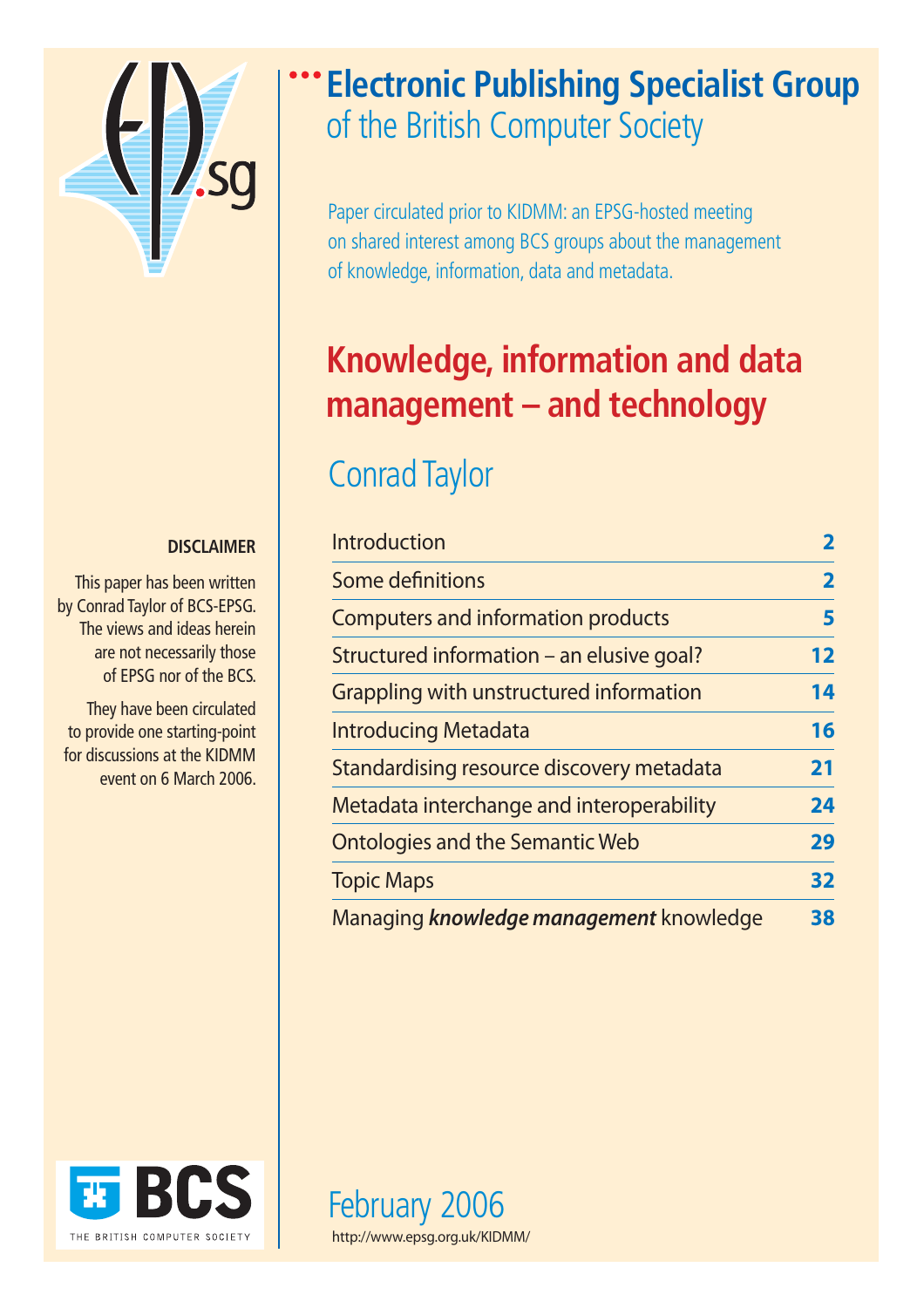# **Knowledge, Information and Data Management – and technology**

Conrad Taylor **<sup>1</sup>**

## **1 Introduction**

**The purpose of this paper is to initiate a conversation, primarily between Specialist Groups (SGs) of the British Computer Society. It was created in April 2005, and has been revised in February 2006 in preparation for an EPSG-hosted workshop on 6 March 2006.**

Having groups that specialise in different aspects of computer use is a great thing, but also has disadvantages, especially the compartmentalisation of knowledge. As computers become useful to society in more and more ways, new topics are bound to emerge that will impinge on the scope of several BCS Specialist Groups, not falling cleanly within any single SG's domain. When topics are inherently cross-disciplinary, it may make sense to find ways of bringing the combined intellectual power of several BCS Specialist Groups – and other external organisations – to bear on them.

I suggest that the practice of Knowledge and Information Management is one of these large cross-disciplinary topics – together with which I would bracket the tasks of organising the presentation and dissemination of information (i.e. publishing it, in the broadest sense of that word).

In the pages that follow, I explore what this topic encompasses, in relation to the growing use of computers for these tasks. My initial working shorthand term for this was **KIMtec** (Knowledge and Information Management technologies), in which name I set up a small electronic discussion group.

The ideas and opinions expressed in my paper are informed a great deal by discussions within the BCS, especially in the Electronic Publishing Specialist Group of which I am a member. However, the opinions shouldn't be taken as the views of EPSG or any other body. Finally, I must confess to having an 'electronic publishing' slant to the way I view this subject! I look forward to having that counterbalanced in further discussion…

# **2 Some definitions**

### **What is information? knowledge? data?**

It's hard to have a discussion of knowledge and information and data without *some* definitions, so that's where I shall start – even though my definitions may be contested later in our conversation. (Indeed that discussion may be valuable in its own right.)

The term **information** is quite hard to pin down: it has different meanings in different contexts. In the field of Information Theory**<sup>2</sup>** as developed by Claude Shannon, for example, 'information' takes on a specific meaning that most people wouldn't naturally think of.

**2.** 'Information Theory regards information as only those symbols that are uncertain to the receiver.' – part of a definition of information at http://www.lucent.com/minds/ infotheory/what1.html



the following URL:

1. This discussion paper is available from

http://www.epsg.org.uk/KIDMM/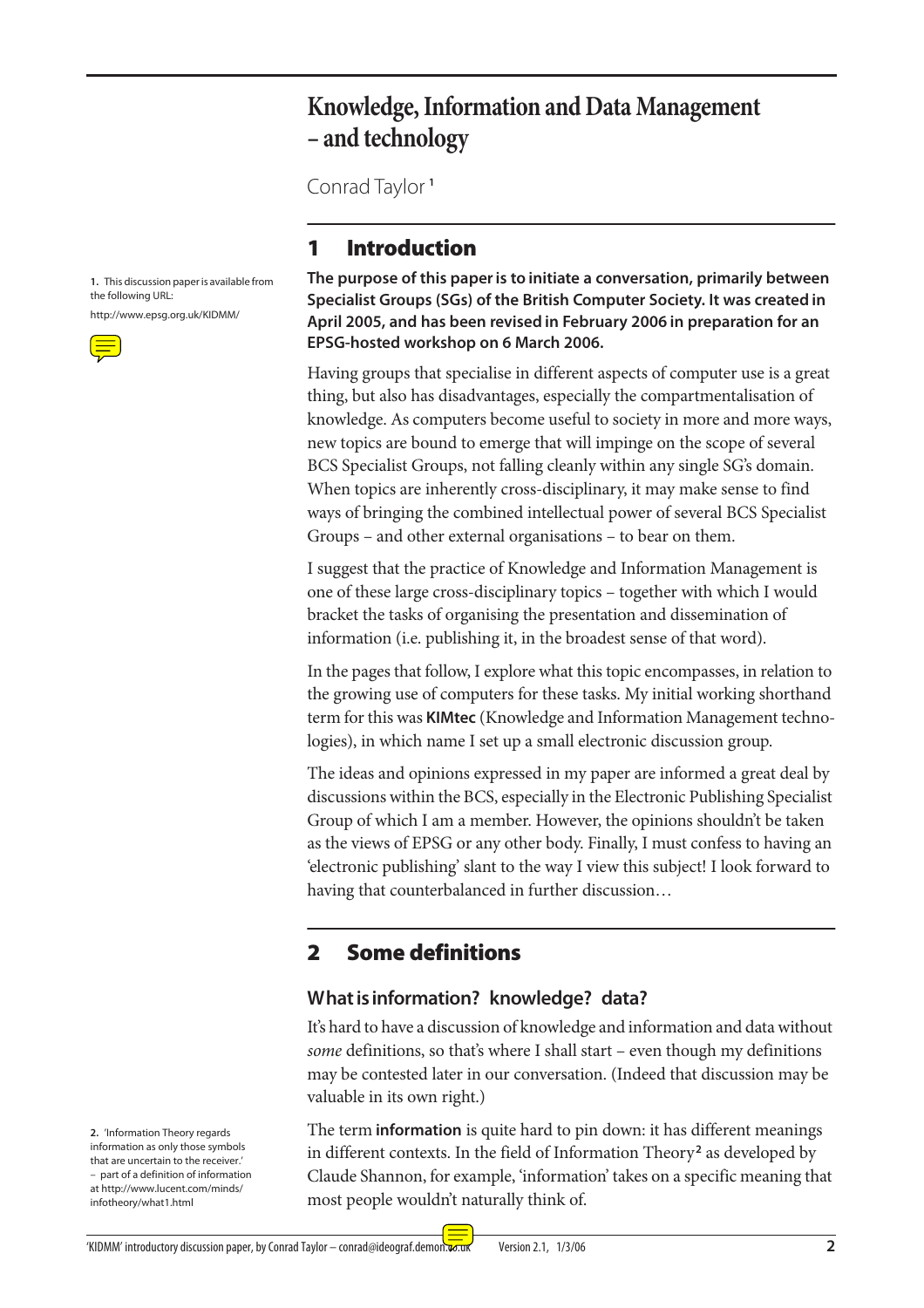In other discourses, 'information' has become synonymous with 'anything that happens inside a computer' – computing machinery is often referred to nowadays as Information Technology. While this is useful in reflecting the fact that computers now have many uses that are not strictly computational, to my mind it pollutes or dilutes the meaning of 'information', confounding it with data.

For the purposes of this discussion, I use a definition of information neatly expressed on the BBC's GCSE Bitesize website: information is *a collection of words, numbers or pictures which have meaning.* Please note: the *meaningfulness* of information is what I consider essential in this definition.

As for 'knowledge', I shall follow a definition offered by Elizabeth Orna:**<sup>3</sup>**

*Knowledge is what we acquire from our interaction with the world; it is the results of experience organised and stored inside each individual's own mind in a way that is unique to each (though there are features common to how we all do this). It comes in two main kinds: knowledge about things, and know-how, and our knowledge is available to us at various levels from 'tacit' – what we know and use without expresssing it in words, to 'explicit' – what we can readily formulate and explain…*

*Knowledge also depends on memory – and memory too comes in two kinds: internal – inside our heads, and external – knowledge transformed into information… and put into external stores like libraries or databases or reference books so that we don't have to try to carry everything we need in our heads.*

As for the relationship between knowledge and information, Orna adds:

*Information is what human beings transform their knowledge into when they want to communicate it to other people. It is knowledge made visible or audible, in written or printed words, or in speech.*

To which I would add: diagrams, animations and other kinds of information presentation. An author transforms knowledge into information when she writes a text-book; the student transforms information back into knowledge when he reads and comprehends it.

It's easy to see how one can manage information; but what about managing knowledge? One knowledge management company admits:**<sup>4</sup>**

*Strictly speaking, knowledge is something in your head, so you can't 'manage' it in any traditional sense. In knowledge-management circles, knowledge may refer to recorded information (perhaps optimized for effective communication) or to internalized information ('know-how' or tacit knowledge) that is very difficult or impossible to record and communicate completely. In other words, the term knowledge is used very loosely.*

However, the adoption of the phrase 'knowledge and information management' is, I accept, an improvement on merely saying 'information management' – if only because it acknowledges that much useful human knowledge is tacit, and therefore not readily accessible to others.

**3.** This is from Information Strategy in Practice, published in 2004 by Gower. I also recommend her Making Knowledge Visible, published by Gower in 2005.

Liz Orna also explained her view of the relationship between information and knowledge in a talk given on 1 Nov 2005 to EPSG: see www.epsg.org.uk/ meetings/orna2005

**4.** KnowledgeManagementConnection: http://www.kmconnection.com/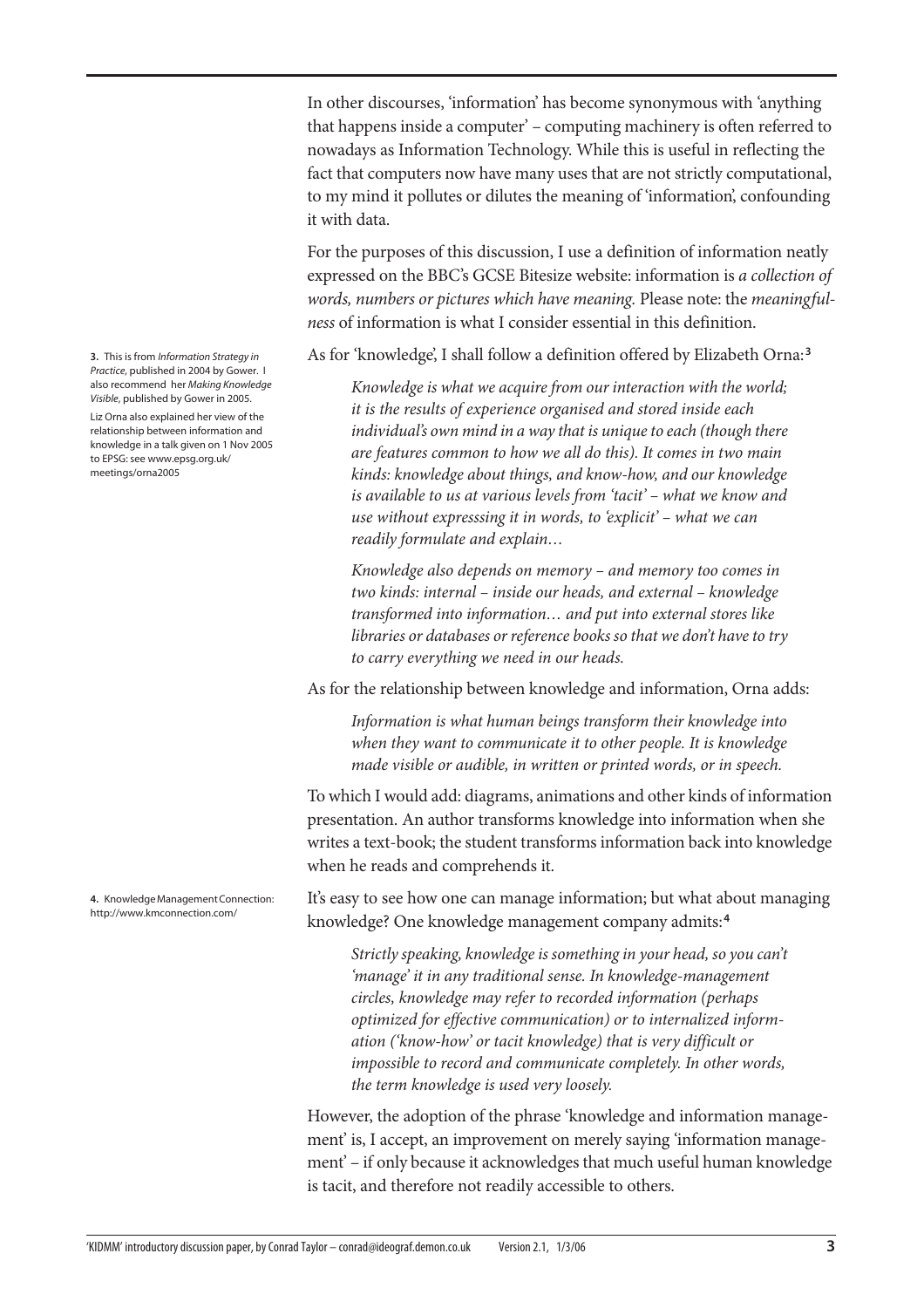**5.** I personally find that the way the term 'Information Literacy' is used is imbued with the librarian's biastowardsthe skills of finding and consuming information. Should not a 'literacy' also encompass the skills of creating and organising information?

See my critique in New kinds of literacy, and the world of visual information, a PDF downloadable from http:// www.ideography.co.uk/infodesign/ eigvil/presentations/literacies.pdf

Of particular interest is *knowledge about information* – where it is, how it is organised, how to structure it, how to find it, how to interpret it. This kind of knowledge is referred to by some as 'Information Literacy,'**<sup>5</sup>**but I would prefer to avoid the L-word. Meta-knowledge, perhaps?

#### **Data – the stuff computers handle well**

We also need to come to an understanding of the relationship between information and *data*. Much information is based on an understanding of data, and computers have long proved their value in processing data.

'Data' comes from the Latin verb *dare* 'to give', and it means 'that which is given' – the given facts from which any analysis or calculation must start. Data are often measurements of the real world. In meteorology, data consists of measurements of temperature, barometric pressure, rainfall, wind speed and distance, and each measurement is correlated with a geographical position. As it happens, almost all meteorological information can be represented numerically, and those numbers relate to the actual state of a dynamic physical system, all of which makes meteorological data eminently 'computable'.

In other applications, data is a lot more arbitrary in nature. A telephone company's records contain fields for names and addresses of customers; these are elicited in the course of business, but aren't 'measurements' as in the meteorological example above (there's no way of measuring someone to discover their name!). Nor is only the textually-represented data that is arbitrary; the phone number itself is usually a chance allocation. Other parts of the data *are* both measured and computable, such as the duration and cost of calls.

For four decades and more, computing machinery has been harnessed to work with this sort of data, managed and processed through 'databases'. A database is essentially a collection of fields, stored in an array or table. This remains essentially true even though databases have been made more complex and capable by enabling look-up relationships between data tables, as in relational databases, and by the ability to store 'BLOBs' (binary large objects), as in photographic library databases and document management systems.

In the 1960s, limitations of memory and processor speed were reasonably matched to the storage and data-processing requirements of payroll systems, customer accounts, order processing and so on, and the utility of computers to society was enabled to expand beyond their mere calculating abilities.

### <span id="page-3-0"></span>**Computers in the library**

However, there were always knowledge workers who dealt not only with data, but with something more meaningful: information.

An early encounter between computing and information management was experienced by the librarianship community. Although the information that librarians managed was stored in paper form, they had accumulated decades of experience in indexing collections of books and journals – and assigning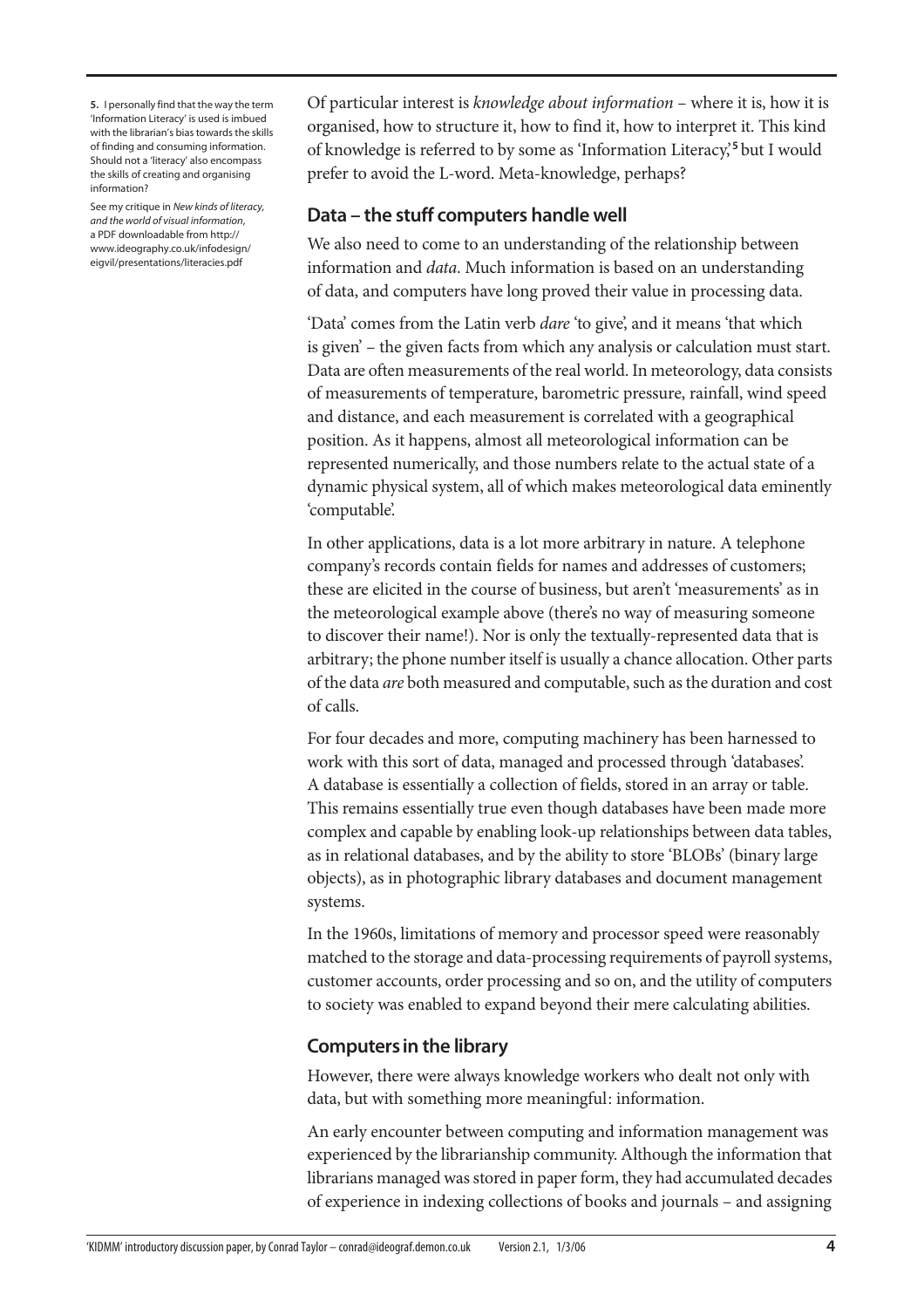them to categories, for example the categories of the Dewey Decimal System. This practice had intellectually prepared librarians to harness the power of databases to build library management systems.

# **3 Computers and information products**

### **1970s: computers become tools for information production**

The term **information product** is a useful one of recent coinage. It brackets together in a convenient way all the print-on-paper information products such as books and journals and documents, together with those that are conveyed by electronic media such as email lists, Web sites and intranets. Even radio and television broadcasts count as 'information products' when they are used to convey information to people rather than to entertain.

The term also usefully reminds us that information has to be produced by someone, in a process of authoring, editing, design and production.**<sup>6</sup>** For centuries, the repository of these skills has been the publishing industry, and the writers who provide input to it.

It was only in the 1970s that a set of evolving characteristics of computers combined to make them useful to authors and publishers of information products. Those characteristics were:

- the eight-bit byte, and standardised text encodings (e.g. ASCII)
- the visual display unit, displaying computer-generated text characters
- keyboard input of text
- convenient read-write magnetic storage capable of holding useful quantities of text, such as the floppy disk
- methods of printing texts, e.g. to a Selectric typewriter, daisy-wheel printer or dot-matrix printer for word-processing; or to a photographic typesetting machine for publishing-quality output.

## **When the word went electric**

In the 1970s, two kinds of publishing activity started to exploit the ability of computers to handle text: **word-processing** and **typesetting**. Initially the two kinds of equipment were quite distinct, and not even inter-operable.

An early precursor of word processing systems was the IBM Magnetic Tape Selectric Typewriter (1964), and a later version which used magnetic cards. However, these lacked an electronic visual display. In 1973, the Vydec Word Processing System made its debut as the first machine with both a VDU and floppy discs for storage of text, followed by products from Wang, such as the Wang 2200 system. These machines were dedicated word-processors: they were not equipped with software to perform any other task.

The first word-processing system to run on a general-purpose PC was Michael Shrayer's *Electric Pencil* (1976), followed in 1979 by *WordStar*. In the early eighties more PC word-processors emerged: Multimate, DisplayWrite, PC-write, Xywrite, etc. In Britain, a seminal product that

**6.** Or is this a moot point?

For example, if a scientific visualisation system converts 20,000 oceanographic measurements into a graphic representation from which a scientific worker can derive knowledge, did the visualisation software produce information?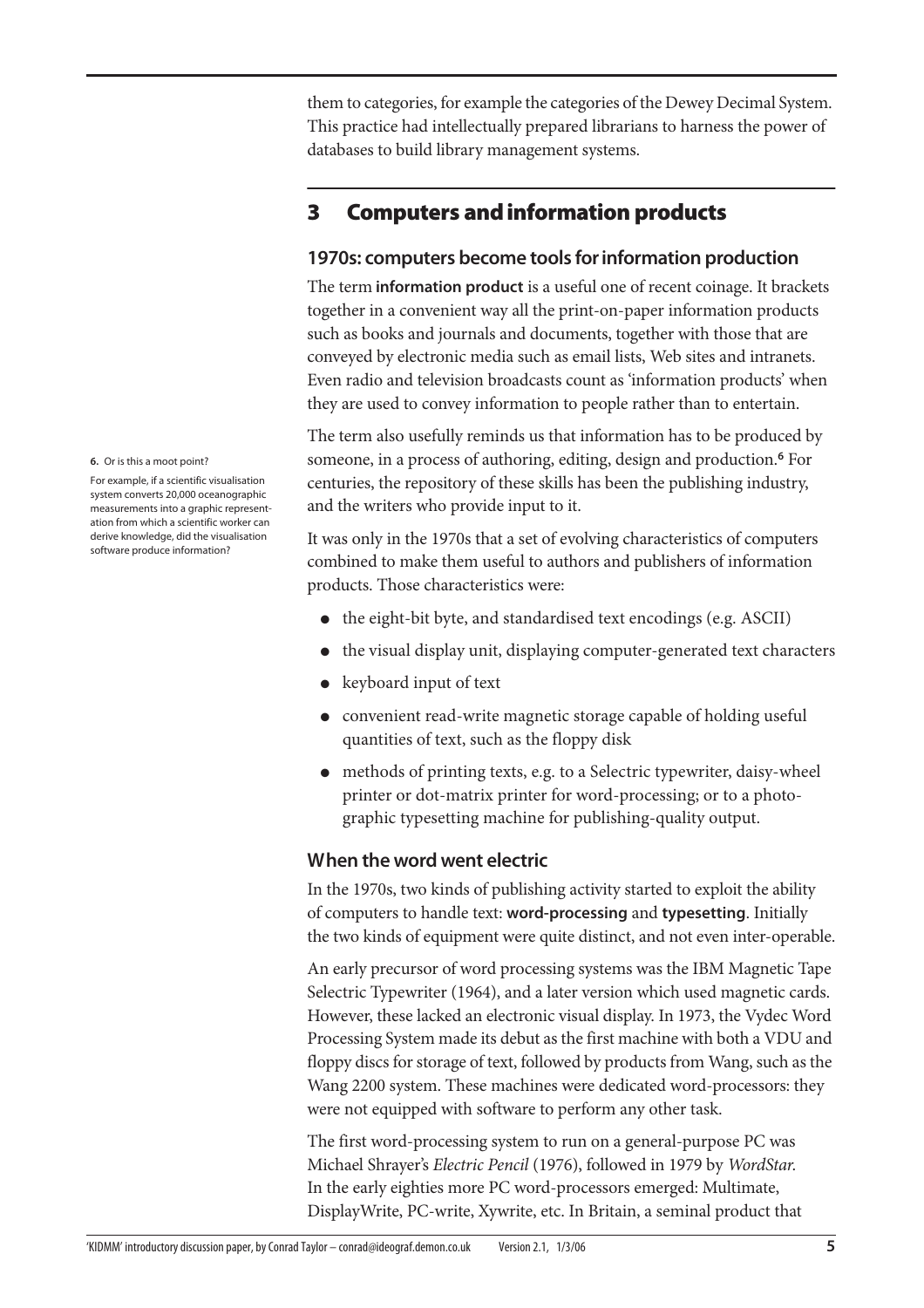encouraged many authors to retire their typewriters was the affordable Amstrad PCW 8256, running CP/M on a 4-MHz Zilog processor, with one floppy disk drive (the later 8512 model had two). LocoScript wordprocessing software was supplied with the machine.

#### **Typesetting goes computerised**

Mechanised typesetting until the 1970s was usually done by casting metal type from molten lead alloy in a casting machine – such as the Monotype caster, driven by punched paper tape that had been produced on a special compositors' keyboarding machine.

In 1944, French inventors René A. Higonnet and Louis Moyroud filed patents for a method of setting type by flashing a strobe light through a spinning disk carrying type characters in photographic negative form, then through focussing lenses onto bromide paper. The first 'Photon-Lumitype' machine was installed in 1954 at the *Patriot Ledger*, a Massachusetts local newspaper. These machines were not yet computerised: like the Monotype caster, they were driven by punched paper 'idiot tapes'.

Typesetting began to be computerised in the 1960s, on mainframe machines such as the RCA VideoComp and the IBM 2680, then on minicomputers at the start of the 1970s. It wasn't easy or cheap to achieve publishing-quality justification and pagination at speeds acceptable to the newspaper industry – the key customer for this innovation. Clark E. Coffee, whose company Graphion developed such a system in 1970, recalls that their computer cost \$180,000 – and he had just bought a house in San Francisco for \$25,000!**<sup>7</sup>**

But it didn't take long before a wide range of computerised phototypesetting systems became available at a cost that newspapers, printers, even jobbing typesetters could afford. For example, consider the systems developed by Compugraphic: the CompuWriter (1971), the first photosetter to dispense with paper tape input; the VideoSetter (1973), which generated type images digitally on a CRT rather than using a glass negative; the Unified Composer (1974), which brought monitor and floppy disk drive together for the first time in a typesetting machine. These were followed by the highly successful EditWriter (1977) and MCS (1981) systems.**<sup>8</sup>**

Compugraphic was anything but alone in its pursuit of this profitable market for computerised phototypesetting equipment. Mergenthaler-Linotype, Monotype, Hell, Itek, Berthold, Scangraphic, Harris Intertype, Miles 33 and AM VariTyper are other names that come to mind.

So, at the start of the 1980s, there were dozens of proprietary text-handling computer systems – both word-processors and typesetting machines – using non-standard text encoding schemes, wildly different methods of mark-up, even different ways of writing a floppy disk or tape.

It was not untypical for an author to work on a wordprocessor, print the text out on paper, and send it to the publishers who would then need to have it re-keyboarded by the typesetting equipment operator – all for the lack of a reliable way to move text from one machine to another electronically.

**7.** This and other reminiscences of early typesetting by Clark Coffee can be found at http://www.geocities.com/danhaag/ oldtype.tpl.html

**8.** Information on the Compugraphic timeline from http://agfamonotype.com/ about/timeline.asp?show=agfa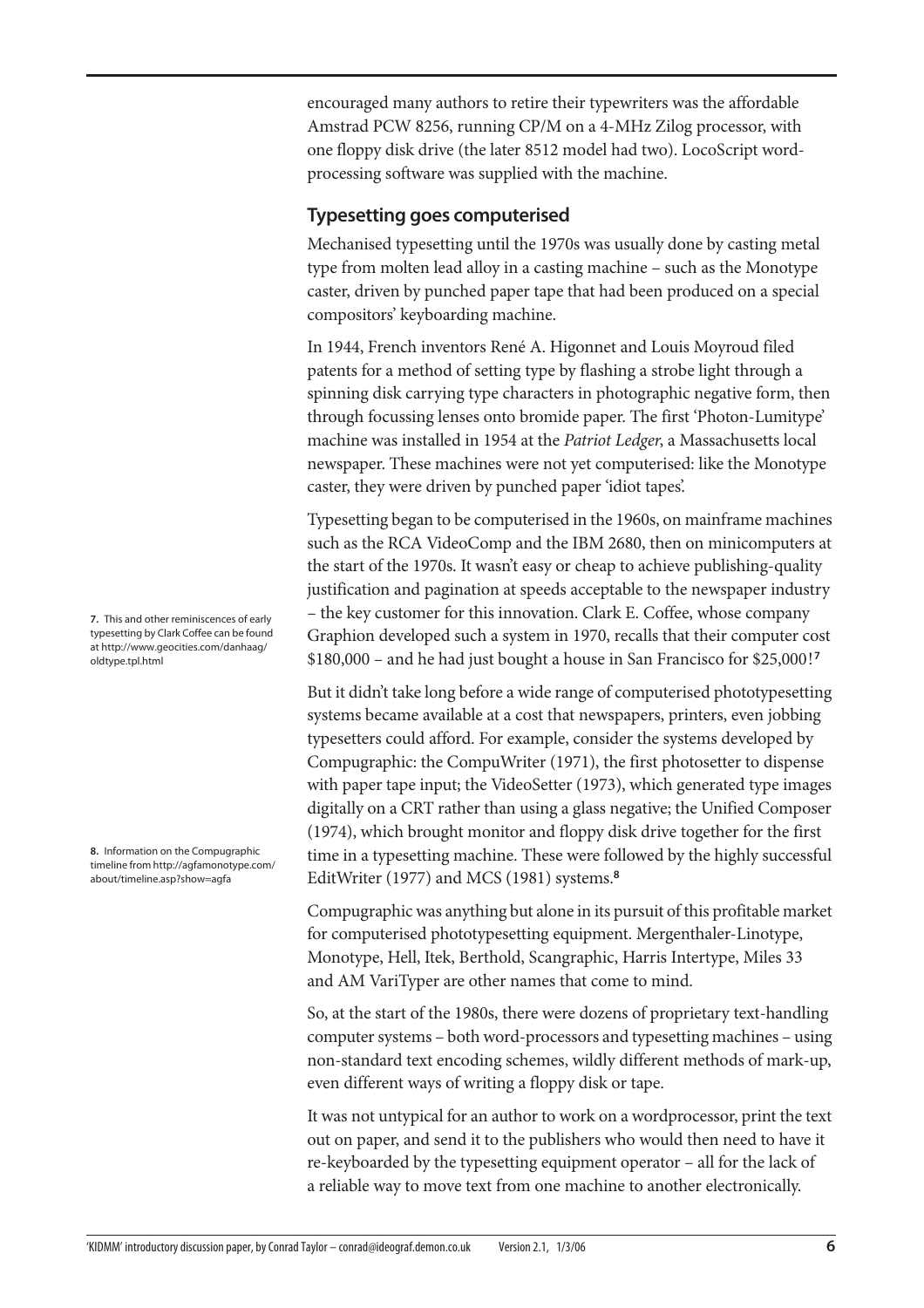In retrospect, this chaos focussed the minds of thoughtful publishers, and in time led to the invention of generic mark-up – a key turning-point in giving computers a better 'handle' on textual information.

#### **Text: rich in information – poor in structure**

Textual information is easy for people to understand, but it has long been 'computable' only in the crude sense of calculating its line-breaks and pagebreaks for display and printing purposes. The meaningful structure of text is not the kind of structure that a machine can get a 'handle' on unless 'handles' are added – by handles, I mean added entities, such as the field-boundaries of a database, which allow machines to identify and process their contents.

However, the requirements of word-processing and typesetting introduced a new element: **mark-up**. People wanted to centre blocks of text, embolden words, force page breaks and so on; this was achieved by embedding special encoded control-sequences within the text stream. The control mark-up vocabulary could be as simple as the 'dot commands' of WordStar, or as fully-featured as T<sub>F</sub>X, the typesetting language invented 1977–79 by Donald Knuth of Stanford University.

Most of these mark-up languages could be described as **procedural** – they specify the procedure that the computer is to perform, such as changing the font size or moving onward to a tab position. Procedural mark-up is great for typesetting, but it doesn't do anything for a computer's ability to grapple with the text content in a meaningful way. For that to improve, we need to use **logical mark-up** that denotes the *function* of the text content elements. One example of logical mark-up is the LAT<sub>E</sub>X system developed on top of T<sub>EX</sub> by Leslie Lamport in 1983, where the author of a publication may write:

\section{Section Title}

…and the text is later passed through processing software that applies a predefined format to that section title, and auto-numbers it if required.

However, a more significant development was already under way within the publishing industry, and that was the related idea of **generic coding**, which led us to SGML, HTML and XML.

#### **GenCode: a road out of chaos**

In the late 1960s, the Graphic Communications Association in the USA was struggling to solve a major technical problem then faced by book publishers – especially publishers of reference and educational books. Because each vendor of typesetting equipment had its own proprietary markup language, and the codes for these were often revised radically for each new generation of equipment, publishers who had archived typesetter files to make the production of revised editions easier found they were 'locked in' to that vendor's typesetting language – or even worse, that the equipment to run the files was no longer available, and the tapes were useless.

A New York book designer called Stanley Rice suggested that publishers should collaborate to devise their own shared mark-up language, which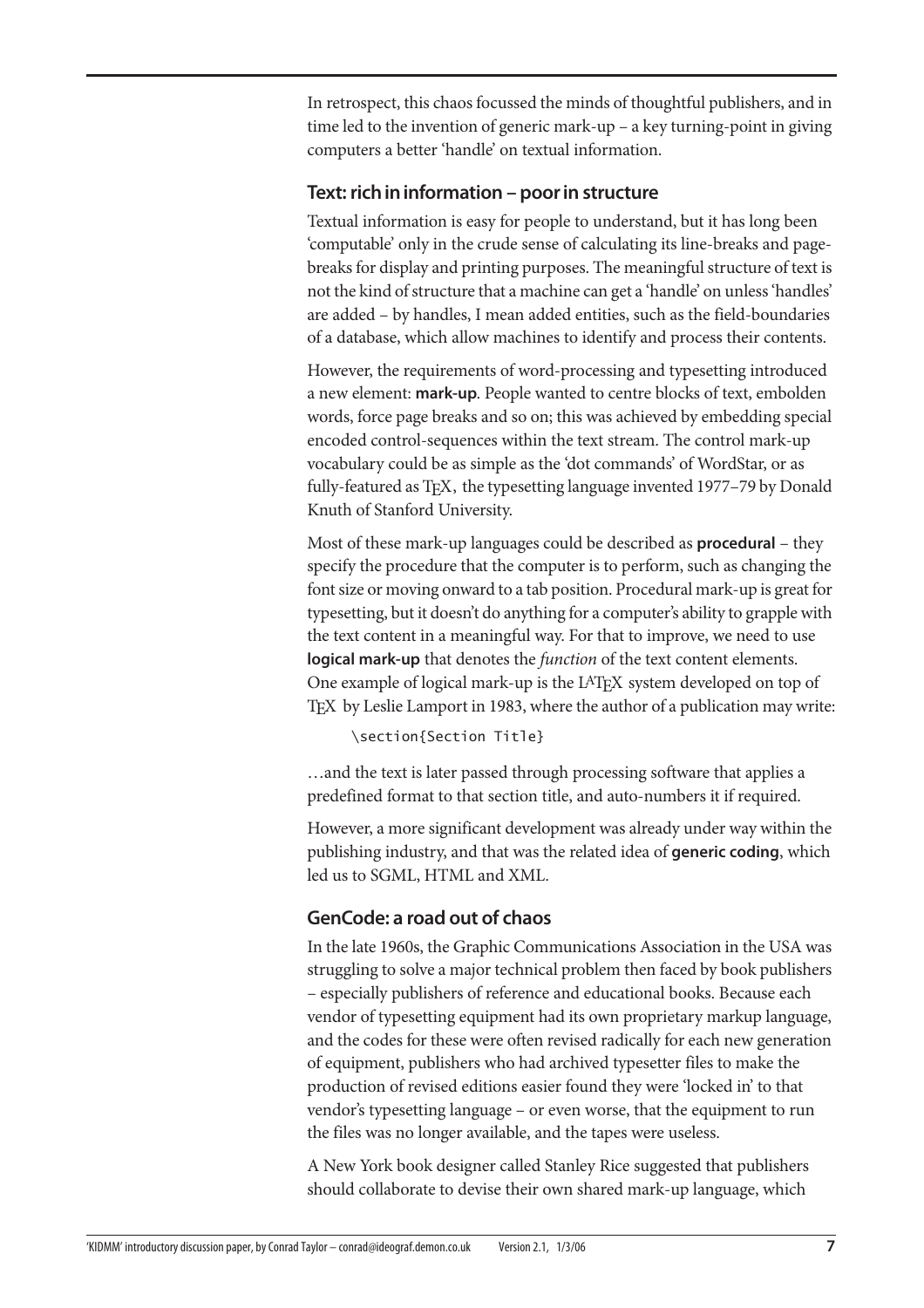would be stable for years to come, and which could be translated into a particular vendor's typesetting codes for production purposes.

What Rice proposed was a markup language that would declare in great detail the editorial function of parts of the text such as chapter, heading, quotation and so on: generic coding. The idea was that publishers would use markup only to define *content* and *structure*; the designed *appearance* of the book would result from the set of transformation and formatting rules chosen by the book designer, at the time when when the marked-up text would be converted into typesetting machine codes.

<span id="page-7-0"></span>The GCA set up a project group to study the idea; this evolved into a body called the GenCode Committee. The more they thought about it, the more they realised that a single universal catalogue of editorial elements was not possible; different catalogues of codes would be needed for different kinds of books, depending on their subject. A dictionary, for example, would need special codes to show that a string of text is a pronunciation guide in the International Phonetic Alphabet.

## **Laying down the laws of markup**

In 1969, a young computer-savvy Boston lawyer called Charles Goldfarb was hired by IBM and put in charge of a project to develop an integrated suite of office automation software for law practices. Law is a very text-based application, and the goal was to store these texts in a format that not only supported word-processing, formatting and printing, but also that meant that the texts could be searched and retrieved intelligently.

Goldfarb based his work on the GenCode concepts. He reasoned that if markup could identify a block of text as the name of a plaintiff in a law case, you could search your text database for the string 'Brown' as the name of a defendant – rather than as the colour of the getaway car! With colleagues Ed Mosher and Raymond Lorie, Goldfarb devised **GML** – the Generalized Markup Language.

GML was an improvement on the GenCode concept in two important ways. Firstly, it invented the idea of an external reference document – a kind of 'rule book' – that would list all the elements allowed in a particular class of documents. Secondly, GML allowed designers of these document classes to specify how the elements should be used and structured, both in sequence and hierarchically. For example, the 'rule book' for a report might say:

- a **chapter** *must* have a **title** followed by *at least one* **section**…
- a **section** *must* contain a **heading** followed by a mixture in any order of **paragraphs**, **lists**, **quotations** and other **section**s…

This idea of a 'rule book' for a class of documents is what later developed in SGML and XML into the **DTD** or **Document Type Definition**. It neatly solves the problem that had bothered GenCode, of not being able in advance to imagine all the tags that would ever be needed in documents. Quite simply, if you discovered a need for a new kind of document, you'd figure out the list of elements it would contain and write an appropriate 'rule book'.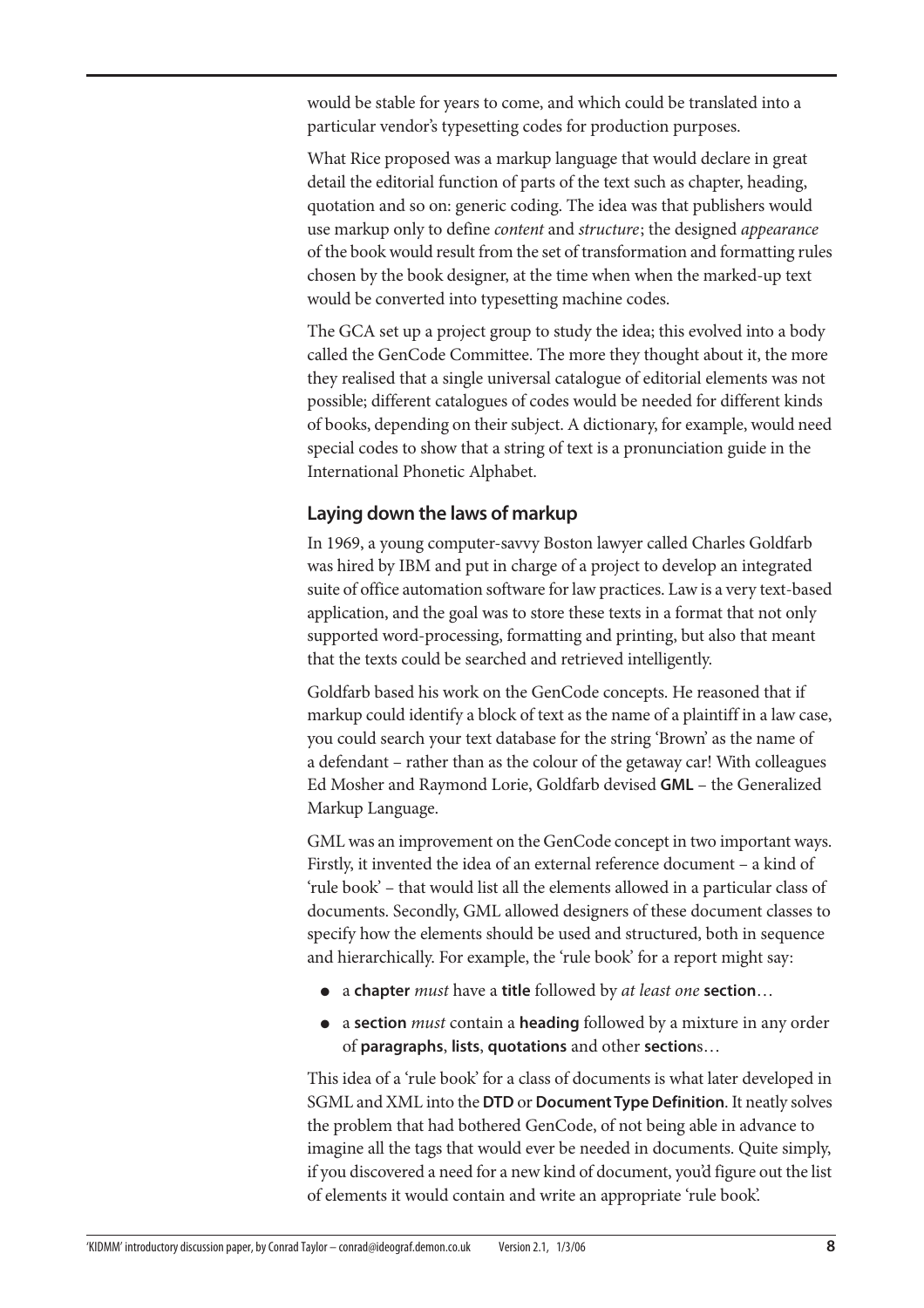The flexibility of GML was such that it was enthusiastically adopted by the technical publishing division of IBM, which by the 1980s was creating huge quantities (over 90%) of its technical documentation using GML-based publishing software, running on mainframe computers.

#### **Making meaningful elements**

What GML shared with the GCA's GenCode project was the concept of creating meaningful elements within a text file through the use of mark-up. For example, in creating a bibliography you could use this mark-up to define an author's name:

**<name> <forename>**Anatole**</forename> <surname>**France**</surname> </name>**

This makes the structure explicit. And indeed, though you could easily make a tag vocabulary that controls the typeset appearance directly, proponents of generic mark-up insist that it's better practice to encode *semantics* (meaning), rather than the appearance of the document.

This is where mark-up becomes an important information management technology. With appropriately configured searching software, it is now possible to search the text database for the search-string 'France', setting the condition that this *must* be found within the **<name>** element (or the **<surname>** element if you want to be even more specific). And that avoids you being deluged with unwanted search results that include 'A History of France' or 'Published in Marseilles, France'.

When it is time to convert the marked-up text into a printed book, we might process the file to make all authors' names stand out on a line by themselves, in 11pt bold type, with 6pts above and 2pts below, and with the forename in italic. With suitable software we could event transform the order of data, so the name would be presented as '**France,** *Anatole*' instead.

### **How SGML became Standard and Generalized**

In 1978 the US standards body ANSI formed the *Computer Languages for the Processing of Text* Committee*.* It recruited Goldfarb as a member and asked him to develop a computer-readable text description language, based on GML. The GCA supported the ANSI project, and in 1983 recommended that the sixth working draft of the new Standard Generalized Markup Language (SGML) be adopted as a publishing industry strandard.

Early adopters of publishing systems based on SGML markup included the US Internal Revenue Service and the US Department of Defense. Indeed, when the DoD insisted that bids to supply weapons systems to the US armed forces would be considered *only* if the defence contractor could deliver all documentation marked up in SGML (the CALS initiative), it caused a revolution in the technical documentation industry. Companies like Boeing and Lockheed-Martin scrambled to comply, and vendors came to the rescue with SGML-compliant document composition system such as ArborText Adept•Editor, SoftQuad Author/Editor and Grif.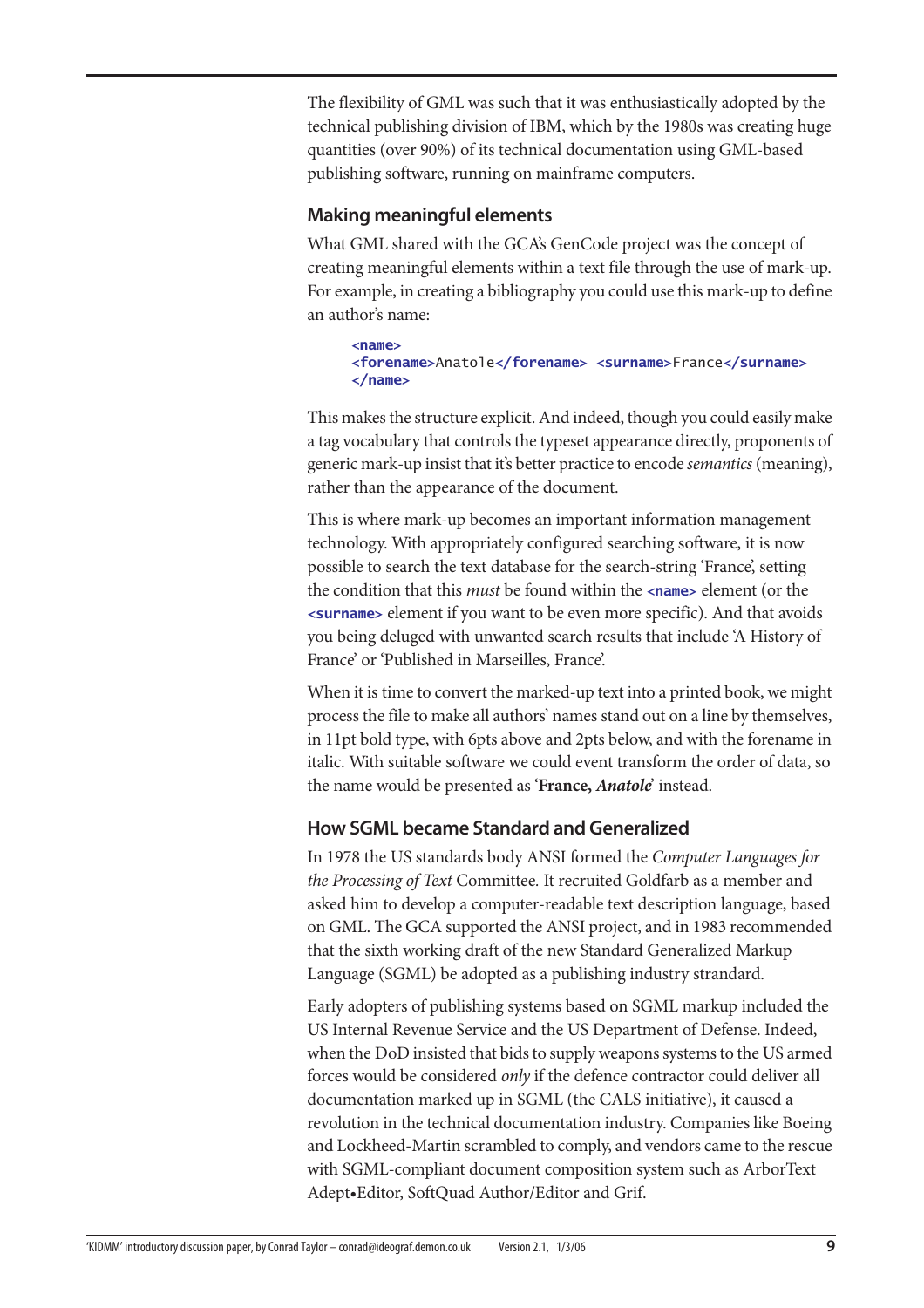Beginning in 1984, development of SGML also became an international endeavour, through an ISO working group – JTC1/SC18/WG8. The SGML standard was published in 1986, as ISO 8879:1986.

#### **Metalanguages and applications**

As is often pointed out, SGML and its successor XML are not simply markup languages but 'metalanguages' – sets of rules for how you can go about creating your own purpose-built mark-up languages. In fact, hammering out what kind of elements you need in your SGML-type mark-up language can take a lot of time and trouble, organisational politics (and sometimes bad temper!) until everyone agrees, and the decisions can be recorded formally in a Document Type Definition for that class of document.

Some examples of important industry DTDs are **DocBook**, which can be used to mark up the text for books and technical manuals, and **NewsML**, which is used to share newspaper stories between papers and press agencies, together with the metadata about who wrote each story, when and where, and who holds the copyright. DocBook and NewsML are examples of what are called **SGML applications**.

### **'Sounds Good, Maybe Later?'**

The main drawback of the SGML system was long held to be its complexity, caused in part by the 'liberal' nature of the metalanguage specification. For example, though the use of **<** and **>** as 'delimiters' for markup was recommended as a *norm*, it was left 'legal' for implementers to choose any other characters as delimiters, if it suited them.

Also, when Working Group 8 was arguing about the rules of SGML, some members thought that many documents would be coded by hand in a text editor. To reduce the amount of tag-typing, these designers of SGML allowed a practice called *tag minimization*. For example, you might specify in your DTD that it was OK to leave out the closing tag for an element, if it was obvious from the context that the end of that element could be *inferred*.

(HTML from its very beginning included tag minimization rules. For example, each **list item <LI>** begins with a start-tag, but the end-tag is usually omitted.)

The wide range of variability that the SGML specification allows may have been put in place with the best of intentions, but in practice it makes life hell for the poor programmers who have to devise software for parsing and processing the documents. This kept SGML software expensive.

Combined with the cultural revolution in authoring practice that is required to work with SGML, the expense and complexity meant that for many companies, SGML seemed to stand for 'Sounds Good… Maybe Later'.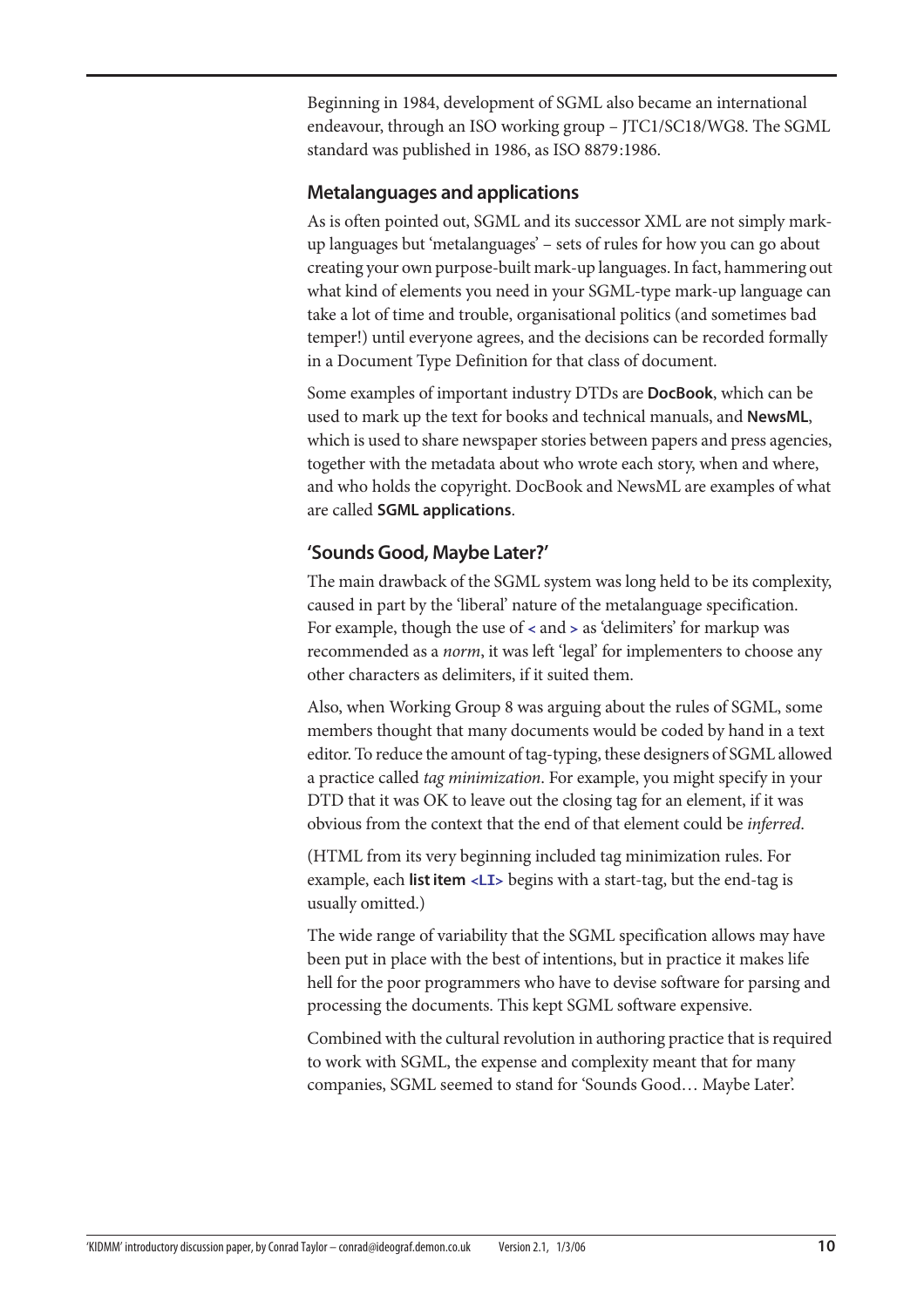#### **XML – a more practical solution**

One inspiration for XML may have been a book called *SGML for the Web*, by Canadian SGML guru Yuri Rubinsky, a lively and humorous advocate for SGML. His company SoftQuad developed an impressive browser called Panorama that allowed SGML files to be read straight off Web sites and manipulated in a number of useful ways – for example, by choosing among a variety of alternative views of the data. Yuri died of a heart attack in January 1996, and *SGML for the Web* was published posthumously.

Yuri had argued that the tag vocabulary of HTML was too limiting to do any serious organisation of text with it. On the other hand, the major developers of commercial browsers, specifically Microsoft and Netscape, made it clear that they did not *ever* intend to support SGML on the Web – taming SGML's complexity and open-endedness would be too much of an effort, they said.

The World Wide Web Consortium (W3C), an organisation set up to develop standards and recommendations for use on the Web,**<sup>9</sup>** invited a number of SGML experts to think about the gap between HTML and SGML. The team, led by Jon Bosak of Sun Microsystems, realised that if they could get rid of tag minimisation and radically reduce the variations of practice that SGML permitted, they could produce a simpler standard that would be easier for software to 'parse' a document (i.e. to make sense of its structure) and to 'validate' it (check to see that the tags have been applied according to the rules defined in the DTD.)

To give you an idea of how radically the team pruned the thorny bushes of SGML – the draft of the XML specification that was written by Tim Bray and CM Sperberg-McQueen was only 26 pages in length, as opposed to the 500+ pages of the SGML specification; and it took only a few months to do.

Compared to SGML, the XML specification is a lot more restrictive, but in practice these restrictions have no impact on functionality. For example:

- The only permitted 'delimiters' for tag boundaries in XML are < and >.
- Every container element must have a start-tag *and* an end-tag. Tags may never be omitted for 'minimization' purposes.
- As for tags that are 'empty' (like as the IMG tag in HTML, which is self-contained), they are to be explicitly marked up as such with a special end delimiter **/>** – thus, **<img src="foto.jpg" />**.
- Attributes inside start-tags, like the **src="foto.jpg"** example above, must always have their value contained within double quote marks. (In HTML, sometimes they were, and sometimes they weren't.)

As it has been refined, XML has also been able to take advantage of the standards that grew up around HTML to support the development of Web services – such as HTTP for file retrieval, and Cascading Style Sheets for the association of styling characteristics with document elements. It has also spawned related standards such as the XML Styling and Transformation Language (XSLT).

**9.** It may seem strange that I have not related the history of how Tim Berners-Lee and colleagues started the World Wide Web. I'm making the assumption that the story is well enough known, and experience of the Web sufficiently ubiquitous, for me to 'take it as read'.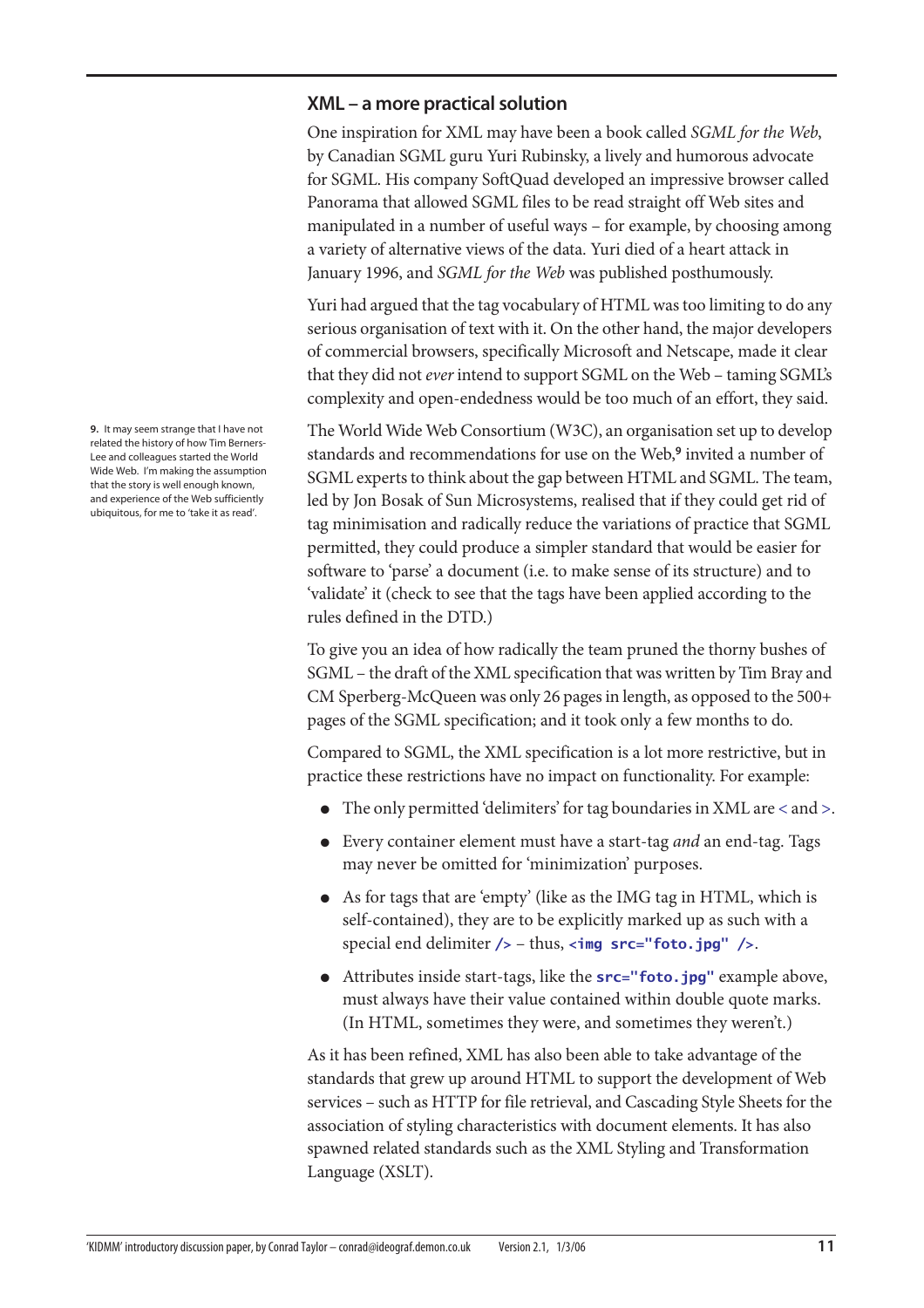# **4 Structured information – an elusive goal?**

#### **Document styling/information structure**

As we have seen, computers were adopted by knowledge workers as tools for the production of information products. Word processing and typesetting were the first steps, followed in 1985 by 'what you see is what you get' style page make-up programs ('desktop publishing').

It is interesting to recall that Version 1 of PageMaker, the software which can be said to have ushered in the DTP revolution, did not offer the user a way of applying the same typographic styles again and again to blocks of text with a similar function (for example, to ensure that all subheadings were set in bold Helvetica 11pt type centred). It was not until version 2.0 that PageMaker offered such a **stylesheet** function.

Stylesheets are interesting, because they are a kind of halfway house between procedural mark-up and generic mark-up. As an example of this, see Fig. 1 (left), which shows the Paragraph and Character stylesheets that I developed for a document that I wrote – using FrameMaker software – on the problems of typesetting African languages. (Character styles are used to override the default typesetting style of the surrounding paragraph, for a few characters only – as **here**.) Note the following:

- Most of the styles do relate to the logical function of the text which is marked up by them. Good examples are Subheading, Intro and Listing (in the Paragraph stylesheet); and Acronym and tex-codewords (in the Character stylesheet).
- However, there are some styles which were created simply to give the means to tweak the appearance of texts in particular contexts. For example there is the Subhead-Top paragraph style which forces a page break and adds some space above; and Quoted-bullets-last is a variant of the Quoted-bullets style that adds a bit more space after the last bullet in a list.
- It's also significant to note the document elements that *aren't* there. For example in XML or HTML document composition, bulleted 'list-item' elements in a list would be contained in a List element. Here, there are no elements higher than a paragraph level.

Despite these possible shortcomings, document-composition stylesheets are for publishers an attractive way to get *some* structural mark-up added to information products in the process of their creation. Authors and designers are well motivated to use the stylesheets, because they give them the control over appearance which they value. In contrast, many authors resent having to mark up texts for purely structural reasons, if they don't see any benefit to their own work with the document!

Indeed, FrameMaker is a good example because of the relative ease with which its stylesheet mark-up can be translated during HTML export into sensible HTML mark-up via a mapping table, or into XML mark-up using

**T** Catalog **The Catalogy Catalogy Catalogy Catalogy Caption Leading Capter School Catalogy Catalogy Catalogy Catalogy Capter School Catalogy Capter School Capter School Capter School Capter School Capter School Capter School Capter S** Heading<br>Intro<br>Listing<br>Quoted<br>Quoted-bullets<br>Quoted-bullets-last<br>Quoted-last<br>S2-SubSub<br>S2-SubSub<br>S2-SubSub say<br>Saman<br>Section Head<br>Section Head<br>Subhead Top<br>Subhead<br>Table<br>Top Table<br>Top Table<br>Table<br>Table<br>Table<br>Table<br>Table<br>Table<br>Table<br>Table<br>Table<br>Table<br>Table<br>Table<br>Table<br>Table<br>Table<br>Table<br>Table<br>Table<br>Table<br>Table<br>Table<br>Table<br>Table<br>Ta Delete Fight f Catalog<br>Default **T** Font Default TFont<br>Acronym<br>BoldListing<br>comment-code<br>hindbats BoldListing<br>
GoldListing<br>
Comment-code<br>
Emphasis<br>
Emphasis<br>
Emphasis<br>
Expert<br>
Expert<br>
Inlin-Code<br>
mini-Dingbat<br>
Motifyer<br>
Natifyer<br>
PageTopic<br>
PadeTopic<br>
Subscript<br>
Subscript<br>
Subscript<br>
Subscript<br>
Tadata PCdata<br>Subscript<br>Superscript<br>Symbol<br>tex-codewords Delete.

**Fig. 1** – Paragraph and Character stylesheets for a FrameMaker document.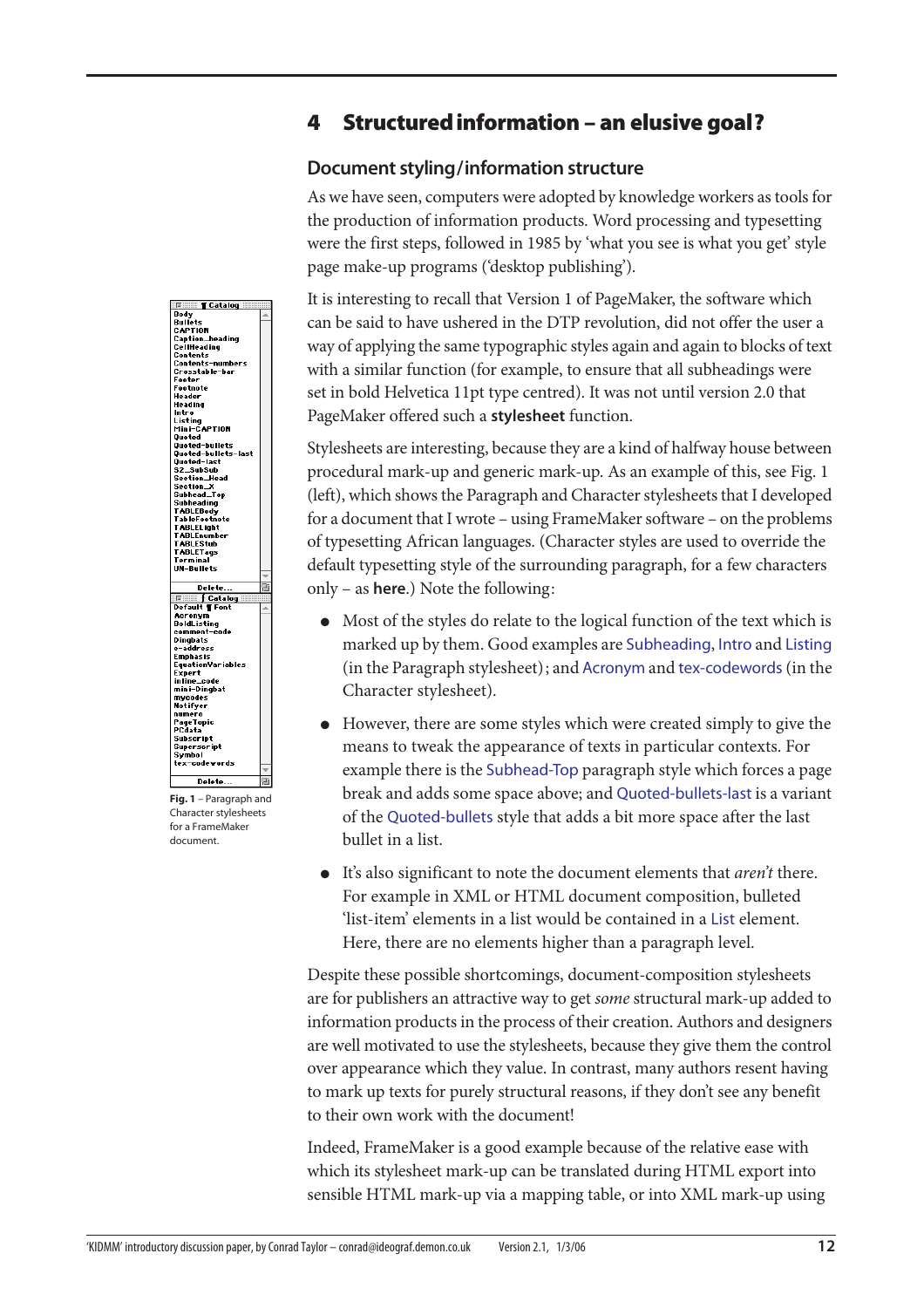the existing names of the paragraph and character styles, or into bookmarks with hypertext linking when a Portable Document Format (PDF) file is produced from the publication. For those whose ambitions to produce structured data are more far-reaching, FrameMaker will work with an 'Element Definition Document' that combines SGML/XML structure rules (i.e., a DTD) with a typographic stylesheet.

## <span id="page-12-0"></span>**The waywardness of Word and Web authors**

However, information products are not always so well-endowed with a logical, machine-readable structure. I wish I could have a five pound note for each Word document I have been sent which has been typographically styled to present several levels of heading… yet where every paragraph is styled as 'Normal' (with local format overrides). Including a great many such Word documents authored by BCS 'computing professionals'!

The World Wide Web is notorious for the way in which Web designers have used any old HTML tag in defiance of its logical purpose to achieve a desired 'look'. For example, the main heading on a page might be set as <h2> because the designer thinks <h1> looks too big; or <br/> <br/>blockquote> is used to cause a block of text to have a wider margin, regardless of whether it truly is a quote or not. There is less excuse for this now that these display attributes can be set using Cascading Style Sheets, but such practices persist.

I remember that one of my earliest experiences of a Web search engine was one run by the OpenText company of Canada, as a demo of their information management software's capabilities. It allowed you to search for text *in the context of a particular HTML tag* such as <h1>. But this proved to be less useful than I thought it would be, because of the waywardness of Web page mark-up in practice. However, more recently I have found it useful, when composing Google searches, to focus my searches with the allintitle: specifier… essentially, a less ambitious variant of the same practice.

## **'Data-based' information creation**

One way to overcome the reluctance of people to apply logical mark-up to the information products they are authoring is to force them to author it in the interface of a database program, or a Web form that has a database behind it. For example, at Harper-Collins, their bilingual dictionaries are 'authored' by teams of writers, who input the dictionary entries into a form interface to a database program. (This also solves the problem of how to get many people to work on a book at the same time.)

To produce a dictionary, the database is made to unpack the fielded data into a text file with SGML mark-up. This SGML file is then imported into a FrameMaker 'structured-document' template, which automatically typesets the dictionary and generates page running-heads, etc.

Similarly, good success has been achieved in the related fields of directory and catalogue publishing, and timetable production, by using a database as an information receptacle and organiser, the database's 'report generator' as a means of producing marked up text, and publishing software to convert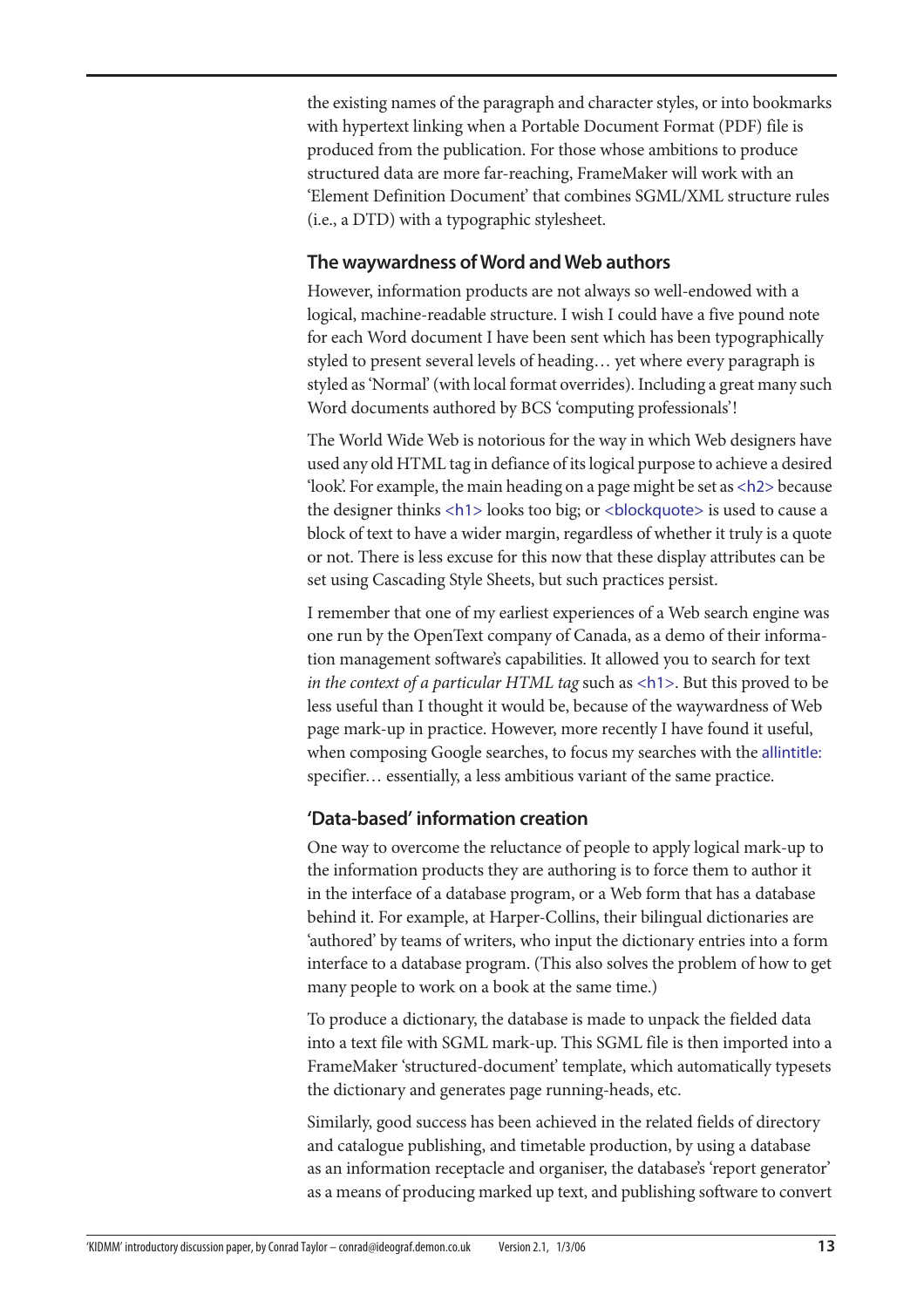the mark-up to something typographically friendly to the end user. And as an alternative to print production, it is increasingly common to design the transformation process, and use of mark-up, to display the information on demand, as a dynamically generated Web page.

Projects of this sort depend for their success on the combined efforts of IT personnel and information designers (see more about the contribution of information designers on page 39).

# **5 Grappling with unstructured information**

## **Information Retrieval and the free text search**

So, an increasing volume of knowledge has been transformed into information products, and an increasing volume of data and information products is stored in electronic form. (I include here offline resources such as CDs, local online resources such as on hard disk, and networked resources.) Some of this information is structured through database fields or mark-up, but much is not structured at all, or is structured unreliably.

Therefore, all too often, the knowledge worker is thrown back into reliance on a **free text search**: a search for strings such as words or phrases within the information base that the searcher thinks will turn up relevant material. A search on Google is the typical example of this activity, and the frequency with which people rely on free text searching has mushroomed together with the growth of the World Wide Web.

# **The inverted tree**

To search a large quantity of text from one end of the file system to the other is too slow and inefficient. This problem is usually solved by building an 'inverted tree index', which records (by means of file pointers and offsets) each location of each of the many instances of each word in the collection.

The index has to be compiled and maintained, and depending on thoroughness can take up to several times file storage again as the text collection being indexed. But it is helpful in speeding access to information, because the index resource is queried first, which swiftly finds the indexed word or words, and then follows the pointers to pull up the candidate documents.

Inverted-tree indexes are now commonplace in corporate and Internet search systems, and have even come to the desktop. For example, Macintosh users running Mac OS X 10.3 can configure the 'Sherlock' search engine to use spare cycles to maintain an index of all the text content *within* files on a system, and this capability has been upgraded further in Mac OS X 10.4.

## **Making free text searches more productive**

Frankly, most information users have low levels of skill when constructing searches, and the problem can be compounded by inconsistent rules and interfaces between different search engines. (Will searching for villa **AND** Spain retrieve pages that contain both these words, or lots of pages about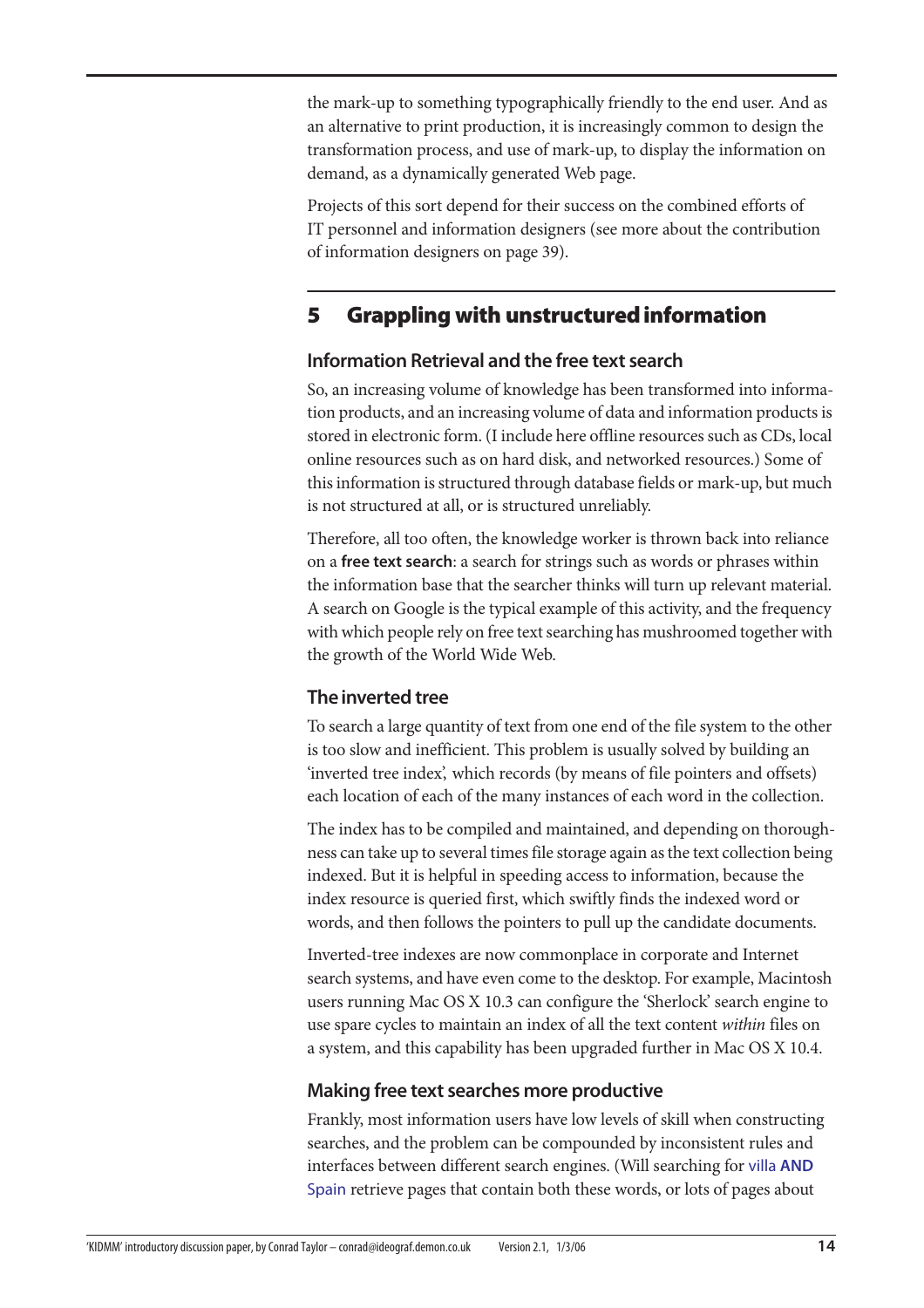Spain that make no mention of villas, or vice-versa?) These are some of the problems in information retrieval that have given rise to discussions of the skills of 'Information Literacy'.

On the 'provision' or IT side, there is a great deal to be studied about how free text searching can be made more productive for users. Here are some of the approaches which have been tried:

- **Phrasal searching** searches that require the requested words to appear in the retrieved documents as a phrase, for example a search for "house prices".
- **Word-stemming** this expands the search by additionally using, as search-terms, words that are etymologically related, so that for example a search on the term medicine might turn up references to medical or medication. **10**
- **'Thesauri'**  this refers to what should more strictly called *synonym lists*. A good example of this would be if a search for "automobile trunk" were to come up with documents that mention a "car boot". It does raise the question of who develops these synonym lists, and if there might be automated ways of building them by observing the repeated attempts of users, or by examining historical records of the search terms that had been used to retrieve each document in the collection.**<sup>11</sup>**

#### **Relevance ranking**

A related set of techniques are those which take the retrieved documents and present them to the enquirer in what is deemed to be an appropriate order of relevance. This is known as relevance ranking, and once again a variety of strategies are employed:

- **Frequency of use** This is based on the assumption that if a search term is used many, many times in a document, it is more likely to satisfy the enquirer's needs than if the terms are used just once or twice. In practice, this strategy alone often produces distorted results.
- **Citation frequency** This simply regards documents that a lot of people make links to as being more likely to be 'good documents'.
- **Location or context** Depending on how the document is structured, this may be a productive method of relevance ranking. Greater weight may be given to the appearance of a search term if it appears early in the document rather than later. For Web pages, the appearance of a search term within the tags for an <H1> or <H2> element is a sign of its importance to the document as a whole. (Users of Google can enforce a form of locational filtering by insisting that the search term must appear in the title of a page, e.g. allintitle: "Richard III".)
- **Hypertext targeting** This is a rather sophisticated technique which examines the corpus of documents to see if the search terms are used within a document from which a link is made to another document that also has those terms in it, and then promotes the *target* document

**10.** The Google search engine now employs word-stemming as a matter of course (2006).

**11.** Recognition of the fact that different people might use different terms in their search for information is not a new thing. Indeed, one of the traditional skills of the back-of-the-book indexer is to mediate between the vocabulary of the author and that of the reader, building in synonyms to increase the reader's chances of finding information.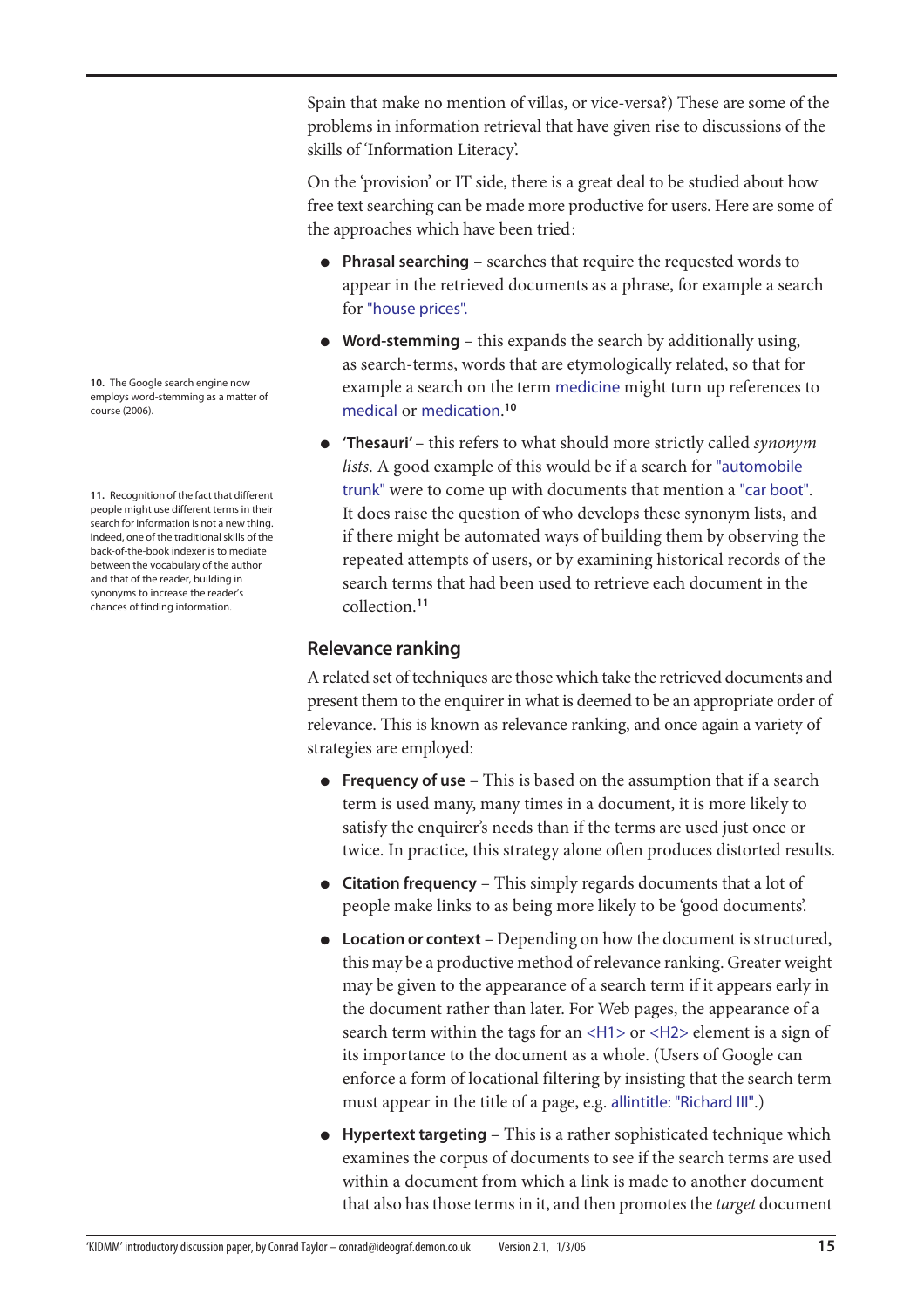**12.** But this also can give skewed results. A famous case was of an anti-Semitic Web site which Google placed first in any search forthe word **Jew**. That was a result ofthe anti-Semitic site being often linked to from other anti-Semitic and race-hate sites.

up the relevance ranking. The assumption is that the first document is citing the second one as an authority.**<sup>12</sup>**

Having excellent algorithms for inverted-tree indexing, free text searching and relevance ranking are part of the weaponry of competitive advantage between Web search sites, and so there are doubtless many other techniques in use which are not fully publicised. Certainly there is much scope here for discussion.

# **6 Introducing Metadata**

#### **What is metadata?**

Metadata is 'data about data', but since I have been trying to use words a bit more strictly than is often the case, perhaps I should say that what is usually meant by 'metadata' is well-structured data *about an information product* (or an information resource) – which may or may not itself be structured.

A good example of this is the British Library Integrated Catalogue, which can be found at http://catalogue.bl.uk/. A section of the search interface is shown in Figure 2 below:

| Home<br>About                                                                                                                                                                                      | Search Results<br><b>Previous searches</b>                    | My folder<br><b>Blank order form</b>    |  |  |  |
|----------------------------------------------------------------------------------------------------------------------------------------------------------------------------------------------------|---------------------------------------------------------------|-----------------------------------------|--|--|--|
| <b>Basic search</b>                                                                                                                                                                                | <b>Advanced search</b><br>Catalogue subset search             | <b>Browse</b>                           |  |  |  |
| <b>Basic Search of Integrated Catalogue</b>                                                                                                                                                        |                                                               |                                         |  |  |  |
| Type word or phrase Adulis OR Axum                                                                                                                                                                 |                                                               | <b>Search hints</b>                     |  |  |  |
| Search by                                                                                                                                                                                          | ▾<br>Any word                                                 |                                         |  |  |  |
| <b>Exact phrase?</b>                                                                                                                                                                               | Any word<br>Word from author<br>Word from title               |                                         |  |  |  |
| Search hints:                                                                                                                                                                                      | Publication year<br>Publisher<br>Subject                      |                                         |  |  |  |
| containing 'heart' or 'car ISBN                                                                                                                                                                    | . You can use the 'Bool Subject heading (Library of Congress) | cardiac) AND surgery' will find records |  |  |  |
| If you do not use an I Shelfmark                                                                                                                                                                   | <b>ISSN</b>                                                   | ed using AND.                           |  |  |  |
| • If you wish to search for an exact phrase, e.g. computer programming select the Yes button.                                                                                                      |                                                               |                                         |  |  |  |
| • Use the ? character to match portions of words. 'environ?' will find 'environs', 'environment',<br>'environmental' etc. '?phonic' will retrieve 'polyphonic', 'stereophonic', 'telephonic', etc. |                                                               |                                         |  |  |  |
| . The system supports variant spellings. 'labour' will find 'labor' or 'labour'.                                                                                                                   |                                                               |                                         |  |  |  |

In this case, the information resource is in the form of printed books and journals. The metadata about these is in the form of records in a database program, with fields for author, title, year of publication, publisher, subject, ISBN and so on. Of course, when I perform the search for "Adulis OR Axum" as shown above, the search will not be within the information resource itself (the books have not been digitised!), but within the metadata record.

In this case, the purpose of the metadata is to help find an information resource that is *not* stored in computer memory, but even if the resource *is* held electronically, there can be good reasons to generate metadata records for it. I often use a photo library as a teaching example. Here, the resource is non-verbal, and a computer cannot be expected to figure out what the significance of the image is. Let's examine this example more closely.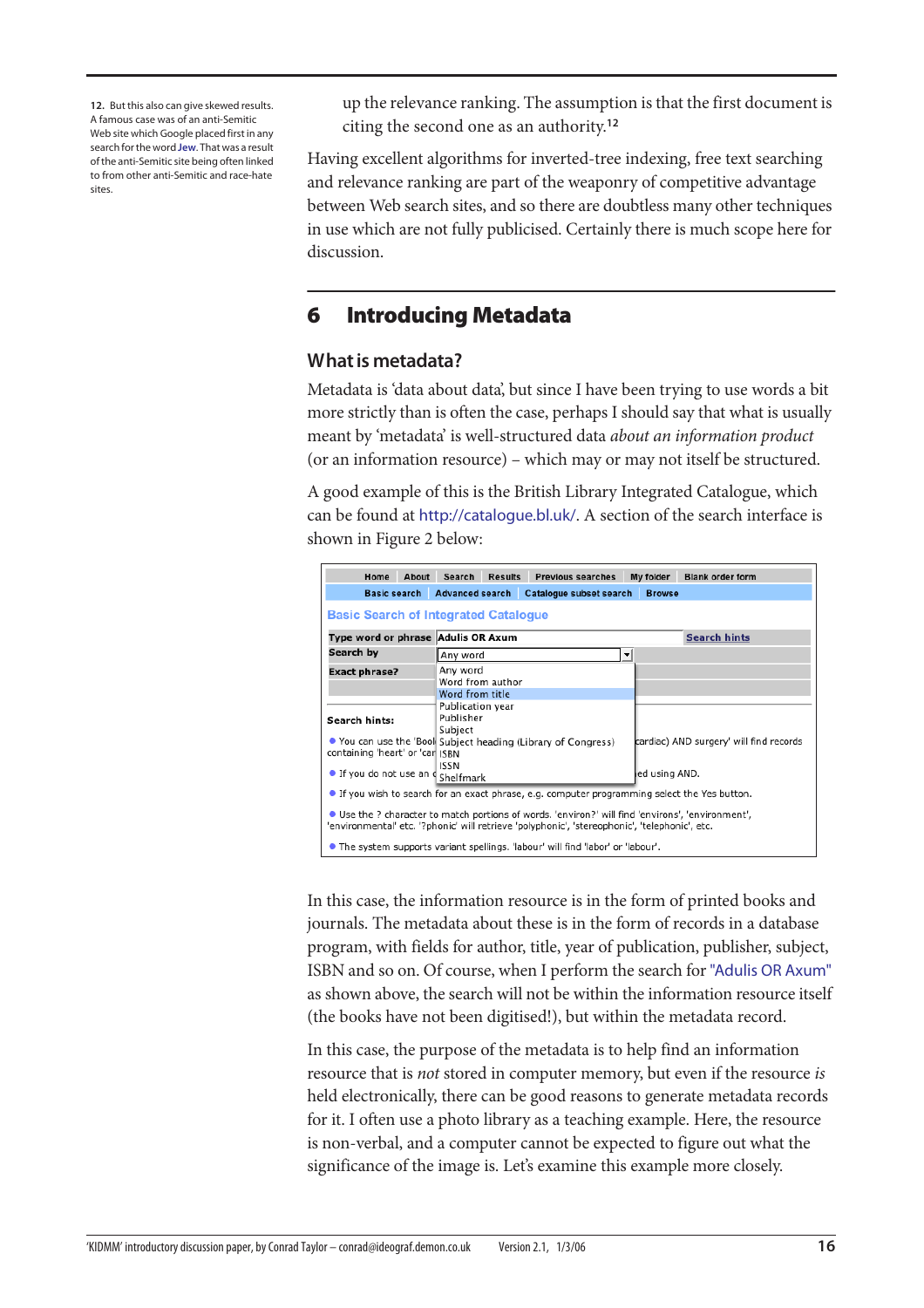## **Metadata in a digital photographic library**

I manage my own collection of digital photographs with iView MediaPro. This program was developed especially for managing collections of digital assets such as photographs and drawings, audio and video files and fonts.

To add digital photos to an MediaPro database, I use the Import command – a bit of a misnomer, since what it really does is make a thumbnail image of each photo, record its location in the file system (which can be offline on a CD, or on the hard disk, or network), and automatically capture certain bits of data about the image, such as its filename, file type, dimensions and so on.

To make the collection usefully searchable, I have to add my own metadata. MediaPro makes this easier by providing slots for the names of people in the pictures, keywords, and categories, as shown below:



You will notice that under the Keyword section there is a list of the keywords that I have already applied to the image selected, and a line that says 'Double click to add keywords'. One can either type a keyword, or choose one that has been used already, from a pop-up list. It obviously makes sense to use a controlled selection of keywords – more on that in a moment.

In MediaPro, it has to be said that there is nothing essentially different between 'keywords' and 'categories'.

#### **Fig. 3**

An iView MediaPro image database, opened to show the **Info** panel where metadata can be added. The photo that has been selected is the one top right. Note the expanded fields for information about People, Keywords and Categories.

Also note (bottom left) that provision is made for a caption.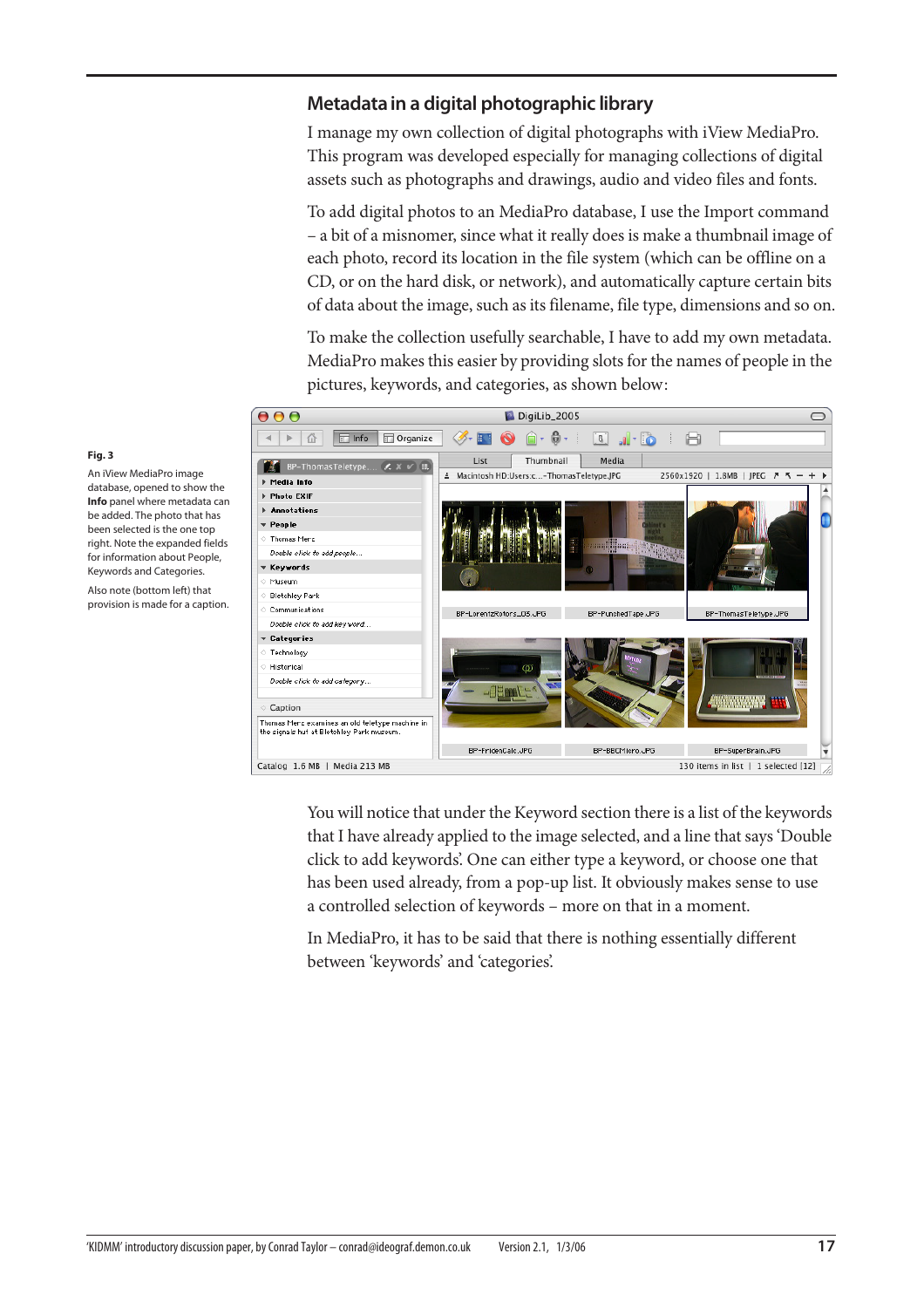**13.** I think of this as the 'rice vinegar problem'. You think the supermarket doesn't stock it, because you went to the section where the vinegars are on display and it wasn't there. How were you to know that you should have looked in the Japanese Foods section?

#### **Metadata issues illustrated by this example**

- **One-to-one metadata.** A lot of metadata in a MediaPro database – as in other metadata databases like the British Library catalogue – pairs a named field with a single possible item of content. A MediaPro example would be the Filesize field under the Media Info tab (which is closed in the figure above). A library catalogue example would be the book's title.
- 'Multiple occupancy'. The Keyword field is different, because several keywords can be assigned to a single image, and this is a very useful thing to be able to do. Similarly, one can assign an image to several different categories. Please note that this is a tremendous advantage over old-style taxonomic/cataloguing systems like the Dewey Decimal System, in which an item had to be assigned to only one category.**<sup>13</sup>**
- **Sensible taxonomies.** When you set out to sort any collection of information resources into categories, you have to devise categories (taxa) that make sense, in the context of the way people will want to search for and use those information resources. A negative example – Foyle's Bookshop in Charing Cross Road used to shelve its computer books in sections based on the publisher; and within those sections, in order of the author's surname. Doubtless this was of great utility to the staff in checking stock, but if you want to learn how to write Perl scripts you want to find all the Perl-related books on one shelf, no?
- **Controlled vocabularies/category lists.** MediaPro is lovely software for the individual user – beautifully flexible – but this flexibility is a weakness that makes it a rather poor tool for organisational use. The problem is that you can make up any new keyword or category at any time.

In contrast, Extensis Portfolio is image database software that has several levels of access – Administrator, Cataloguer and Enquirer, in effect. The Administrator can define a set of keywords and categories and 'lock them down', so that a Cataloguer can choose which ones to apply to a newly-acquired image, but can't invent any new ones. This not only maintains the 'sensibleness' of the taxonomies but also means that the list of search terms can be made known to the Enquirer, making searches more productive.

(I can't leave the subject of controlled vocabularies without mentioning an argument I have been having with the *Information Design Journal*, whom I assist editorially. The publisher encourages authors to submit keywords with their articles, but provides no 'pick-list' of keywords, so authors invent their own. To me, this seems like an entirely useless activity.)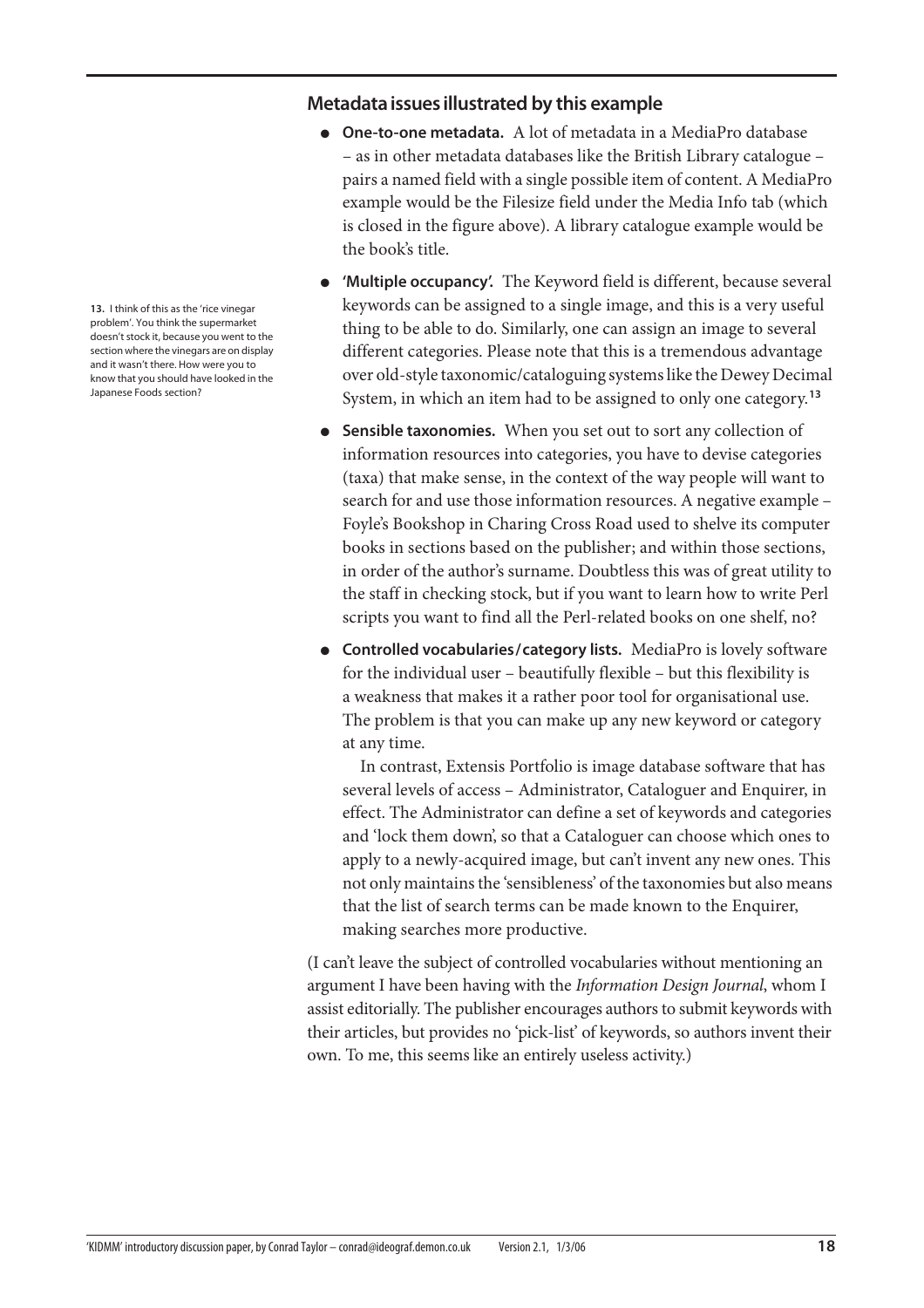#### **Mechanically harvesting metadata**

Some data about digital images already resides in the header blocks of file formats, and in the computer file system. It is by accessing these records that MediaPro captures details of the size of files, pixel dimensions, creation date, archiving date and so on.

Additionally, some file formats such as JPEG and TIFF allow other kinds of data to be embedded in them. The Japan Electronic Industry Development Association (JEIDA) exploited this by devising a metadata standard called **EXIF** (Exchangeable Image File Format), and all digital cameras use EXIF to record information about the way in which the picture was taken. Because this metadata is stored in a standardised and documented format, iView was able to develop MediaPro to harvest this metadata automatically when the camera files are taken into the database. The figure below shows MediaPro displaying this metadata for one of the photos in my collection.



## **Lessons for the application of metadata to the wider world of information products**

I chose the example of a photographic database because the subject is close to my heart, but now it's time to see what this example can and can't tell us about the management of other kinds of information/knowledge resource.

**Non-textual media:** In one way, it's been an excellent example, in that it reminds us that information can be conveyed to us in many kinds of media product, not only in text form. For example, the BBC gives access to previous radio broadcasts through its 'documentary archive',. There is simply no way that a computer can be expected to determine the relevance to a search of the spoken word without some kind of metadata being attached to it.

**Controlling categories and vocabularies:** Within a tightly-focused domain such as a photographic library, it is understandable how one might develop a sensible set of metadata elements ('file type' – 'photographer' – 'categories' –

#### **Fig. 4**

MediaPro displaysthe EXIF data that has been gathered from a digital photo imported into the database. This includes the date and time when the photo was taken, the aperture and the shutter speed, and various camera settings.

In addition, the camera uses EXIF to embed an ICC profile in each image, which defines the colour-imaging characteristics of the camera. This data makes it easier for photo-processing laboratories to make good-quality prints from the digital images. Another benefit of standardised schemes for metadata interchange!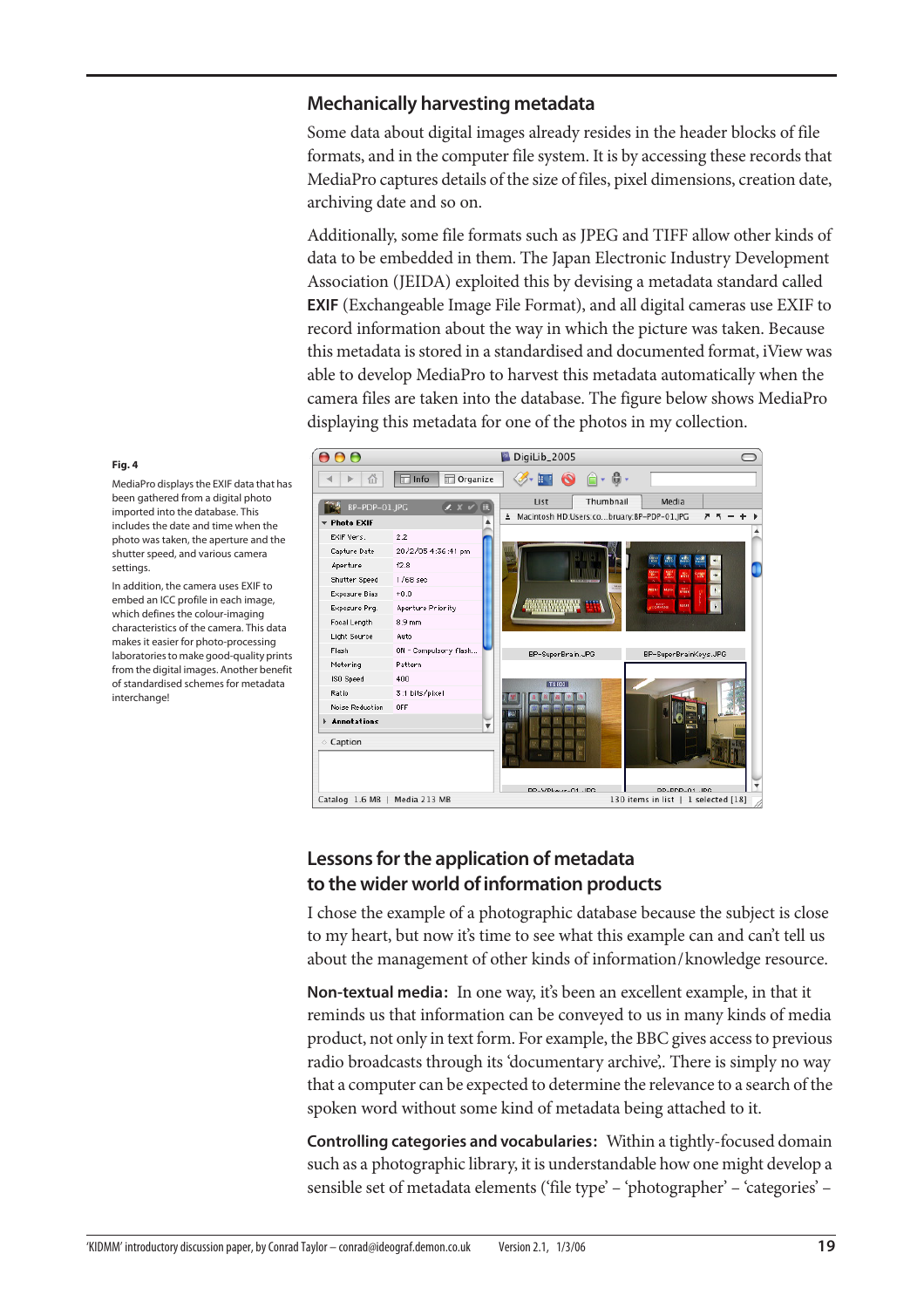'date' – 'location' – 'people') – and also, for some of these elements, a set of permitted labels. It is more difficult to see how this can be generalised into a single global catalogue of metadata elements that could be used uniformly for every kind of digital information resource.

This reprises the old problem that the GenCode committee faced back in the sixties (see [page 8\)](#page-7-0) of being able to guarantee an element set that would deliver both *specificity* (the ability to apply markup usefully to each type of publication) and *interoperability* (the ability to be processed in a uniform manner, across limitations of machine type, software, time etc.) As we have seen, SGML and XML solved that problem by offering a uniform manner in which tailored tag vocabularies could be developed and applied to a wide variety of specific 'document types'.

And as I shall explain, this quandary is currently being addressed by some important metadata projects: the *Dublin Core Metadata Initiative*, and the development of the *Resource Description Framework* (RDF) standard, which in turn is linked to a grand objective known as 'the *Semantic Web*'. An elaboration of RDF is the use of *ontologies*, while others are seeking to improve the usefulness of indexes through the use of *topic maps*.

### **Getting things categorised**

As I alluded to on [page 13,](#page-12-0) the creators of information products tend to shirk structuring information in a way that a machine would find helpful, and it takes a big cultural shift within an organisation to make this happen. Exactly the same is true when it comes to getting creators to add structured metadata to their otherwise unstructured products, even though the burden is less.

A partial solution is to include a step which reminds authors of the task; for example, when saving a file in Microsoft Word an author might be prompted with a form asking for keywords, etc. Where authors work within the framework of a Document Management System, as is often the case in technical authoring groups, the system may be more stringent, and refuse to save and store the document unless the required metadata has been supplied.

#### **Auto-categorisation?**

While some people urge that we *should* try to structure as much information as possible and classify and organise it, others argue that the application of artificial intelligence can render this unnecessary. Their argument goes that software can 'understand' what documents are about, infer their association with other documents, and bring them to the attention of information users, either in response to a search, or pro-actively.

An eminent example of this kind of system is that supplied by **Autonomy**, founded in 1996 as a spin-off from Neurodynamics, a Cambridge (UK) company which conducted research into adaptive pattern recognition. At the core of Autonomy's application suite is what they call IDOL, the *Intelligent Data Operating Layer*, and DRE, the *Dynamic Reasoning Engine*.

Part of Autonomy's process for making sense of documents is an application of Charles Shannon's Information Theory; as a report on Autonomy written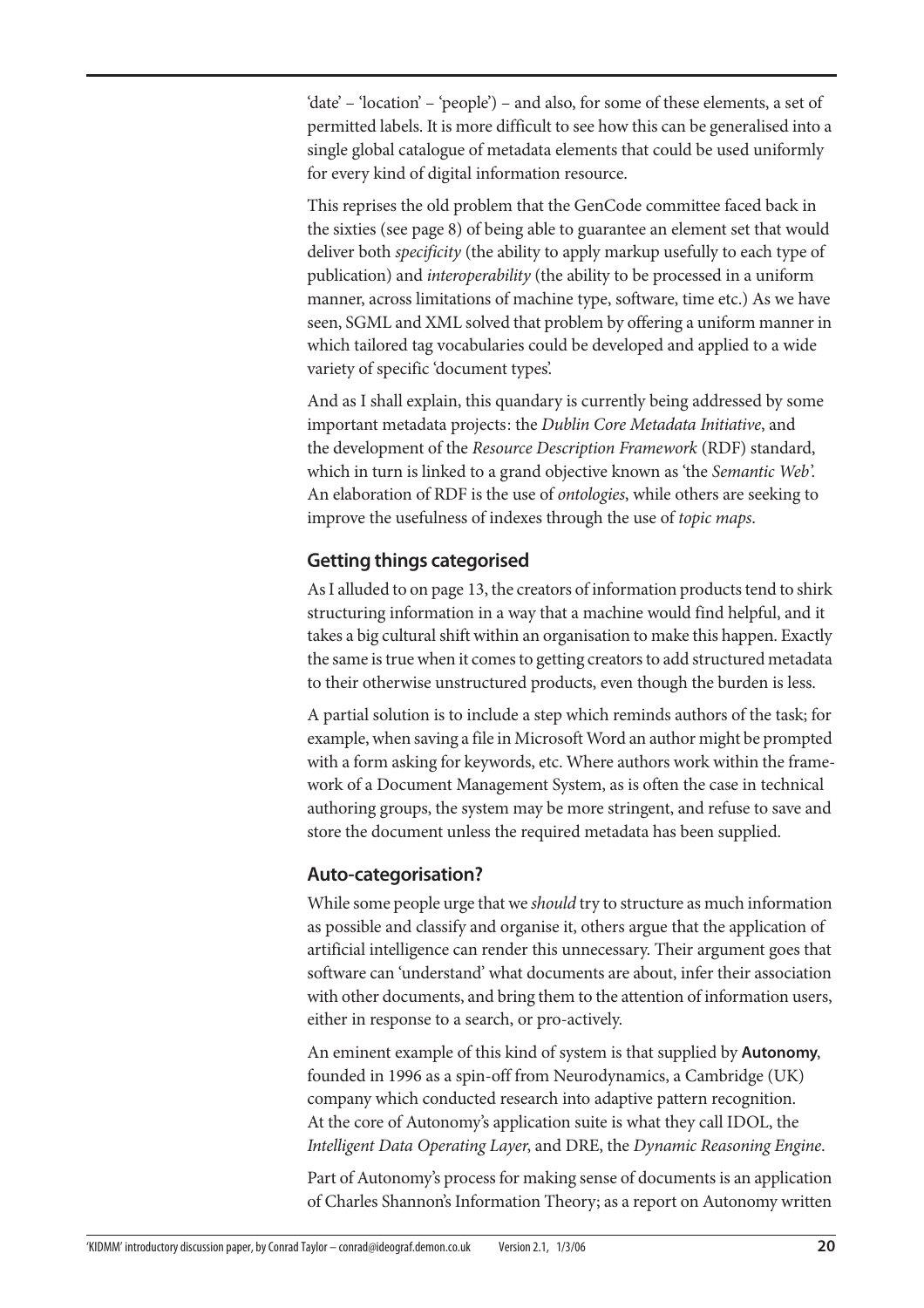by the Butler Group explains, this works with the assumption that the most significant words and phrases used in a document are those which are used with *low* frequency. The system also applies Bayesian Inference to figure the probability that a document is relevant to a search being conducted against a document repository; and by observing how users accept or reject the matches offered, the system is able to learn. The Butler report comments:

*[This] approach to integration… does not rely upon additional technologies. By forming an understanding of the information embedded in data, Autonomy can integrate data sources based on this understanding. This eliminates the need for metadata, middleware, business rules, tagging, or any other constructs to bring data structures together.*

Large claims are made for Autonomy's success in making sense of masses of unstructured data. As a result of their acquisition of SoftSound, Autonomy is even able to extract data from radio broadcasts, or call centre recordings of telephone calls (or wiretaps, if you are feeling paranoid!).

Many large companies have adopted Autonomy's system, including the BBC, Associated Press, Reuters, McMillan, British Aerospace, Ove Arup and Ford. The Ford case is interesting in the context of Knowledge Management, as it is at the heart of a 'learning network' for ongoing education of the Ford workforce, tapping into repositories of information produced throughout the organisation.

It would be useful to discuss the usefulness or otherwise of this approach.

# **7 Standardising resource discovery metadata**

### **What is 'resource discovery metadata'?**

This term refers to the kind of metadata that is attached to digital objects, such as documents, Web pages or images, to enable them to be found more effectively in an electronic search process. The metadata could be embedded inside the digital objects themselves – this is easy to do with HTML and XML documents – or it could be external to the objects, and associated with them in some way (for example, a database of abstracts of articles in scholarly or technical journals).

Where the digital objects are carriers of information, we may call them information objects. And it is important to point out that an 'object' in this case is 'anything that has an identity', anything which can be pointed to, or in a Web context, anything which has a URI (Uniform Resource Identifier).

Please note that a URL (Uniform Resource Locator), or Internet document address, is a rather limited form of URI; where information is more explicitly structured, for example an XML document, subsections of a document can be more formally endowed with their own explicit identity and URI, and of course can have their own resource discovery metadata, too (for example, each entry in a bibliography could have metadata to record when that entry was made, and by whom).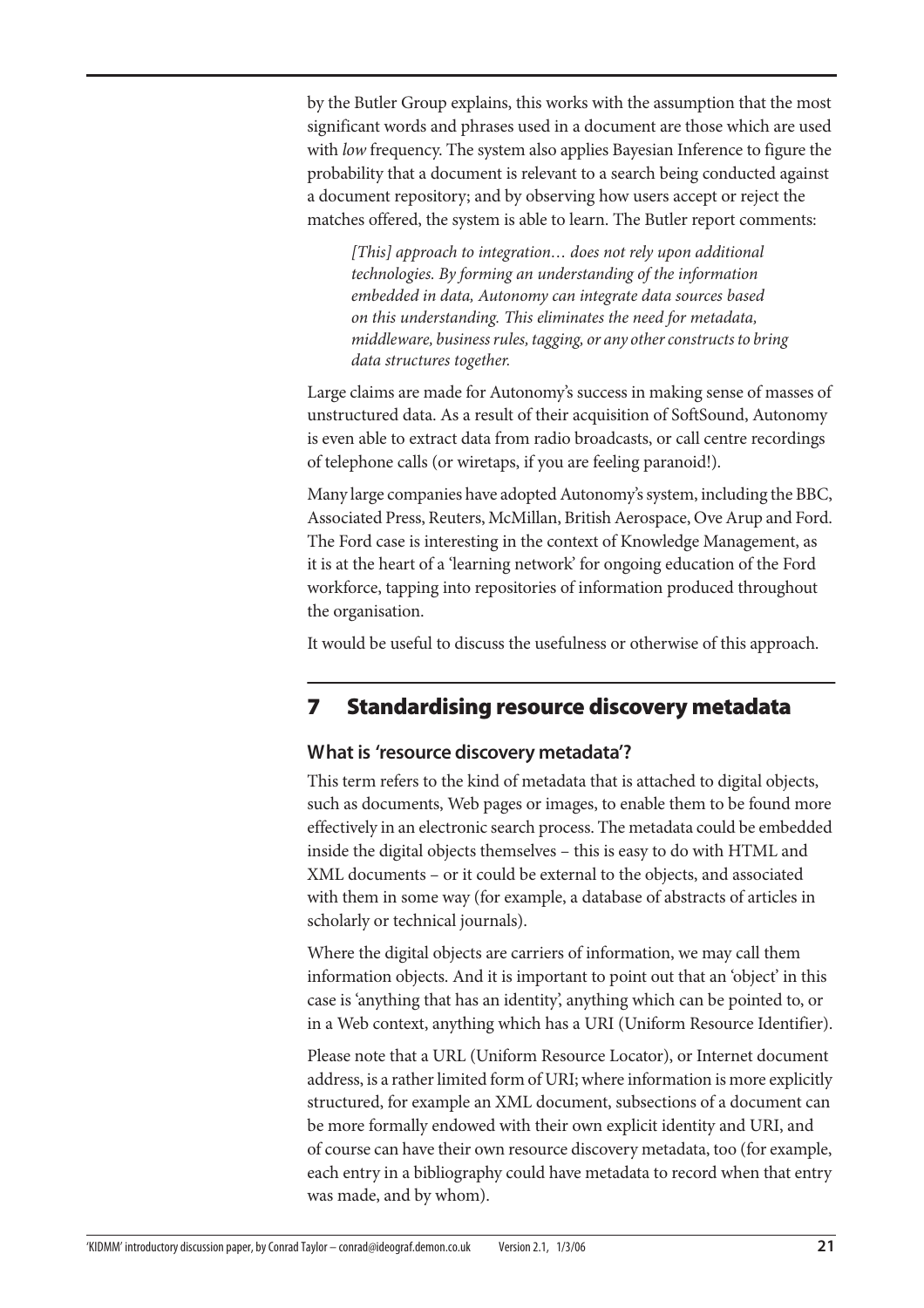#### <span id="page-21-0"></span>**Dublin Core**

The **Dublin Core Metadata Initiative** is a metadata standards development project which started in 1995 with a workshop in Dublin, Ohio. The aim of the project was to make it easier to find information resources using the Internet, through three kinds of activity:

- developing metadata standards for resource search and retrieval across different subject areas;
- defining frameworks for the interoperability of metadata sets;
- facilitating the development of community- or subject-specific metadata sets that work within these frameworks.

Version 1.1 of the Dublin Core Metadata Element Set provides fifteen elements as standard. These are defined in the Reference Description (http://dublincore.org/documents/dces/), from which the table below has been extracted for your convenience.

| <b>DC Element Definition</b> |                                                                                      | <b>Comment</b>                                                                                                                                                                                                                                                 |
|------------------------------|--------------------------------------------------------------------------------------|----------------------------------------------------------------------------------------------------------------------------------------------------------------------------------------------------------------------------------------------------------------|
| Title                        | A name given to the resource.                                                        | Typically, Title will be a name by which the resource is<br>formally known.                                                                                                                                                                                    |
| Creator                      | An entity primarily responsible for<br>making the content of the resource.           | Examples of Creator include a person, an organization, or a<br>service. Typically, the name of a Creator should be used to<br>indicate the entity.                                                                                                             |
| Subject                      | A topic of the content of the<br>resource.                                           | Typically, Subject will be expressed as keywords, key phrases<br>or classification codes that describe a topic of the resource.<br>Recommended best practice is to select a value from a<br>controlled vocabulary or formal classification scheme.             |
| Description                  | An account of the content of the<br>resource.                                        | Examples of Description include, but is not limited to: an<br>abstract, table of contents, reference to a graphical repre-<br>sentation of content or a free-text account of the content.                                                                      |
| Publisher                    | An entity responsible for making the<br>resource available.                          | Examples of Publisher include a person, an organization, or a<br>service. Typically, the name of a Publisher should be used to<br>indicate the entity.                                                                                                         |
| Contributor                  | An entity responsible for making<br>contributions to the content of the<br>resource. | Examples of Contributor include a person, an organization,<br>or a service. Typically, the name of a Contributor should be<br>used to indicate the entity.                                                                                                     |
| Date                         | A date of an event in the lifecycle of<br>the resource.                              | Typically, Date will be associated with the creation or<br>availability of the resource. Recommended best practice for<br>encoding the date value is defined in a profile of ISO 8601<br>and includes (among others) dates of the form YYYY-MM-DD.             |
| <b>Type</b>                  | The nature or genre of the content<br>of the resource.                               | Type includes terms describing general categories, functions,<br>genres, or aggregation levels for content. Recommended<br>best practice is to select a value from a controlled vocabulary<br>(for example, the DCMI Type Vocabulary).                         |
|                              |                                                                                      | To describe the physical or digital manifestation of the<br>resource, use the FORMAT element.                                                                                                                                                                  |
| Format                       | The physical or digital manifestation<br>of the resource.                            | Typically, Format may include the media-type or dimensions<br>of the resource. Format may be used to identify the software,<br>hardware, or other equipment needed to display or operate<br>the resource. Examples of dimensions include size and<br>duration. |
|                              |                                                                                      | Recommended best practice is to select a value from a<br>controlled vocabulary (for example, the list of Internet Media<br>Types [MIME] defining computer media formats).                                                                                      |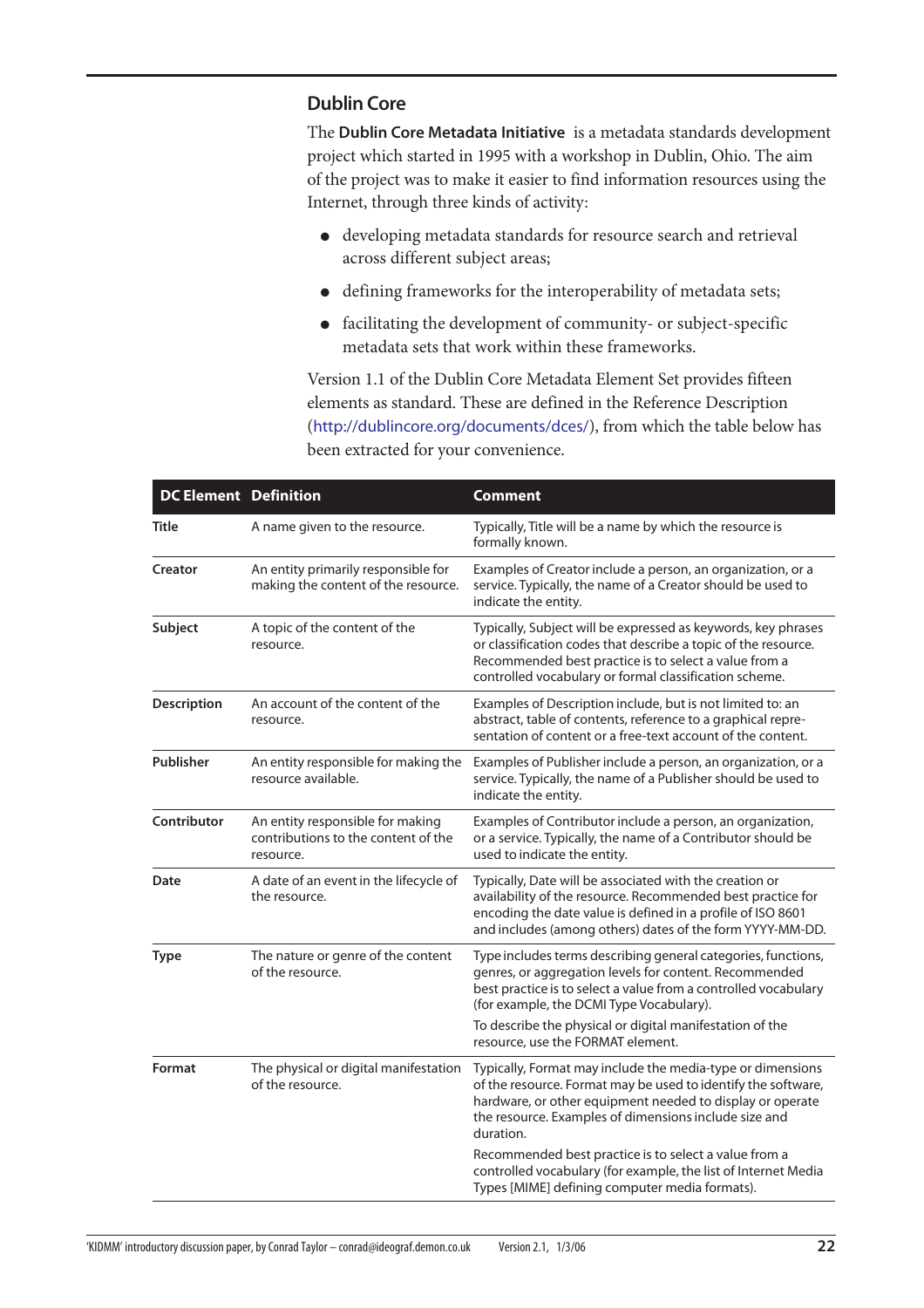|                                                                                         | <b>DC Element Definition</b> |                                                                                                               | <b>Comment</b>                                                                                                                                                                                                                                                                                                                                                                                                                                                                                      |
|-----------------------------------------------------------------------------------------|------------------------------|---------------------------------------------------------------------------------------------------------------|-----------------------------------------------------------------------------------------------------------------------------------------------------------------------------------------------------------------------------------------------------------------------------------------------------------------------------------------------------------------------------------------------------------------------------------------------------------------------------------------------------|
| <b>Identifier</b><br>Source<br>Language<br><b>Relation</b><br>Coverage<br><b>Rights</b> |                              | An unambiguous reference to the<br>resource within a given context.                                           | Recommended best practice is to identify the resource by<br>means of a string or number conforming to a formal<br>identification system.<br>Formal identification systems include but are not limited to<br>the Uniform Resource Identifier (URI) (including the Uniform<br>Resource Locator (URL)), the Digital Object Identifier (DOI)<br>and the International Standard Book Number (ISBN).                                                                                                      |
|                                                                                         |                              | A Reference to a resource from<br>which the present resource is<br>derived.                                   | The present resource may be derived from the Source<br>resource in whole or in part. Recommended best practice is<br>to identify the referenced resource by means of a string or<br>number conforming to a formal identification system.                                                                                                                                                                                                                                                            |
|                                                                                         |                              | A language of the intellectual<br>content of the resource.                                                    | Recommended best practice is to use RFC 3066 which, in<br>conjunction with ISO639, defines two- and three-letter<br>primary language tags with optional subtags. Examples<br>include 'en'or 'eng' for English, 'akk' for Akkadian, and 'en-GB'<br>for English used in the United Kingdom.                                                                                                                                                                                                           |
|                                                                                         |                              | A reference to a related resource.                                                                            | Recommended best practice is to identify the referenced<br>resource by means of a string or number conforming to a<br>formal identification system.                                                                                                                                                                                                                                                                                                                                                 |
|                                                                                         |                              | The extent or scope of the content of<br>the resource.                                                        | Typically, Coverage will include spatial location (a place name<br>or geographic coordinates), temporal period (a period label,<br>date, or date range) or jurisdiction (such as a named admini-<br>strative entity).                                                                                                                                                                                                                                                                               |
|                                                                                         |                              |                                                                                                               | Recommended best practice is to select a value from a<br>controlled vocabulary (for example, the Thesaurus of<br>Geographic Names [TGN]) and to use, where appropriate,<br>named places or time periods in preference to numeric<br>identifiers such as sets of coordinates or date ranges.                                                                                                                                                                                                         |
|                                                                                         |                              | Information about rights held in and<br>over the resource.                                                    | Typically, Rights will contain a rights management statement<br>for the resource, or reference a service providing such<br>information. Rights information often encompasses<br>Intellectual Property Rights (IPR), Copyright, and various<br>Property Rights.                                                                                                                                                                                                                                      |
|                                                                                         |                              | If the Rights element is absent, no assumptions may be made<br>about any rights held in or over the resource. |                                                                                                                                                                                                                                                                                                                                                                                                                                                                                                     |
| 14. http://dublincore.org/2000/09/<br>28-xmlcomarticle.html                             |                              |                                                                                                               | Weibel and Miller explain the strengths and limitations of the DCMES<br>in an article, Building Blocks for the Semantic Web <sup>14</sup> -                                                                                                                                                                                                                                                                                                                                                         |
|                                                                                         |                              | descriptions.                                                                                                 | The Dublin Core Metadata Element Set  can be viewed as the<br>common semantic building block of Web metadata. Its 15 broad<br>categories (elements) are useful for creating simple, easy-to-<br>understand descriptions for most information resources. Most<br>communities need additional semantics to fully describe their<br>resources, however.  The DCMES is the basic block, but other<br>chunks of metadata can be combined with it to form richer                                          |
|                                                                                         |                              | Later in the article, they add:                                                                               |                                                                                                                                                                                                                                                                                                                                                                                                                                                                                                     |
|                                                                                         |                              |                                                                                                               | The Dublin Core Metadata Element Set is intended to support<br>cross-subject search and retrieval. It can be thought of as a simplistic<br>or pidgin metadata language that helps the user navigate through<br>disparate subjects, languages, and cultures. Adoption of the Dublin<br>Core by governments, libraries, museums, archives, publishers,<br>environmental science repositories, print and e-print archives, to<br>name a few, testifies to its success in this role. There are emerging |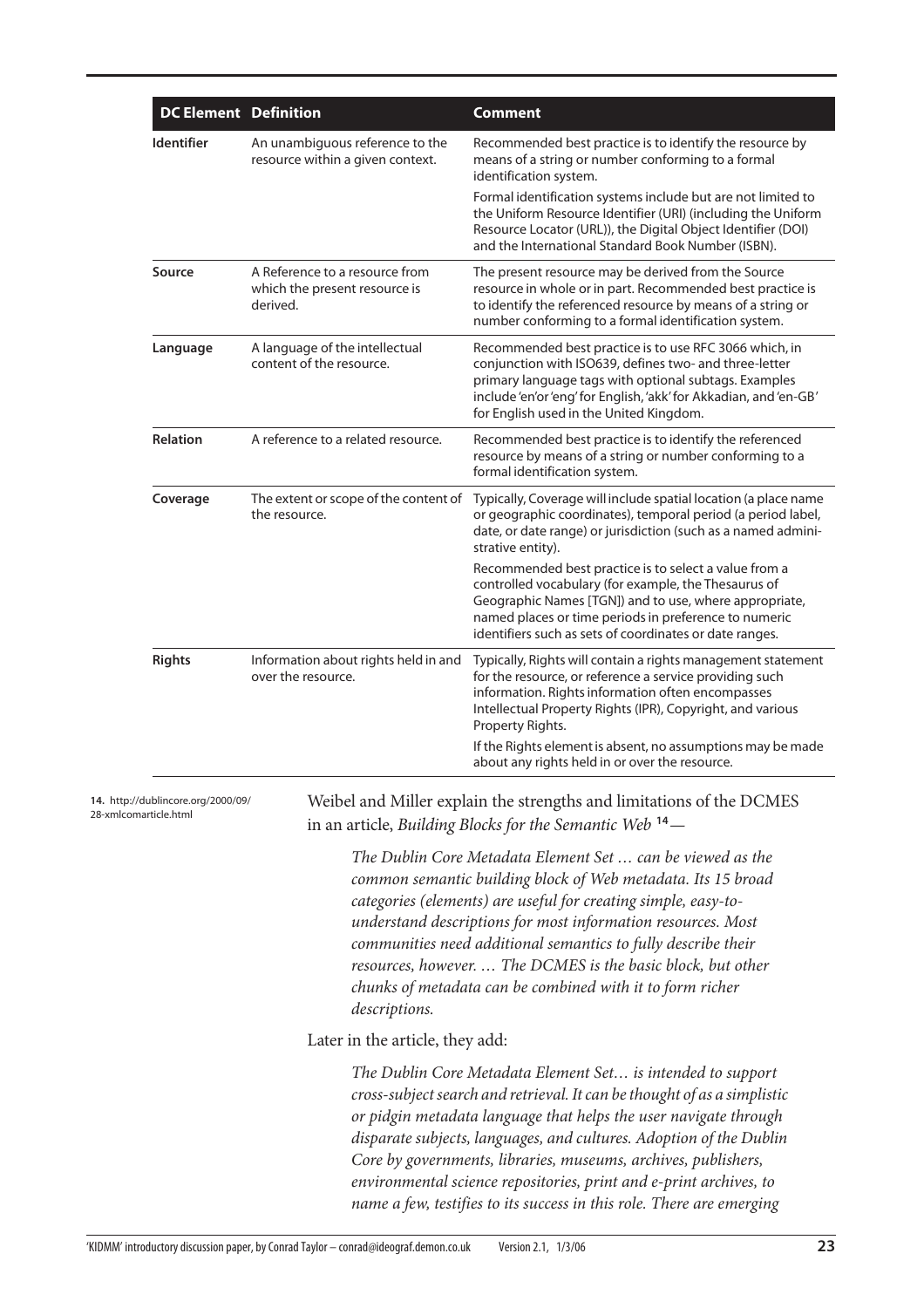*applications in the commercial sector, as well, with health care organizations and financial industries using the Dublin Core as the basis for organizing and exchanging information.*

# **8 Metadata interchange and interoperability**

## **The problem**

There are many ways in which metadata can be stored, as we have seen. It can be held in a database, or written into XML files, or for that matter held on 5" × 7" index cards, printed in a book or carved in stone (but that's not a portable document format!)

It is not enough to standardise the metadata sets. If computers are to process this information for the purpose of indexing, search and retrieval, there also have to be standardised methods for storing metadata in electronic form and accessing it. Various approaches are being explored.

- Where the information is stored in an online database, and is being queried by users on another system, there needs to be a way to ensure that the enquiry interface being used by the searcher 'mates with' the query system of the database being accessed. This would not only help one-off queries, but would help disparate systems to maintain a 'knowledge' of each others' contents on an ongoing basis. **Z39.50** is an example of a standard that facilitates this (see [page 25\)](#page-24-0).
- Individual information objects such as documents may have metadata embedded within them, rather like the EXIF standard embeds camera data and colourspace data in TIFF and JPEG photographic image files. Adobe have proposed a mechanism called the **Extensible Metadata Platform** (**XMP**), and have implemented this in their Creative Suite products (including Photoshop, Illustrator and InDesign), and also to a lesser extent in FrameMaker (see [page 26\)](#page-25-0).
- Wherever the metadata ends up being stored, it is important that it be in an open format, with well-defined and standardised rules for structure, and an explicit declaration of the metadata elements and their permitted values, so that metadata can be interchanged and processed readily. The clear front-runner here would seem to be **RDF**, the **Resource Description Framework** (see [page 27](#page-26-0)).
- Together, these developments are said to be evolving to an overhauled and more useful World Wide Web, for which the term **Semantic Web** has been coined (see [page 29\)](#page-28-0). The ambition here is that semantic mark-up would be sufficiently rigorous that machines would be able to process Web-based information on our behalf, acting as our 'agents'.

Let us now examine these endeavours a little more closely.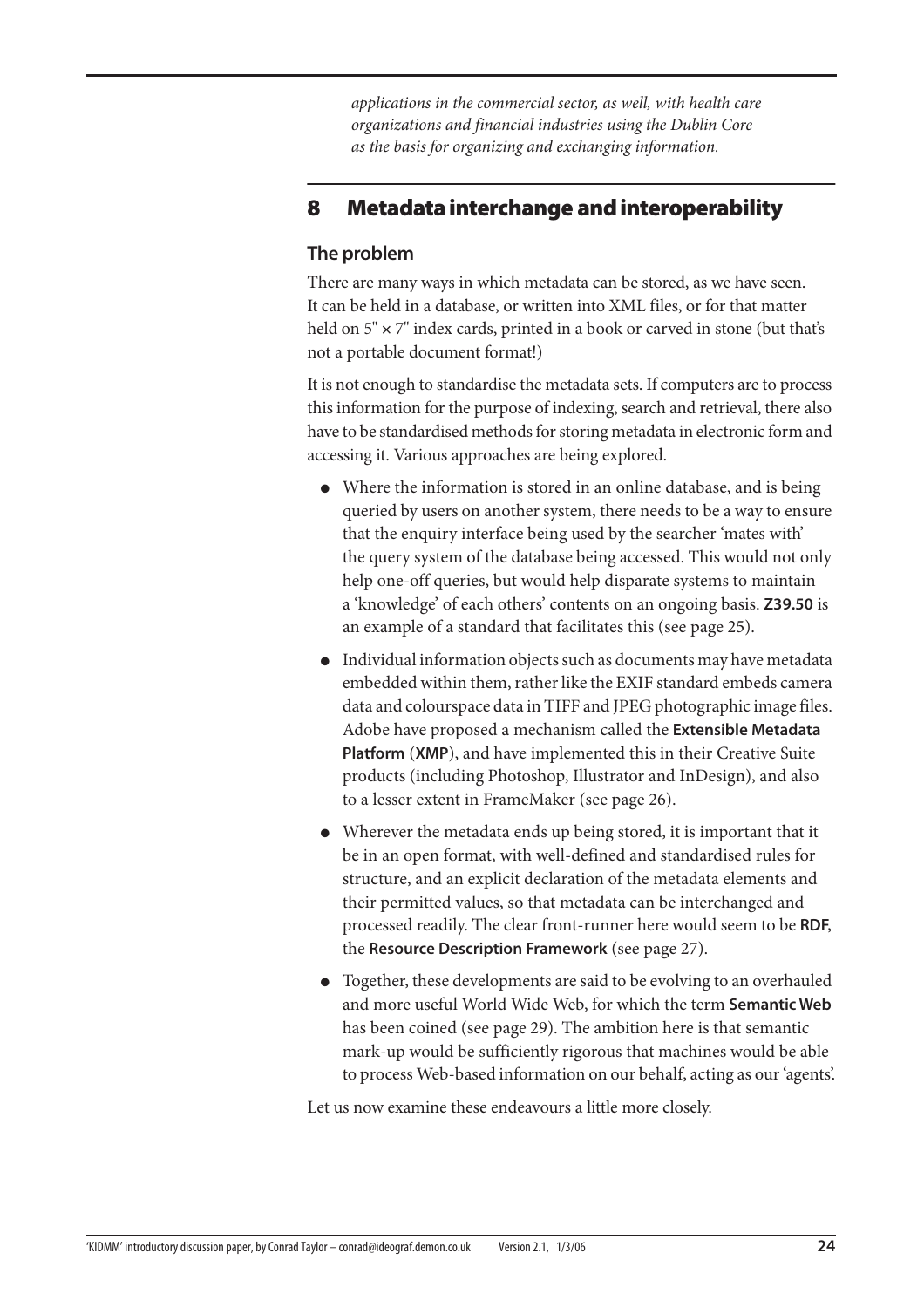#### <span id="page-24-0"></span>**Z39.50**

Z39.50 is an American national standard for information retrieval that has been widely adopted around the world. The standard specifies rules and procedures for how two systems should communicate, for the purposes of database searching and information retrieval, even though they might run on different hardware and software. In 1998 it also became an international standard – ISO 23950.

In Z39.50 parlance, the system from which a user initiates a search is called the Origin, and the system which is being searched is called the Target. The two systems are linked together in a dialogue known as a *Z39.50 association*. The searcher enters the query into the local system, using the menus and command language of that local system, with which he or she is hopefully familiar. This query then gets translated into a standardised form defined in Z39.50, so the Target system can understand them. Similarly, the results of a search on the Target system are converted into a standardised form for return to the Origin system, and the searcher.

As is explained in a paper by Fay Turner of the National Library of Canada on the web site of the International Federation of Library Associations (IFLANET):

*No matter what the underlying platform or library software used, systems are able to participate in an information retrieval session providing both systems support the Z39.50 standard. Z39.50 can be used for a wide range of library functions that require database searching, from cataloguing and interlibrary loan to reference. It can be used with biboliographic databases as well as with other types of databases such as those containing the full texts of documents and images*. **15**

It is also used in the museum and art gallery community.

#### **Embedded metadata: the case of IPTC Headers**

The International Press Telecommunications Council is an industry body for the newspaper business, and they early on realised that there was a need to be able to embed information in photographic images that were being sent e.g. by a photo or news agency to a nespaper picture desk. The focus here was on two image file formats widely used in publishing – TIFF (Tag Image File Format) and JPEG (Joint Photographic Experts Group), firstly because these both support the CMYK model used in colour printing, but also because they are extensible file formats that allow extra information to be added within optional header blocks.

Adobe Systems collaborated with the IPTC on this initiative, which made a lot of sense because Adobe Photoshop is far and away the leading application used in the publishing world for processing images. Therefore, Photoshop's native file format has been extended so that it too can be a receptacle for IPTC information. And, for all three file formats, Photoshop can embed textual fields for (among other things) an author's name, a caption, keywords, location data for where the photo was taken, a copyright notice,

**15.** An Overview of the Z39.50 Information Retrieval Standard by Fay Turner: http://www.ifla.org/VI/5/op/udtop3/ udtop3.htm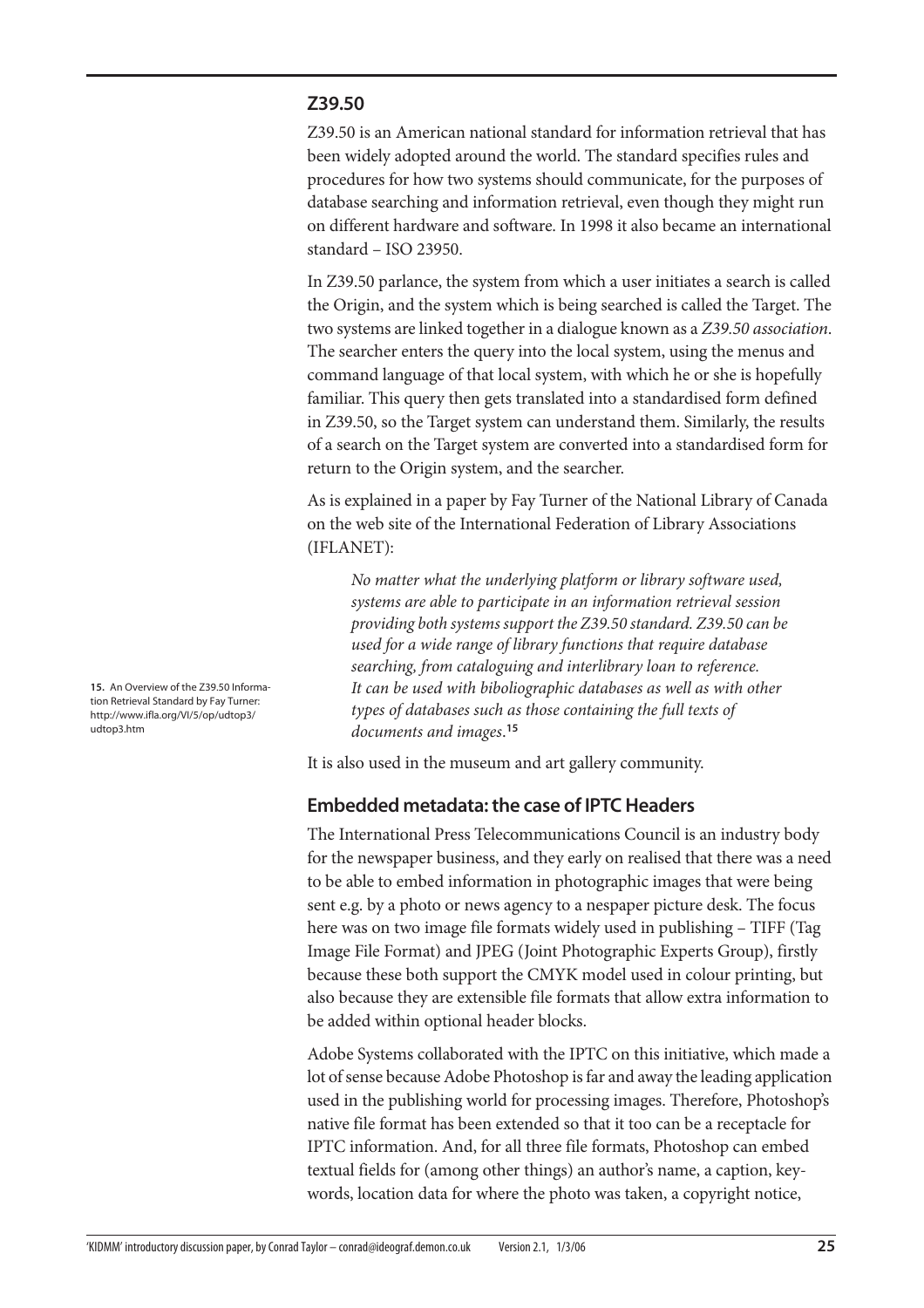the level of urgency with which a photo must be handled, and a three-letter 'AP Code' which relegates the image to an industry-standard categorisation scheme for news stories and photographs.

Latterly, Adobe has started handling this IPTC information via a different mechanism, namely XMP. But XMP is about much more than just that.

## <span id="page-25-0"></span>**Extensible Metadata Platform (XMP)**

Esssentially, what Adobe proposes, and has started to implement in its own applications, is a standardised way of adding metadata 'labels' to binary files, and to key components within those files. For example, if InDesign is used to create a complex publication such as a newspaper, the whole document could get an XMP 'label', but so too could each story and each photograph.

A story might acquire its XMP metadata labelling as it is authored by a journalist using Adobe InCopy, a photo might come from an agency with XMP labelling attached, and they would all be folded into the publication. If the completed publication is then converted to a PDF document, those labels would be preserved in the PDF, readable by any software constructed with the capability to scan the file and recognise and read the labels.

Adobe has published the specifications for a binary structure called the **XMP packet**, sandwiching the metadata between a machine-recognisable standard header and trailer block. As for the metadata block – the sandwich filling – that builds on two other open and well-documented standards:

- the data is written in XML form; and
- it is structured according to the rules of the Resource Description Framework, about which more below.

An Adobe white paper on XMP claims that their Adobe Metadata Framework is 'one of the first major, comprehensive implementations of RDF'. As such it is a major investment for their business:

*One of the reasons the XMP initiative is the first big XML/RDF metadata project for publishing is the very significant cost of creating the entire development infrastructure. The programming tools and toolkits are an example of costly items that do not make sense if a company has only a single publishing application. In Adobe's case the ability to reuse the implementation code in a broad array of applications justifies the cost of the internal developer tools.*

*Adobe will be providing basic tools for the external community as well, including XMP libraries, SDKs and other resources. It is anticipated that as the technology matures, suites of developer tools will come to market, especially in the area of interfacing XMP to existing enterprise database and media management environments*. **16**

As it turns out, if you think that you can take Adobe InDesign software out of the box and author publications with full XMP-embedded Dublin Core metadata, you will be disappointed. Initially, Adobe has concentrated on a metadata set that is beneficial in integrating publication workflows. You can

**16.** 'A Manager's Introduction to Adobe eXtensibleMetadata Platform, the Adobe XML Metadata Framework'. Download as a PDF from http://www.adobe.com/ products/xmp/pdfs/whitepaper.pdf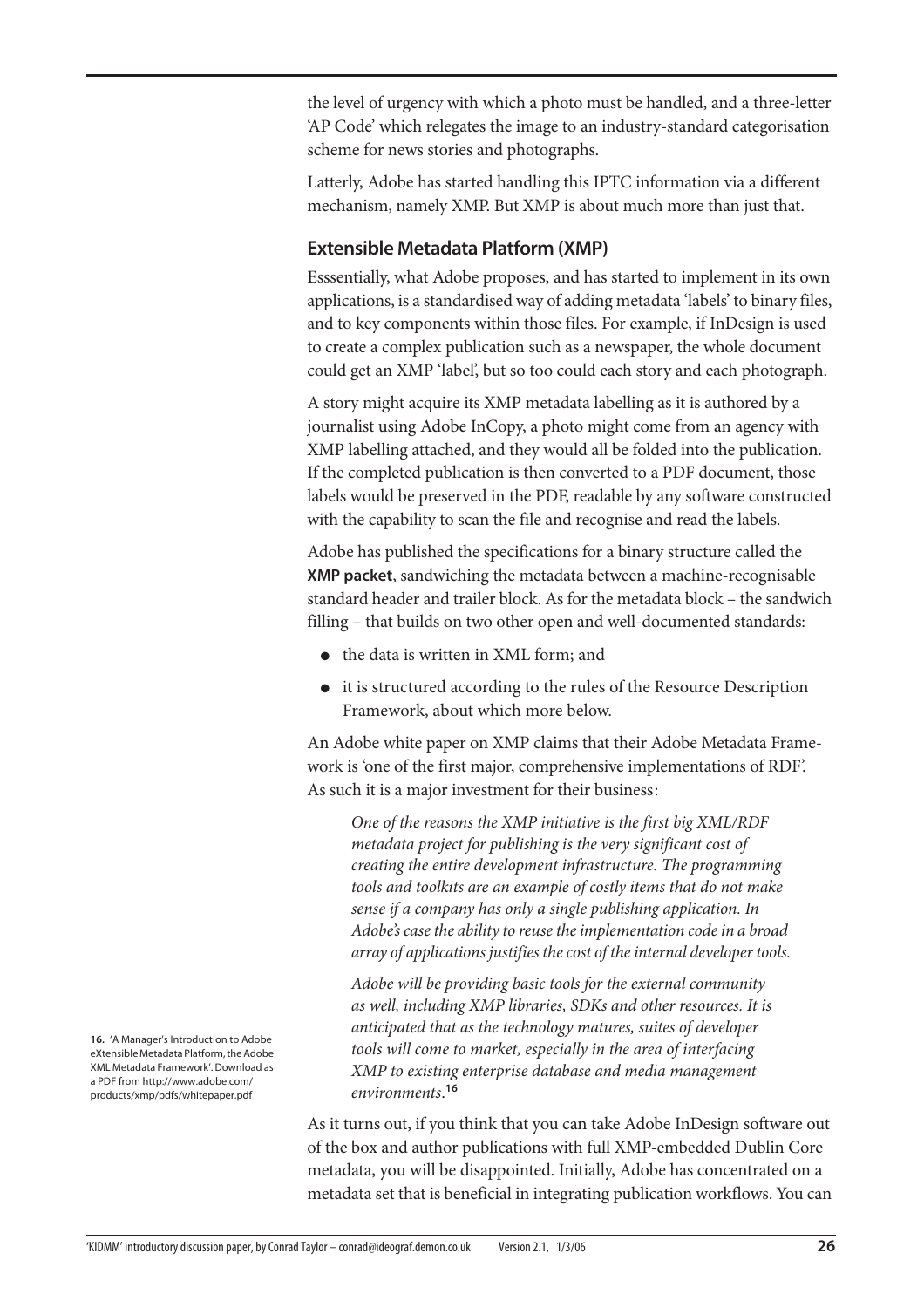define quite a lot, however, including: *Document title, Author, Description, Keywords, AP category and AP supplemental categories*. Embedded images acquire additional metadata denoting their dimensions and colourspace, and digital photographs retain their EXIF data.

However, Adobe stresses in the white paper that 'Domain-specific schemas, like IPTC or NewsML… can be described within XMP Packets.' Support for the XMP framework is coming from Documentum, IBM, Kodak, KPMG, North Plains Systems and other companies.

And now, if readers will forgive the somewhat back-to-front method of introducing these strands of metadata technology, it is time to explain the Resource Description Framework of which XMP is an implementation…

#### <span id="page-26-0"></span>**RDF, the Resource Description Framework**

According to Rael Dornfest, chief technology officer at O'Reilly Media,**<sup>17</sup>** the ideas for RDF emerged from reflections about an earlier metadata project, PICS – the Platform for Internet Content Selection. This provided a simple metadata format for classifying and rating Web pages, primarily to protect children on the Internet and filter pornographic content. The PICS project gained experience in deploying metadata vocabularies, digital signatures and the like, but lacked a 'namespaces' mechanism to allow all the various independently-managed metadata vocabularies to play together.

The purpose of RDF is to provide a standardised framework or method for describing metadata and interchanging it. To explain how it works, we'll need to review some definitions.

- **Resource** in RDF-speak, a Resource is anything that can have a URI (Uniform Resource Identifier). This includes every single webpage, each of which has a Uniform Resource *Locator*, a limited type of URI that refers to a network location, but also could apply to document components. Indeed, one could create URIs to refer to people, to cars, to books in a library, or to abstract concepts. If it has identity, you can give it a URI! And, of course, you can make statements about it.
- **Property** a Property is a particular type of resource, one that can be used as a property of other resources. Examples of RDF Properties for publications could include Title or CreationDate. We treat them as Resources in their own right (a) because they have identity and (b) so that they in turn can be assigned Properties.
- **Statement** an RDF Statement is a combination of three things: a Resource, a Property, and a Value. To give two examples: Hamlet is a type of literary work with value = play; also, Hamlet has a creator with value = William Shakespeare.
- Just to confuse you, these three things are sometimes described in RDF literature as Resource, Property and Value, and sometimes grammatically as Subject, Predicate and Object!

**17.** See 'The Power of Metadata', an excerpt from the O'Reilly book Peer to Peer, Harnessing the power of disruptive technologies –

http://www.openp2p.com/pub/a/p2p/ 2001/01/18/metadata.html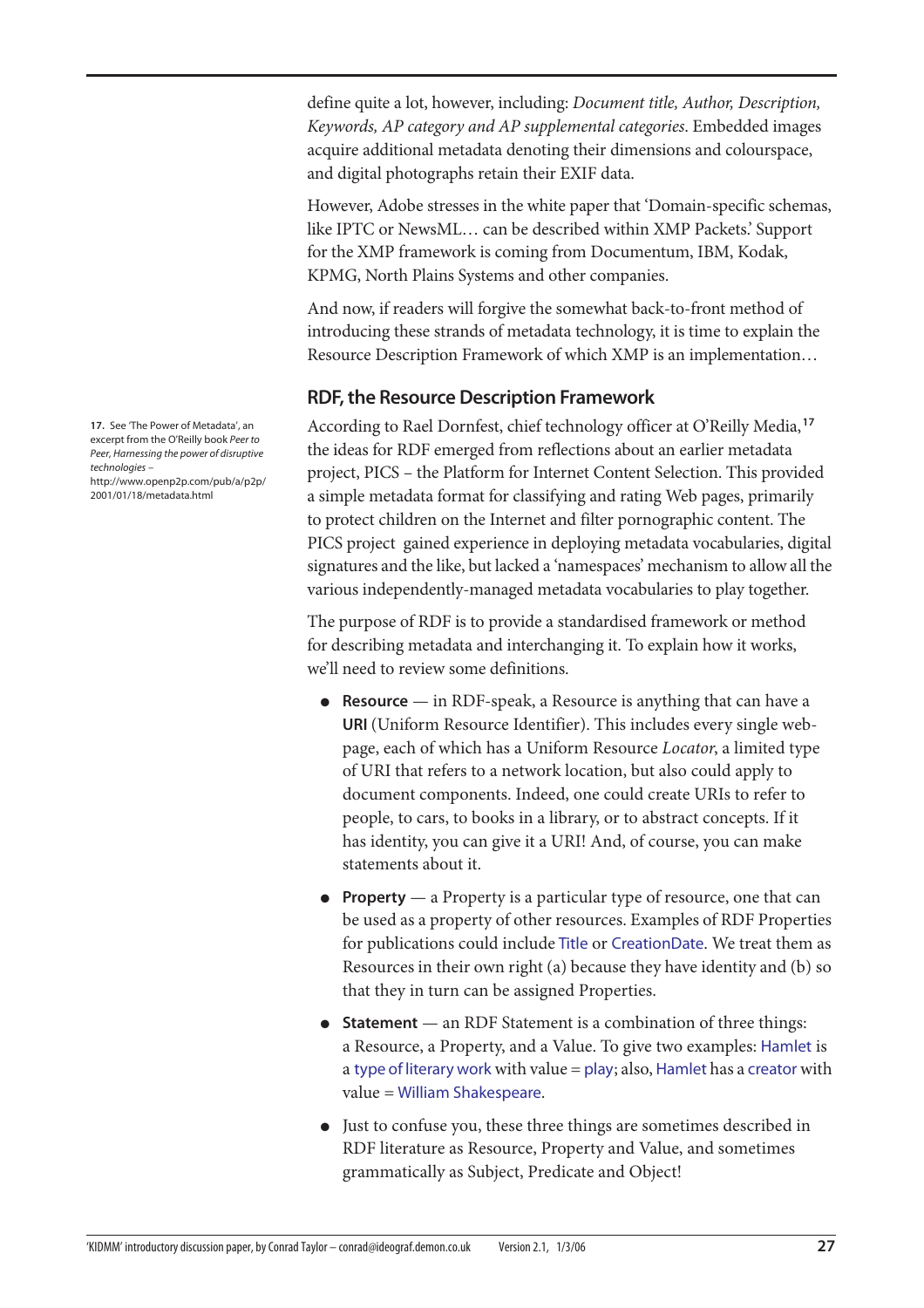- Please also note that the Value may just be a string of text or numbers, or may be treated as a Resource in its own right. Certainly in a library context we would expect William Shakespeare to be so treated.
- **Statements** can themselves be treated as Resources, and so they too can have Properties. For example, the statement that Lucien French has access rights with the value = 'may upload files to the server' is likely to provoke the response 'Where's the proof of that?' – and that statement would therefore have to have a verification property, which might be the URI of an encrypted digital certificate.
- The RDF standards specify a straightforward way of expressing these statements in the syntax of XML. In fact, RDF defines a specific XML mark-up language, **RDF/XML**, for representing RDF information and exchanging it between machines.

I am still myself in the early stages of grappling with the complexities of RDF, and anyone wanting to know more should study the World Wide Web Consortium's online literature, such as the 'RDF Primer' put together by Frank Manola and Eric Miller.**<sup>18</sup>**I shall therefore limit myself to general observations about the implications of RDF for knowledge and information management, retrieval and publishing.

The key thing to realise is that RDF allows communities of interest the freedom to create their own **customised metadata vocabularies**: no-one will be forced to shoehorn their particular type of information into an inappropriate categorisation scheme. However, because RDF standardises the way in which statements about resources are expressed, it enables machines to parse them easily. In a networked environment, machinereadable explanations of Properties can be made available on-line, so that machines can learn about vocabularies they haven't encountered before.

The RDF Primer mentioned above gives a number of case studies of RDF vocabularies that are already helping us tackle information better. For example:

- **RSS** which some people say means 'Really Simple Syndication' but which more officially is the **RDF Site Summary** standard, has emerged as a technology that allows Web site owners to syndicate parts of their content to appear automatically within the interface of other sites that subscribe to the news feed. Alternatively, individuals may subscribe to the feeds with a desktop news-reader application, and the Firefox browser lets you add automatically updated dropdown menus of headlines from news sites to which you subscribe (in my case, BBC World Service News).
- **Dublin Core** This metadata standard has already been described on [page 22](#page-21-0) and following, above. While Dublin Core metadata can be stored in all sorts of forms, such as in a relational database, RDF is an ideal method for encoding it. Thus encoded, it becomes possible to embed the RDF-expressed metadata directly into XML/HTML documents, or in PDF via XMP (see [page 26\)](#page-25-0).

**18.** http://www.w3.org/TR/rdf-primer/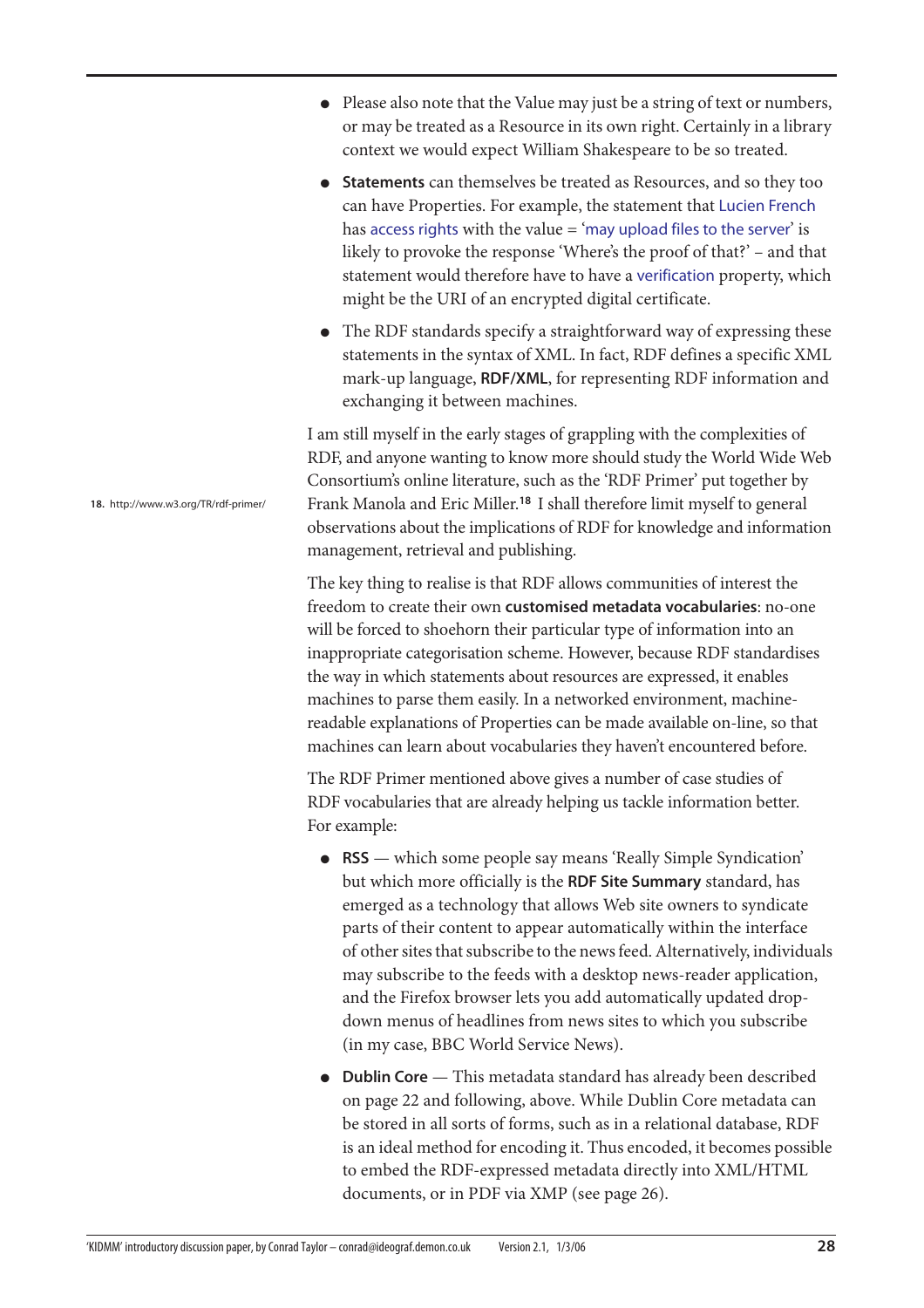● **PRISM** — **Publishing Requirements for Industry Standard Metadata** is a standard hammered out by magazine publishers and the vendors who support them. The emphasis of this project has been to provide extensive means for categorising subjects, using multiple subject description taxonomies; to perform 'rights tracking' for resources such as photos, the use of which has been licensed from others, and for the onward re-use of content in other editions, media etc; and to ensure that metadata is not discarded as content moves from one stage in the publishing process to another.

Bit by bit, emerging standards like these are giving us tools for describing and categorising all sorts of different types of information in a way that machines can finally 'get a handle on'.

# **9 Ontologies and the Semantic Web**

#### <span id="page-28-0"></span>**The vision**

The Semantic Web may be the Web of the future, but it is not a different Web from the one we use today. It is the vision of a Web that has been reinforced to make it easier for machines to act as assistants in managing knowledge and information resources. As the Web's original creator Tim Berners-Lee wrote in an early speculative document in 1998: **<sup>19</sup>**

*The Web was designed as an information space, with the goal that it should be useful not only for human–human communication, but also that machines would be able to participate and help. One of the major obstacles to this has been the fact that most information on the Web is designed for human consumption, and even if it was derived from a database with well defined meanings (in at least some terms) for its columns, that the structure of the data is not evident to a robot browsing the Web. Leaving aside the artificial intelligence problem of training machines to behave like people, the Semantic Web approach instead develops languages for expressing information in a machine processable form.*

Later in the May 2001 edition of *Scientific American,* Berners-Lee together with James Hendler and Ora Lassila**<sup>20</sup>** sketched a more exciting picture of how agent technologies embedded in phones, PDAs and other devices as well as more conventional computers could work on our behalf to make appointments, recommend services, screen interruptions and so on, based on an ability to process machine-readable statements in data.

Solutions like this could revolutionise the way we work and get things done. To name but one field of endeavour – healthcare is a field that relies heavily on the accurate transmission of patient information 'statements' between practitioners and services and patients, and the more these statements can be made machine-readable through mechanisms such as RDF, the better the chance we have of improving patient care.

But RDF *itself* seems to pose a problem…

**19.** 'Semantic Web Roadmap' by Tim Berners-Lee, September 1998. See http://www.w3.org/DesignIssues/ Semantic.htm

**20.** ''The Semantic Web': see http://www.scientificamerican.com/ article.cfm?articleID=00048144-10D2- 1C70-84A9809EC588EF21&catID=2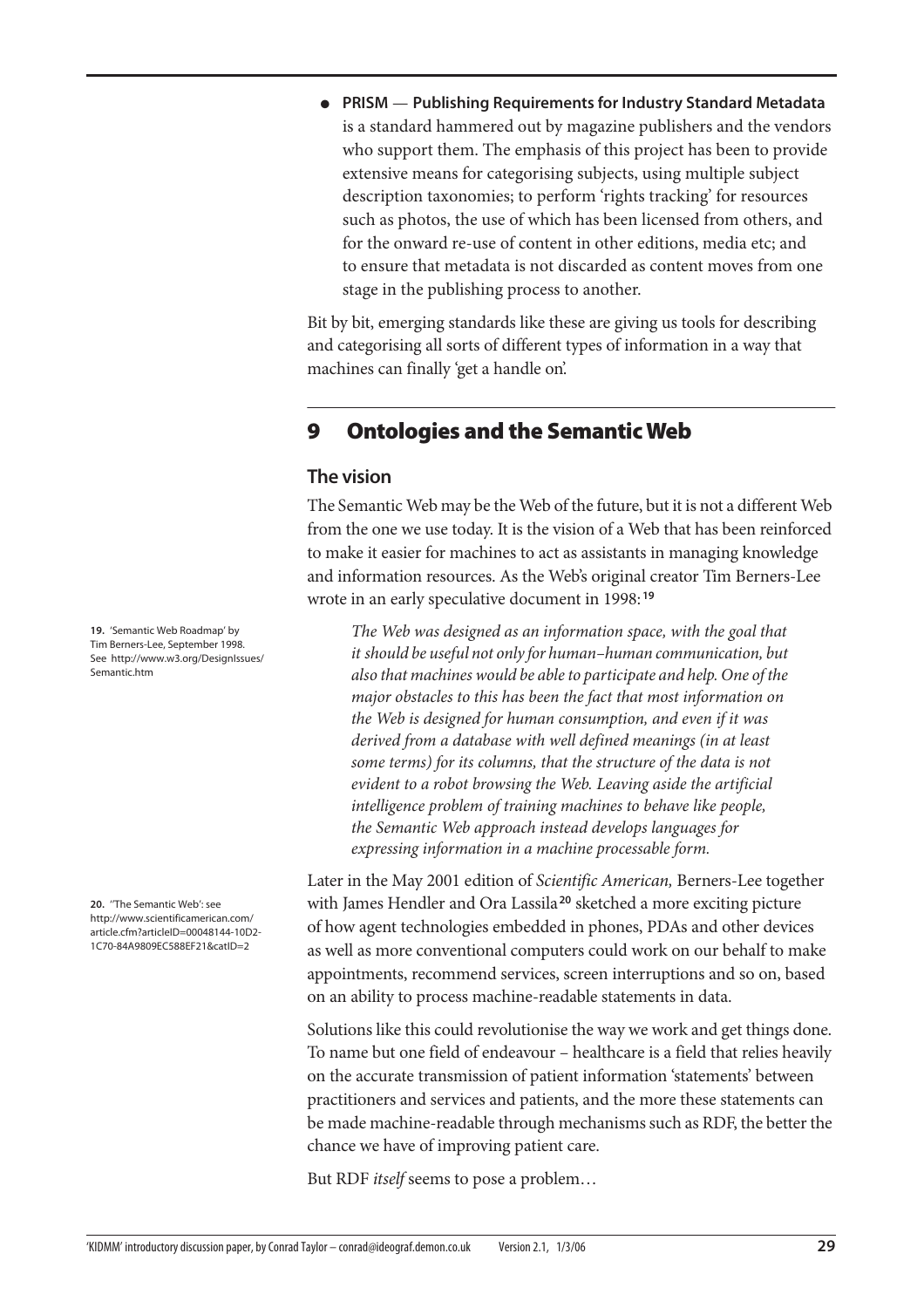#### **Beyond Babel**

XML is a brilliant tool for letting us define customised tagging schemes. Based on that, RDF is a wonderfully flexible tool for constructing descriptive vocabularies of categorisation and definition. But how do we ensure that all these vocabularies work together?

Even when two systems ostensibly describe the same kinds of information, we may find that the systems label that information differently. System A calls 'periodicals' what System B calls 'journals'. To take an example from the *Scientific American* article just mentioned, an 'address' in one database may be where mail can be delivered, including a post box, whereas in a different context an 'address' has to be a physical building, or in a third context it could mean a political speech.

#### **Ontologists to the rescue?**

Here is seems best to cite the *Scientific American* article by Berners-Lee, Hendler and Lassila directly:

*A solution to this problem is provided by the third basic component of the Semantic Web, collections of information called ontologies.* **21** *In philosophy, an ontology is a theory about the nature of existence, of what types of things exist; ontology as a discipline studies such theories. Artificial-intelligence and Web researchers have co-opted the term for their own jargon, and for them an ontology is a document or file that formally defines the relations among terms. The most typical kind of ontology for the Web has a taxonomy and a set of inference rules.*

*The taxonomy defines classes of objects and relations among them. For example, an* address *may be defined as a type of* location*, and*  city codes *may be defined to apply only to* locations*, and so on. Classes, subclasses and relations among entities are a very powerful tool for Web use. We can express a large number of relations among entities by assigning properties to classes and allowing subclasses to inherit such properties. If* city codes *must be of type* city *and cities generally have Web sites, we can discuss the Web site associated with a* city code *even if no database links a city code directly to a Web site.*

*Inference rules in ontologies supply further power. An ontology may express the rule 'If a city code is associated with a state code, and an address uses that city code, then that address has the associated state code.' A program could then readily deduce, for instance, that a Cornell University address, being in Ithaca, must be in New York State, which is in the US, and therefore should be formatted to US standards. The computer doesn't truly 'understand' any of this information, but it can now manipulate the terms much more effectively in ways that are useful and meaningful to the human user.*

**21.** Op. cit. – Emphases in this passage are mine. (CT)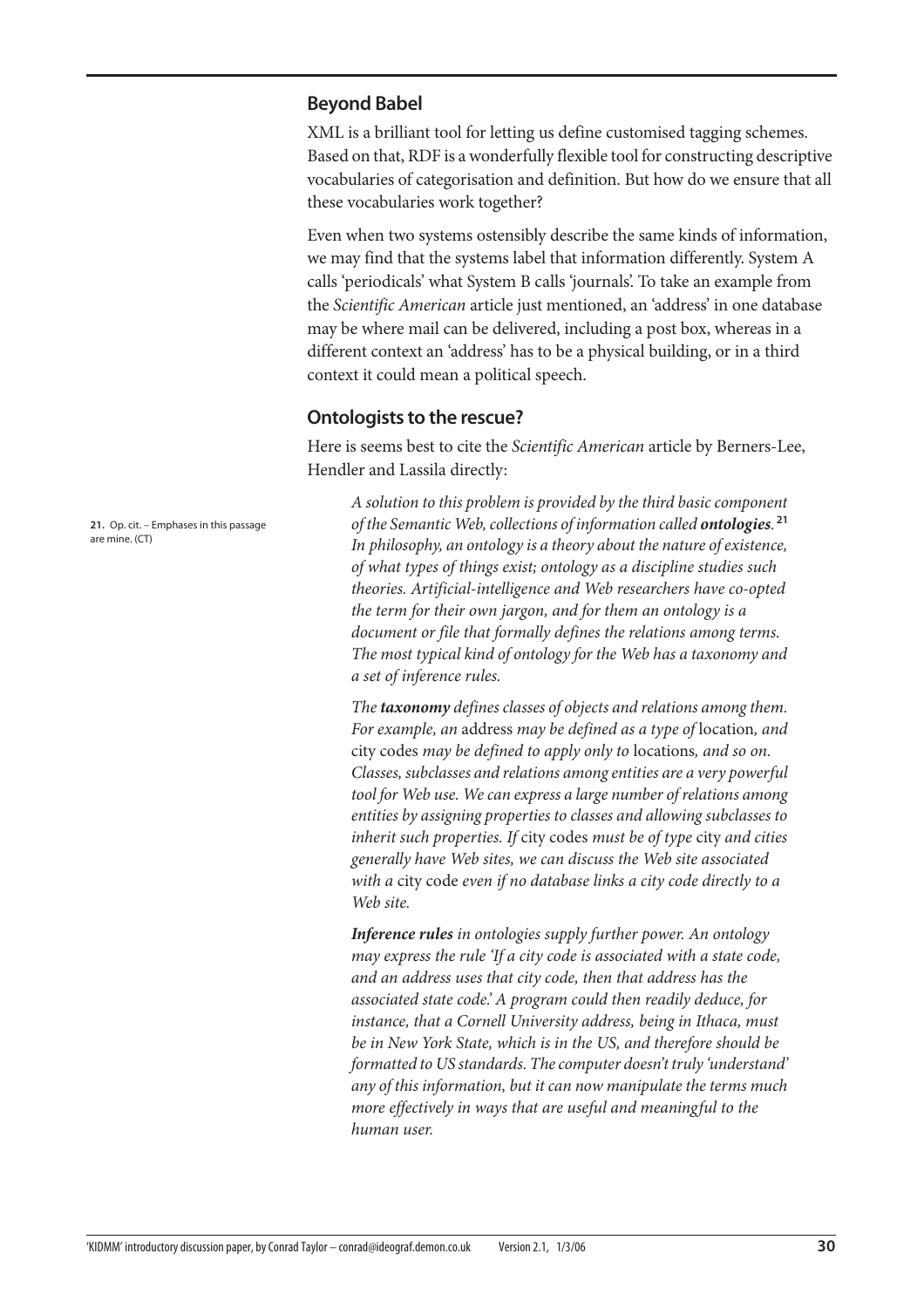#### **Ontologies in practice**

Professor Ian Horrocks explained in his BCS Roger Needham lecture in December 2005 how ontologies are already being of practical use in various disciplines. For example, medical practice uses SNOMED (Systematized Nomenclature of Medicine), which is a controlled vocabulary for indexing medical records; and GALEN, which is a computer-based multilingual system which links together the clinical terminologies of different European languages though a common reference model that is written in the GALEN Representation And Integration Language (GRAIL). Ian Horrocks also mentioned engineering ontologies in use by NASA, Lockheed-Martin and General Motors.

#### **An ontology for the Web**

Ian Horrocks also traced efforts to develop an ontology language for the Web. He said that **RDF Schema**, which is the metadata schema for RDF, has the characteristics of an ontology language because it organises the resources it references into classes, provides for a hierarchy of classes, and records the properties of resources and classes. But…

*The problem with RDF Schema is that it is very weak; it doesn't allow you to express many things. Many features are missing that people building complex ontologies describing domains like medicine, biology and so on would need… [so there are ontologies] that RDF can't express. The other funny thing about RDF is that it has a kind of 'higher-order' flavour with not very standard semantics, which makes it difficult to provide reasoning support.* **<sup>22</sup>**

Efforts to redress these deficiencies on both sides of the Atlantic led to the a couple of prototype ontology languages which were merged and developed into the **Web Ontology Language** (**OWL** for short). This is now an official recommendation of W3C, the World Wide Web Consortium. To quote from the main W3C page about OWL: **<sup>23</sup>**

*OWL is a Web Ontology language. Where earlier languages have been used to develop tools and ontologies for specific user communities (particularly in the sciences and in company-specific e-commerce applications), they were not defined to be compatible with the architecture of the World Wide Web in general, and the Semantic Web in particular.*

*OWL uses both URIs for naming and the description framework for the Web provided by RDF to add the following capabilities to ontologies:*

- *Ability to be distributed across many systems*
- *Scalability to Web needs*
- Compatibility with Web standards for accessibility and *internationalization*
- *Openness and extensibility*

**22.** Transcribed by Conrad Taylor from an audio recording of the 2005 Needham Lecture by Ian Horrocks.

**23.** See http://www.w3.org/2004/OWL/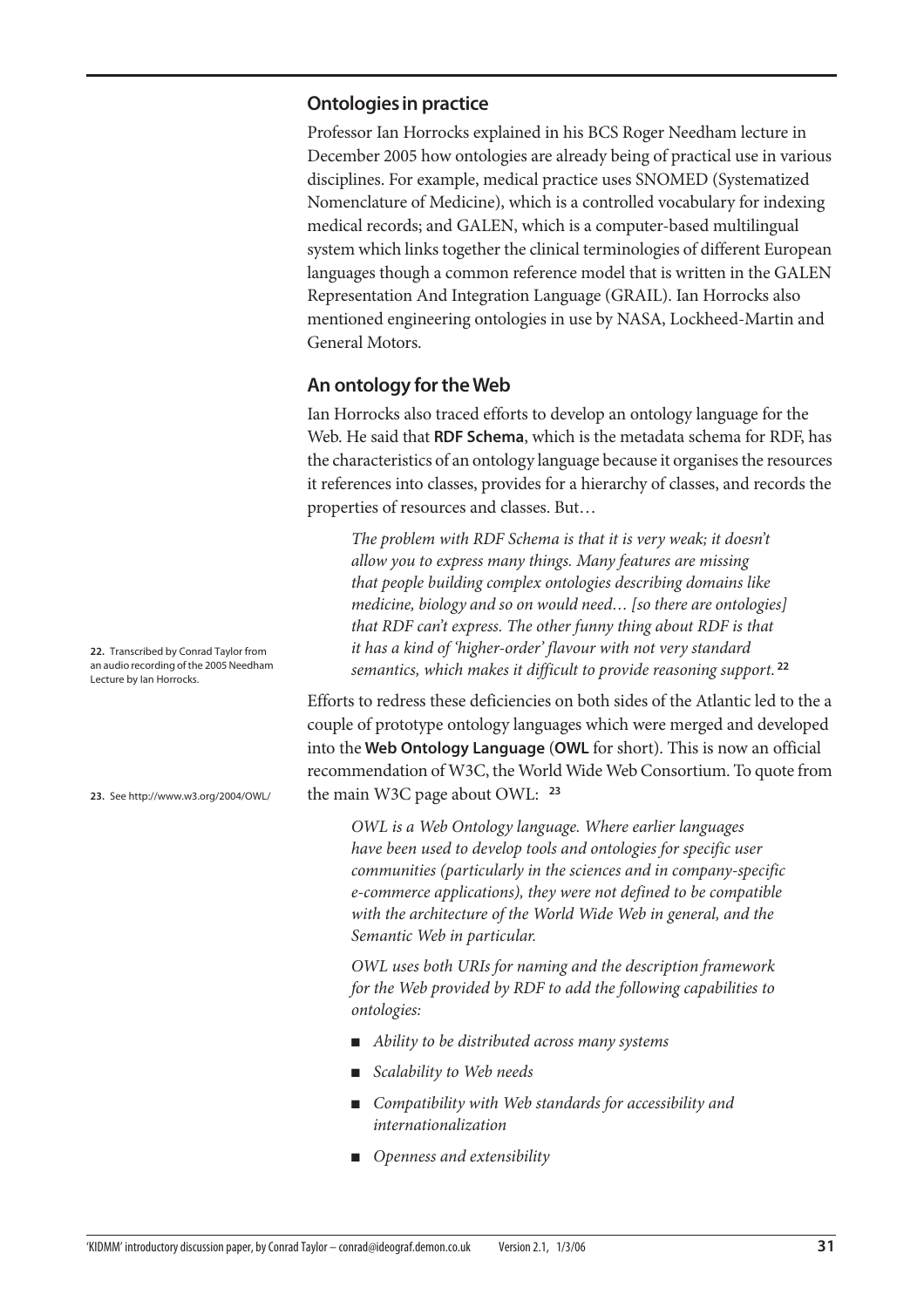*OWL builds on RDF and RDF Schema and adds more vocabulary for describing properties and classes: among others, relations between classes (e.g. disjointness), cardinality (e.g. 'exactly one'), equality, richer typing of properties, characteristics of properties (e.g. symmetry), and enumerated classes.*

Ian Horrocks described OWL as having benefitted from about fifteen years of research into **description logics**. Description logics (DL) are a family of formalisms in Knowledge Representation (KR), mainly distinguished from each other by the logical operators they use. The description logic behind OWL is known by the acronym *SHOIN*, which indicates these key features:

- (*S*) an extension of the standard basic DL known as 'ALC', which has incorporated the ability to characterise certain roles/properties as being transitive.
- (*H*) Hierarchy not only of classes but also of roles such as 'has a daughter' is a sub-property of 'has a child';
- (*O*) The ability to name the members of a class, including singleton classes;
- (*I*) The ability to show that roles are each other's inverse, such as 'is child' is the inverse of 'has child';
- $\bullet$  (*N*) The ability to define a numerical restriction on the relationships (via properties) that members of a class can have.

Thus, according to Ian Horrocks, from the point of view of Description Logics, 'An OWL ontology is just a web-friendly version of a *SHOIN* Knowledge Base.' **<sup>24</sup>**

# **10 Topic Maps: another way to link knowledge to information**

#### **Coming from a different direction**

While the Resource Description Framework initiative arose from within the computing community – specifically, the World Wide Web Consortium in their quest for the Semantic Web – the idea of Topic Maps has been fostered within the ISO standards community. Steve Pepper of Oslo-based company Ontopia comments that both RDF and Topic Maps are attempts to tame and harness information resources in an age of 'infoglut' by applying knowledge representation techniques to information management. However, there are differences of emphasis and 'direction':

*Topic mapping has its roots in traditional finding aids such as backof-book indexes, glossaries and thesauri. RDF has its roots in formal logic and mathematical graph theory. Topic mapping is knowledge representation applied to information management from the perspective of humans. RDF is knowledge representation applied to information management from the perspective of machines. This accounts for some of the critical differences between the two.* **<sup>25</sup>**

**24.** Ian Horrocks comments: 'My remarks relate mainly to OWL DL – OWL Full allows the DL syntax to be "abused" in a way that takes it outside the world of DLs, and in fact outside the world of First Order Logic<sup>'</sup>

(Correspondence with author.)

**25.** 'Ten Theses on Topic Maps and RDF' by Steve Pepper: http://www.ontopia.net/topicmaps/ materials/rdf.html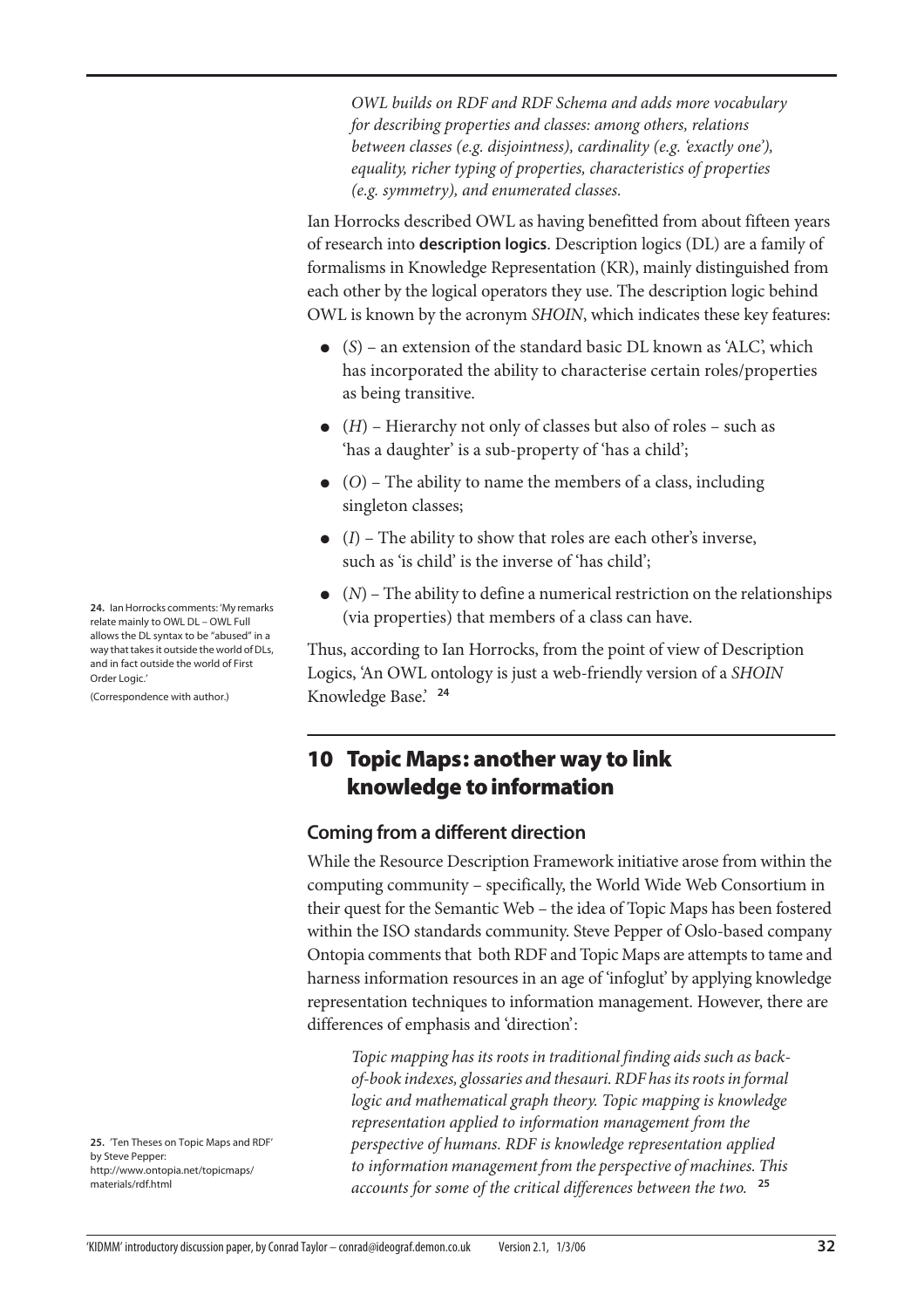In another briefing paper, *The TAO of Topic Maps*, Steve Pepper explains why the useful skills that have been applied for centuries in indexing books are needed more than ever to deal with the vast quantities of information resources in which human knowledge is now represented.

*Up until now there has been no equivalent of the traditional backof-book index in the world of electronic information. True enough, people have marked up keywords in their word processing documents and used these to generate indexes 'automatically', but the resulting indexes have remained firmly within the paradigm of single documents destined to be published on paper. The world of electronic information is quite different, as the World Wide Web has taught us. Here the distinction between individual documents vanishes and the requirement is for indexes to span multiple documents, and in some cases, to cover vast pools of information, which in turn calls for the ability to merge indexes and to create user-defined views of information. In this situation, old-fashioned indexing techniques are pitifully inadequate.*

*The problem has been recognized for several decades in the realm of document processing, but the methodology used to address it full text indexing — has only solved part of the problem, as anyone who has used search engines on the internet knows only too well.*

*The main problem with full text indexes is their lack of discrimination. They index everything: Imagine creating a traditional backof-book index by taking every single word in the book, removing a couple of hundred of the most obviously useless ones, and then including every single usage of those that remain. Even with some intelligence to allow for inflected forms the result would be of no practical use whatsoever. Mechanical indexing cannot cope with the fact that the same subject may be referred to by multiple names (the 'synonym problem'), nor that the same name may refer to multiple subjects (the 'homonym problem'). And yet this is basically how a web search engine works (no wonder you always get thousands of irrelevant hits and still manage to miss the thing you are looking for!).* **<sup>26</sup>**

In contrast, a traditional index is a carefully constructed guide to knowledge. It is a list of the topics covered in the book, and it points to the occurences of those topics in the book (i.e. where the reader will find them). Typical useful features of an index, which Topic Maps seek to replicate, are:

- The synonym problem is addressed by listing topics under a range of names under which readers might expect knowledge topics to be found: for example 'integrated circuit' or 'chip'. Sometimes this is dealt with by redirection entries. ('Chip – *see* integrated circuit.')
- Associated topics provide the reader with a wider net of entry points into the knowledge resource. ('*see also* microprocessors.')
- Sub-entries also point out associations between topics, especially where hierarchies or contexts are useful to honing the reader's search. ('Bronze Age. *China* – p. 24; *Persia* – p. 27; *Greece* – p. 32')

**26.** 'The TAO of Topic Maps' by Steve Pepper: http://www.ontopia.net/ topicmaps/materials/tao.html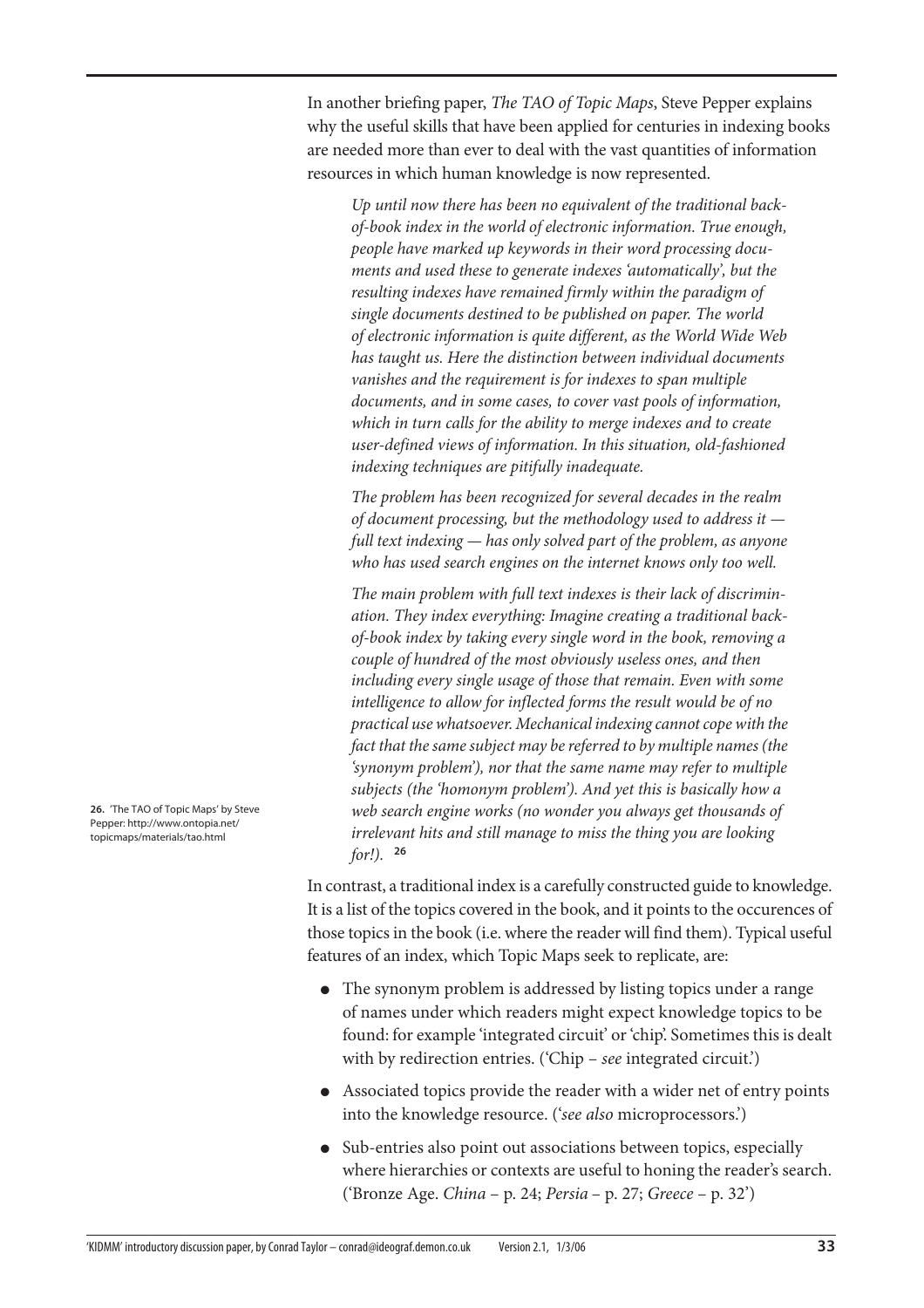- The homonym problem is dealt with by disambiguation entries so that for example 'bus' (a form of wheeled transport) can be distinguished from 'bus' (a subsystem in computer architecture that transfers data or power between components).
- Entries are also 'typed' in various ways, usually in a book index by certain typographic conventions: for example by using italics to distinguish between Hood (the Admiral, Lord Samuel), and *Hood* (the battle cruiser, sunk in 1941 in the Battle of the Denmark Strait).

Thus **topics** in an index have **associations** of various kinds between them, and the index points to the **occurrences** of these topics within the body of work being referenced. It is this structure that allows an index to act as a kind of 'map' to the knowledge in a book.

#### **The Topic Maps standard**

The idea of electronic Topic Maps arose from the work of the Davenport Group which devised **DocBook** as a standard SGML DTD for the creation and maintenance of technical documents. Their concern with ways of merging indexes between documents led to the research work that has led to the definition of the Topic Maps standard, **ISO 13250**. This in turn has led to an effort to realise the 'topic maps paradigm' in the form of a standardised expression in XML – the **XML Topic Maps (XTM)** specification.

As you might expect, the central concept in Topic Maps is – the Topic. The role of a topic within a topic map is to represent a subject. Subjects can be anything at all – perhaps something as physical as Mt. Everest or Tony Blair, or an electronic artefact such as a Web page, or this paper you are reading now (perhaps on screen, perhaps on paper). As a 2001 paper on the XML Topics Maps (XTM) specification explains:

*Because not all subjects are electronic artifacts … we cannot provide an address for the subject. Instead, we provide an electronic surrogate for the subject, which (being electronic) can have an address. This surrogate we call a topic. Every topic acts as a surrogate for some subject. We say that the topic 'reifies' the subject — or makes the subject 'real' for the system. The creation of a topic that reifies a subject enables the system to manipulate, process, and assign characteristics to the subject by manipulating, processing, and assigning characteristics to the topic that reifies it. When we need an address for the subject, we give the address of a topic which reifies it, and acts as its surrogate within the system.* **<sup>27</sup>**

This relationship between subjects and topics – and the possibility that two or more topics might be reifying the same subject – means that Topic Maps have to be extremely rigorous in defining the identity of the subjects of topics. It is only through the practice of such rigour that it becomes possible to exchange and merge Topic Maps.

Subjects which are electronic artefacts can be identified with a URI. Subjects which are *not* electronic artefacts, such as Mt. Everest, are identified through the use of a **subject indicator**, which is an electronic resource and is there-

**27.** XML Topic Maps (XTM) 1.0: http://www.topicmaps.org/xtm/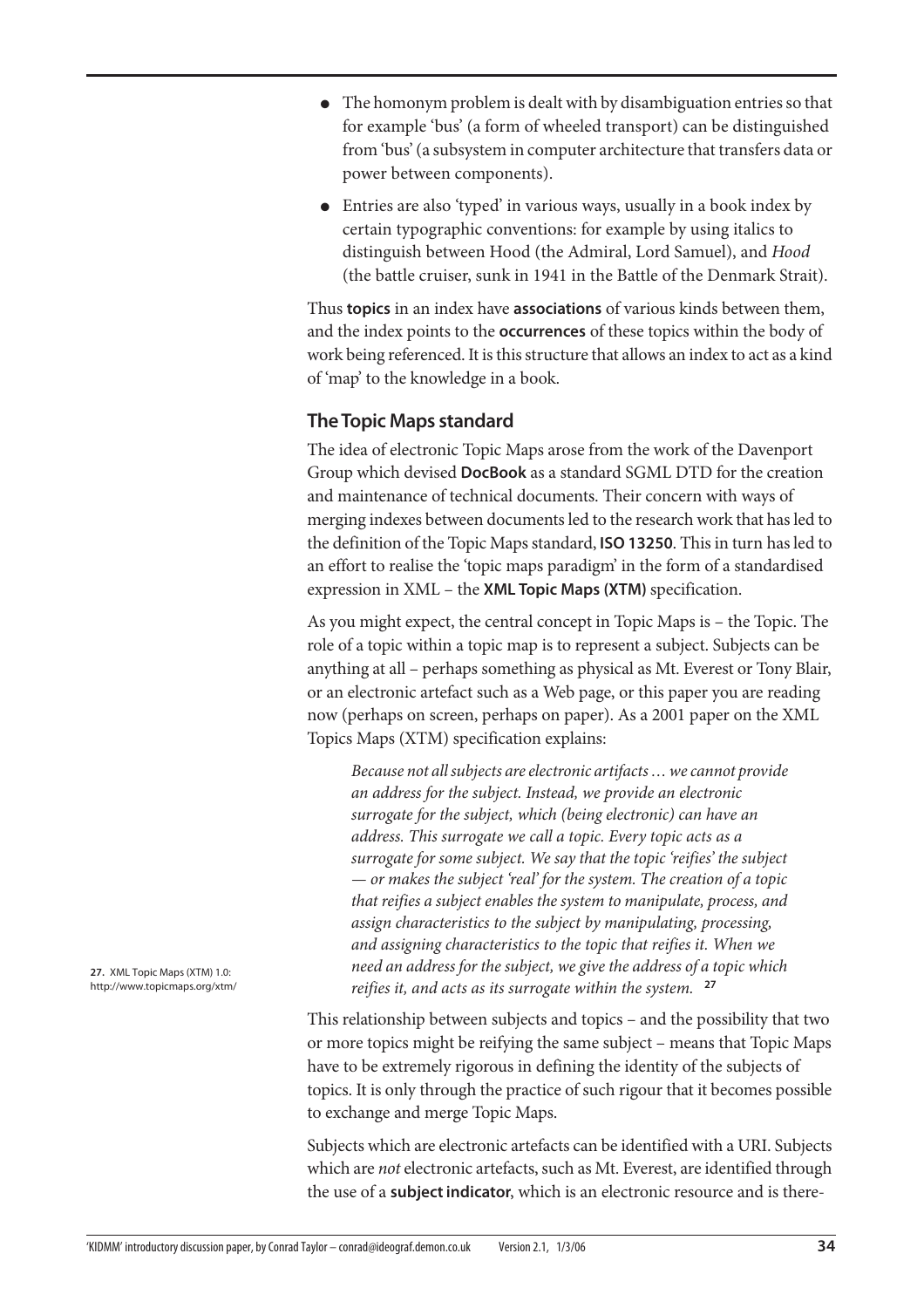fore in turn addressed via its URI. One extremely useful feature of the XTM specification is the concept of a **published subject indicator** (PSI), defined thus in the XTM 1.0 specification:

*A published subject is any subject for which a subject indicator has been made available for public use and is accessible online via a URI. A published subject indicator is therefore any resource that has been published in order to provide a positive, unambiguous indication of the identity of a subject for the purpose of facilitating topic map interchange and mergeability.*

Because PSIs are 'out there', with unique URIs, it has become possible to link them to information resources by adding metadata to the knowledge objects within those information resources. It doesn't take much imagination to see that if more and more information resources on the Web were explicitly declared to be about certain subjects through the use of PSI-referencing embedded metadata, they could be very accurately and appropriately indexed for information discovery purposes.

#### **Names and scopes**

Topics in XTM usually have names. There is provision for variant names as well as base names. This allows the same topic to be named differently in different languages (Mt. Everest, or Qomolangma), or for different historical periods. A crucial feature of Topic Maps is the use of **scopes**, which among other things define which of these names are valid in particular contexts. As Martin Bryan has explained to me in personal correspondence:

*So, for example, the concept of 'gay' has a different meaning in the context of the 18th century from that it has at the start of the 21st century. Hence we need two concepts, both with the matching names, but with different subject identifiers – different occurences but the same title – qualified by scope statements to indicate that 'gay (18th century literature)' equates to ''high jinks (Edwardian literature)' and not to 'gay (21st century literature)' or 'sodomite (18th century literature)'.*

In fact, scopes manage the applicability of not just topic names, but also the other two kinds of topic characteristic defined in XTM: **occurrences** of the topic (any information that is defined as being relevant to that topic), and **roles** for the topic (which defines how it is involved in associations with other topics).

### **Definition of a Topic Map**

Having introduced some of the concepts behind topic mapping, we can now understand the formal definition of a Topic Map:

*A topic map is a collection of topics, associations, and scopes (collectively called topic map nodes) … The purpose of a topic map is to convey knowledge about resources through a superimposed*  layer, or map, of the resources. A topic map captures the subjects of *which resources speak, and the relationships between resources, in a way that is implementation-independent.*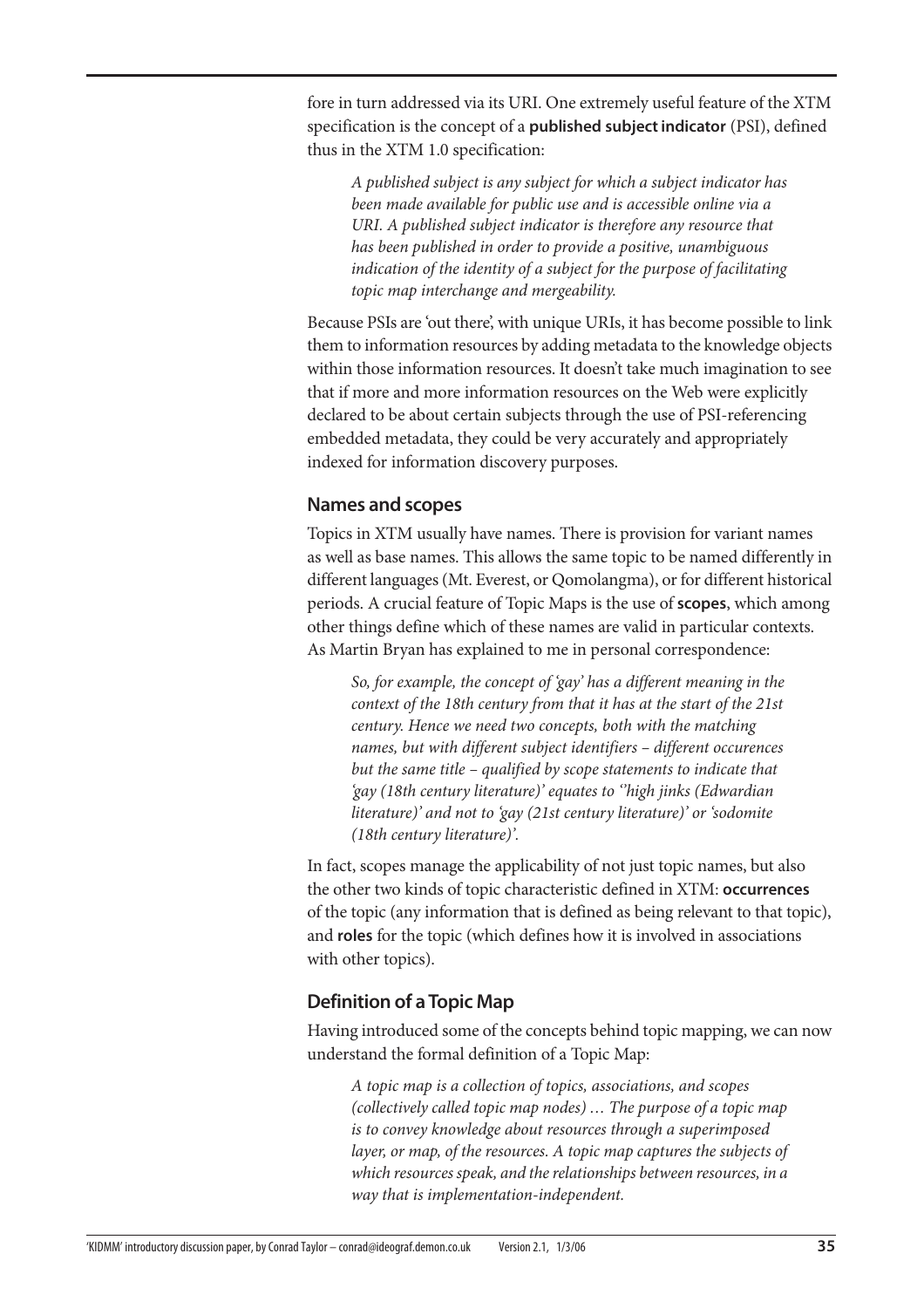A Topic Map may exist in some application-internal form, for example in topic mapping software, or in a serialised interchange format expressed in XTM or some other syntax.

#### **Out-of-line linking in Topic Maps implementations**

One of the useful features of topic mapping methods is that they make possible the use of out-of-line linking and addressing mechanisms. This means that an individual, organisation or company can make very useful indexes for resources to which they don't have 'write access' to modify the information resource.

An interesting example of Topic Maps in e-learning which demonstrates this advantage is provided by the **BrainBank Learning** action–research project with ten girls and six boys aged 13–14 at a school in Alsvåg in Norway, implemented with Ontopia's OKS suite, as explained in a paper *BrainBank Learning – building personal topic maps as a strategy for learning* presented at the XML 2004 conference:

*Users enter the application through individual accounts. Topics (keywords) that the learner meets during education activities are entered and described using BrainBank Learning. The topics can then be connected by describing associations between them (Topic Maps provides excellent support for this). Thus the learner is creating his own associated network of topics and this represents his documented knowledge. This way of documenting in the learning process is good for the learner's understanding of the area of study (placing knowledge in a context), as well as navigating and overview of the acquired knowledge later on.*

*To further describe topics and associations in BrainBank Learning, digital resources such as documents, pictures, movie clips and sound clips can be attached to the topics. (These resources can be either linked to or uploaded to and stored in BrainBank).*

*BrainBank Learning stimulates the learning process as the learner continuously reflects through and updates his own knowledge and stores it in BrainBank. This is because he has to discriminate received information to extract the essence of the information to document it in BrainBank Learning, and also by relating new information to already existing knowledge by associating new topics to existing ones (and describing the relation between them).* **<sup>28</sup>**

For advanced applications, naturally it takes a great deal of knowledge of the domain in order to construct valuable Topic Maps. But these maps of whole domains of knowledge can themselves be valuable resources for anyone who needs to organise a body of information about this domain. And as Steve Pepper explains:

*This … opens up new business opportunities for creating and selling 'portable topic maps' that can be overlaid on multiple information pools. For traditional commercial publishers, producing wellcrafted topic maps could be a new way of leveraging their existing knowledge and experience and combating the threat to their* 

**28.** http://www.idealliance.org/ proceedings/xml04/abstracts/ paper21.html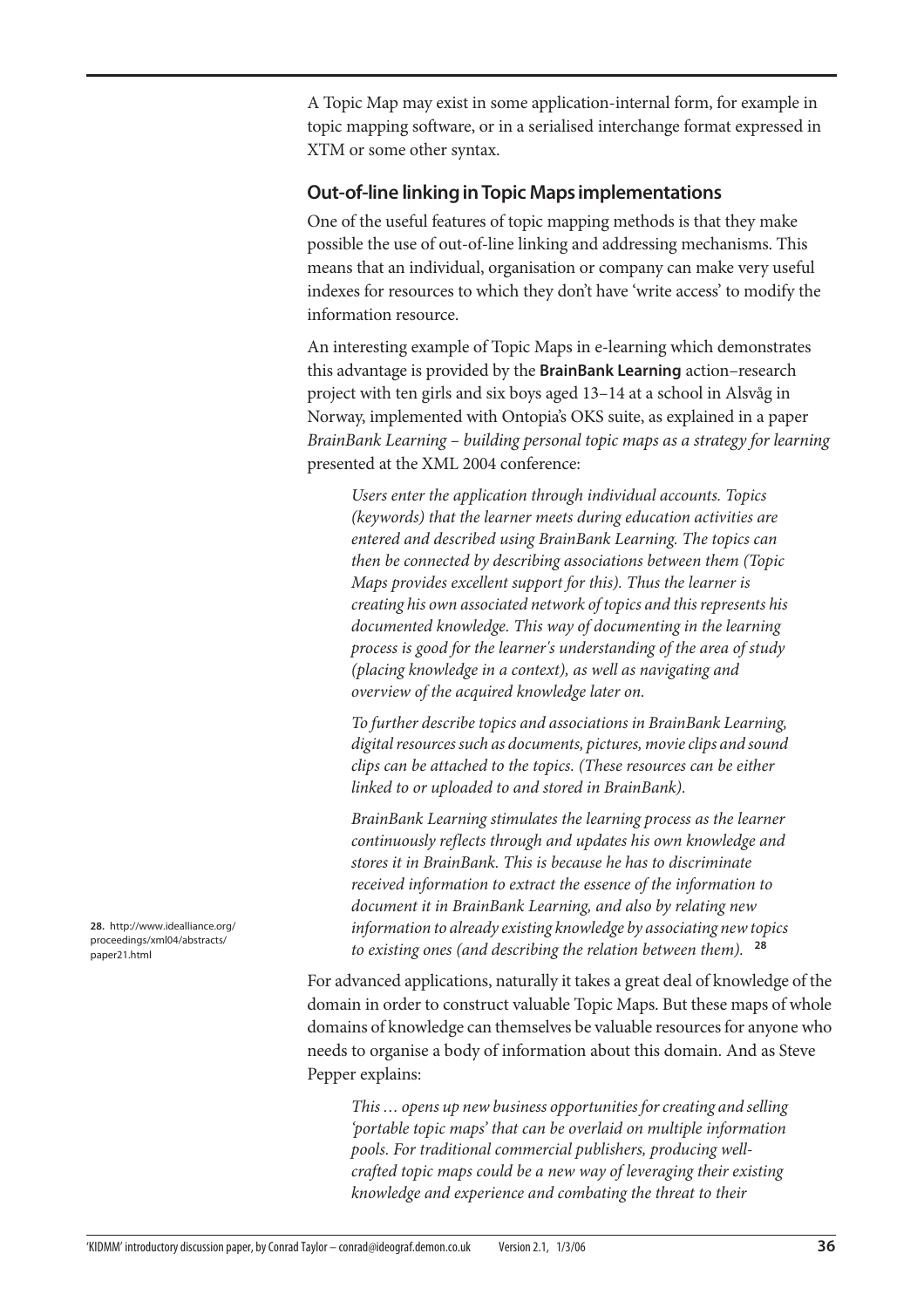*existence posed by the vast amounts of information now available for free.*

As for their potential role in managing the knowledge assets of companies and other large organisations, he adds:

*The ability to encode arbitrarily complex knowledge structures and link them to information assets indicates a major role for topic maps in the realm of knowledge management: Topic maps can be used to represent the interrelation of roles, products, procedures, etc. that constitute corporate memory, and link them to the corresponding documentation.* **<sup>29</sup>**

#### **RDF versus Topic Maps?**

What then is the relationship between the approach taken by the Resource Description Framework and that of Topic Mapping? While Steve Pepper is at pains to point out the differences, he is also careful to discount any idea that they are competitors. He says that at Ontopia, they have come to regard the two approaches as complementary, and that their software tools use RDF to assist in the automated generation of topic maps.

*RDF is resource-centric, whereas topic maps are subject-centric. In RDF one starts with information resources and attaches metadata structures to them; in topic maps, the primary focus is the subjects that the information is 'about'. So in one sense RDF and topic maps have diametrically opposed points of view. (To some extent, this difference in focus parallels that between document languages, such as the Anglo-American Cataloguing Rules, AACR, and subject languages, such as the Library of Congress Subject Headings, LCSH, in the domain of library science.) However, 'resource' in RDF and 'subject' in topic maps can be regarded as synonyms, since information resources can (also) be 'subjects' in topic maps; and 'resources' in RDF do not have to be addressable information resources – so the difference is dialectical rather than diametrical.* **<sup>30</sup>**

And how does the relationship between ontologies and topic maps appear from the Description Logicians' side of the valley? They would point out that the OWL initiative, especially OWL DL with its emphasis on formalism, is an attempt to guarantee that knowledge representations are computable. Ian Horrocks again:

*I don't think that [Topic Maps] are directly comparable with RDF and OWL. Rather I think that Topic Maps could be an* application *of OWL/RDF – i.e. OWL/RDF (or perhaps some successor to them that provides some additional expressive power with respect to the meta-classes that are used by Topic Maps) could be used to write Topic Maps. This would make their meaning more precise, allow additional constraints to be specified, and make them more accessible to machine processing.* **<sup>31</sup>**

**29.** 'The TAO of Topic Maps' by Steve Pepper: see note 23 for URL

**30.** 'Ten Theses on Topic Maps and RDF' by Steve Pepper: see note 24 for URL

**31.** Personal correspondence with author.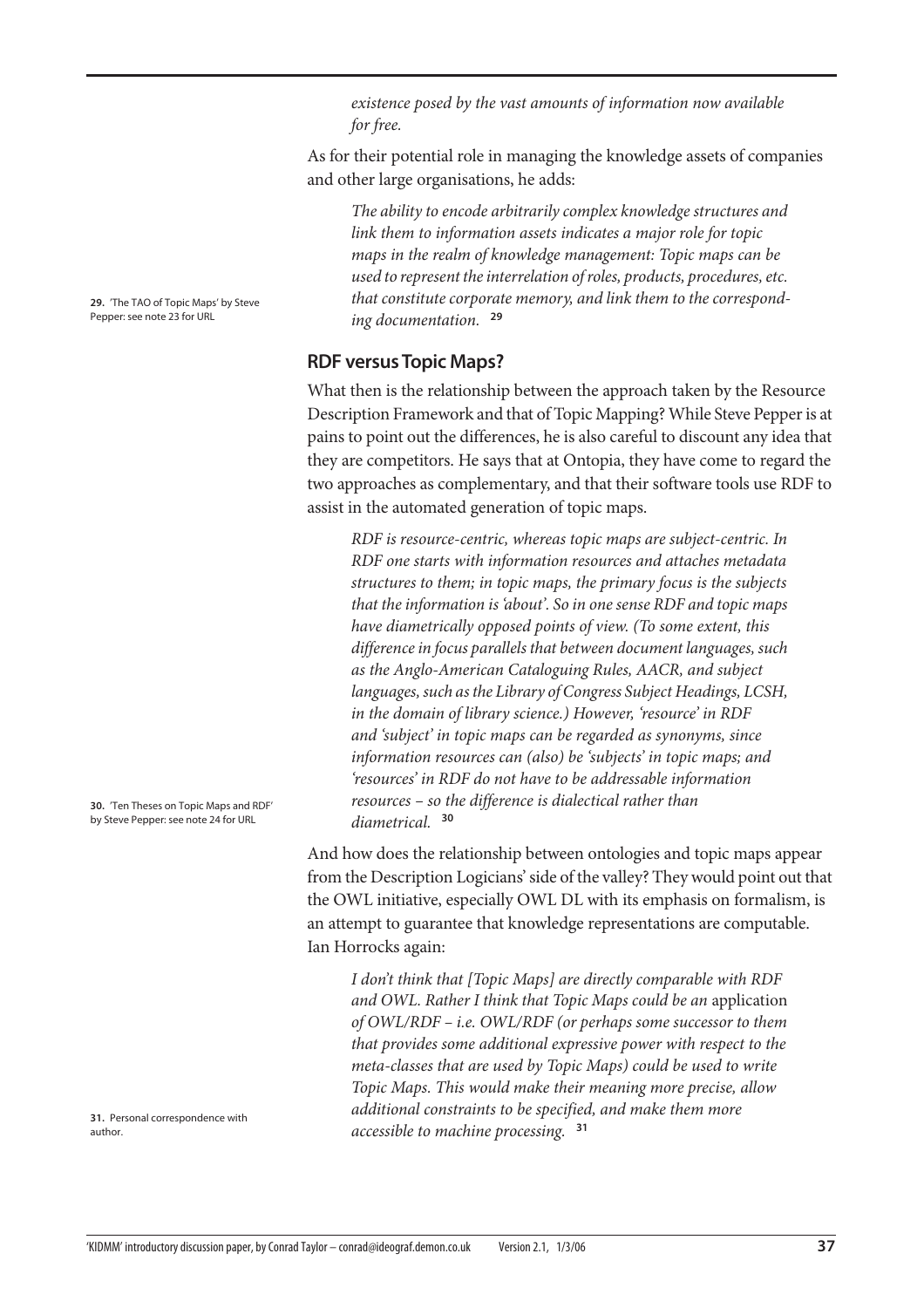# **11 Managing knowledge about knowledge management**

#### **Making the implicit, explicit**

In this paper I have concentrated chiefly on the ways in which computing technologies, techniques, languages and standards are evolving to help us get a better 'handle' on the information resources and information products in which we store human knowledge.

I believe we mustn't lose sight of the fact that knowledge is something that lives in human minds, and that minds exist in a social context. Knowledge is sought after to achieve human ends and ambitions, and the management of knowledge and information is an essentially human endeavour.

In fact, as I was writing the later parts of this paper, addressing the subjects of ontologies and topic maps, I came to the realisation that construction of any knowledge management artefact has to proceed from an intimate knowledge of the domain to which the ontology or topic map refers – be it medicine, genetics, government, computing, business or whatever.

Much of this knowledge is *implicit*, and often there is nothing quite like a formal knowledge/information management project (such as hammering out a metadata schema, ontology, topic map or DTD) for forcing domain experts to pull out their assumptions and ways of structuring their view of the domain into the open, where they can be debated.

What does this mean for our discussions inside the BCS about knowledge and information management? Well, 'knowledge and information management' itself is a domain, and also an overlap of several other domains, and we would do well to consider a broad view of who the 'domain experts' would be to move such a discussion forward constructively.

## **Throughout the computing community – and beyond**

In starting 'the KIMtec discussion' in 2005, a couple of dozen people within the British Computer Society expressed a willingness to share perspectives on this domain that have been nurtured within our own Specialist Groups – Electronic Publishing, Information Retrieval, Internet, Data Management, Sociotechnical, Artificial Intelligence and other SGs. In preparation for the 6th March 2006 day of discussion, we also attracted interest from BCS headquarters and from elsewhere.

But information and management is not just a computing issue (to return to my starting point).

Important and central as ICT is becoming in information management, we should reach out to other communities of practice whose knowledge and skills and contributions would be essential; and so I urge everyone to look over the Information Technology parapet to espy other communities with whom we might want to dialogue in any ongoing discussion.